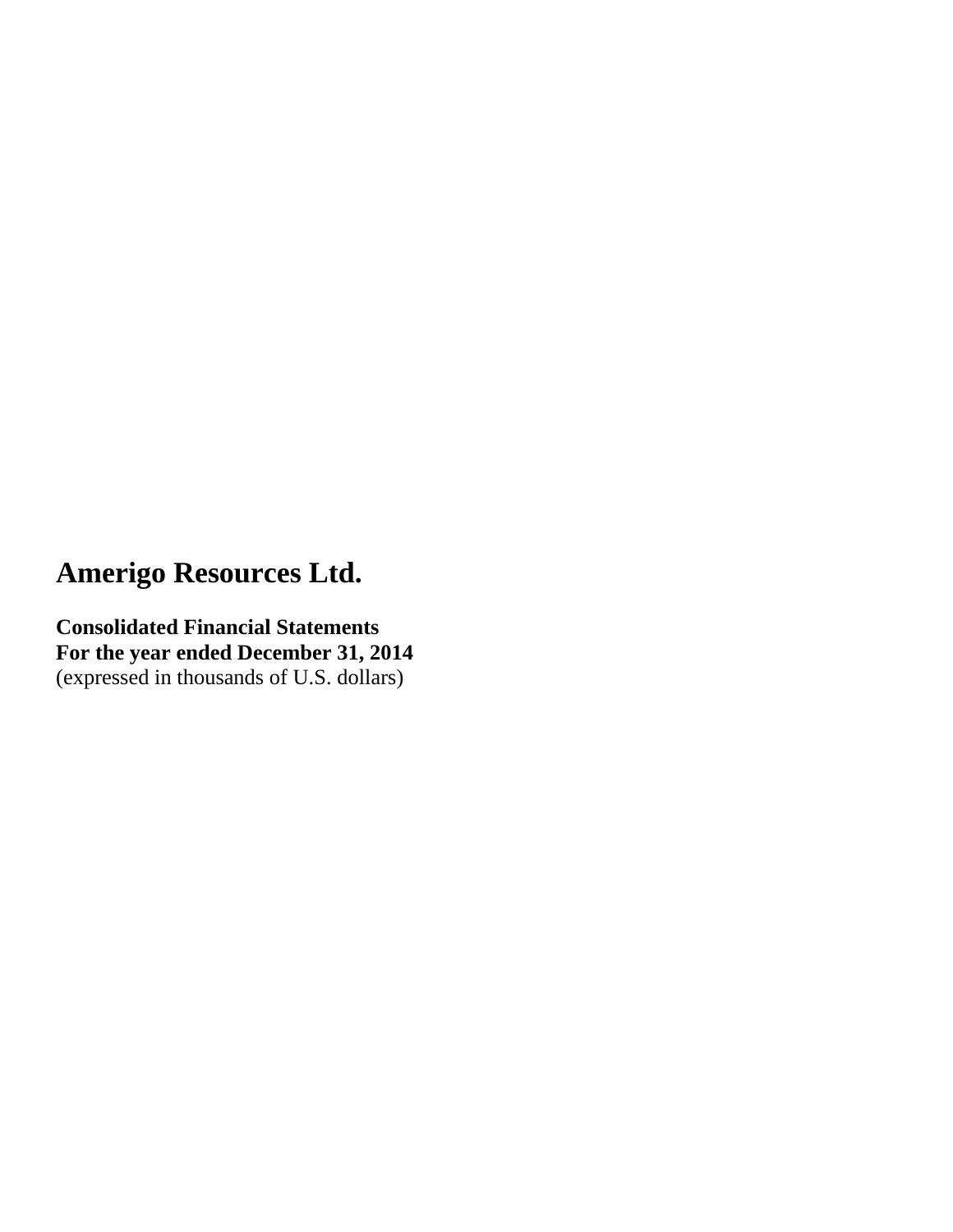

#### **MANAGEMENT'S RESPONSIBILITY FOR FINANCIAL REPORTING**

The Financial Statements, the Management's Discussion and Analysis and the information contained in the company's annual filing of financial results have been prepared by the management of the company.

The Financial Statements have been prepared in accordance with International Financial Reporting Standards and, where appropriate, reflect management's best estimates and judgments based on currently available information.

The Audit Committee of the Board of Directors, consisting of three independent members, meets periodically with management and the independent auditors to review the scope and result of the annual audit, and to review the Financial Statements and related financial reporting matters prior to submitting the financial statements to the Board for approval.

The company's independent auditors, who are appointed by the shareholders, conducted an audit in accordance with Canadian generally accepted auditing standards to allow them to express an opinion on the Financial Statements.

A system of internal control is maintained to provide reasonable assurance that financial information is accurate and reliable. Management conducts ongoing reviews and evaluation of these controls and report on their findings to management and the Audit Committee.

*"Klaus Zeitler" "Aurora Davidson"*  Klaus Zeitler **Aurora Davidson** Aurora Davidson Chairman and Chief Executive Officer Chief Financial Officer

February 19, 2015 February 19, 2015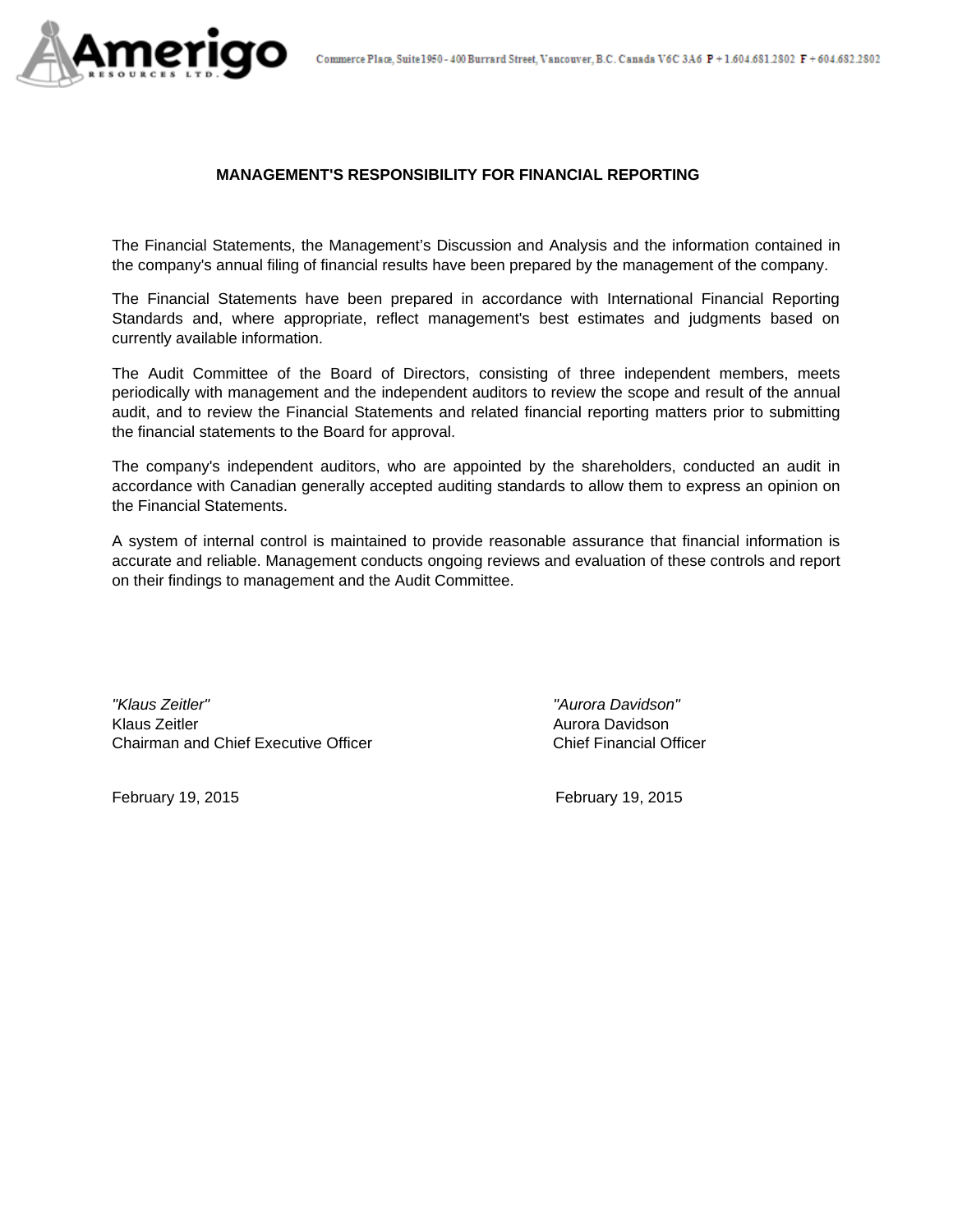

#### **February 19, 2015**

#### **Independent Auditor's Report**

#### **To the Shareholders of Amerigo Resources Ltd.**

We have audited the accompanying consolidated financial statements of **Amerigo Resources Ltd.**, which comprise the consolidated statements of financial position as at December 31, 2014 and December 31, 2013 and the consolidated statements of comprehensive loss, cash flows and changes in equity for the years then ended, and the related notes, which comprise a summary of significant accounting policies and other explanatory information.

#### **Management's responsibility for the consolidated financial statements**

Management is responsible for the preparation and fair presentation of these consolidated financial statements in accordance with International Financial Reporting Standards, and for such internal control as management determines is necessary to enable the preparation of consolidated financial statements that are free from material misstatement, whether due to fraud or error.

#### **Auditor's responsibility**

Our responsibility is to express an opinion on these consolidated financial statements based on our audits. We conducted our audits in accordance with Canadian generally accepted auditing standards. Those standards require that we comply with ethical requirements and plan and perform the audit to obtain reasonable assurance about whether the consolidated financial statements are free from material misstatement.

An audit involves performing procedures to obtain audit evidence about the amounts and disclosures in the consolidated financial statements. The procedures selected depend on the auditor's judgment, including the assessment of the risks of material misstatement of the consolidated financial statements, whether due to fraud or error. In making those risk assessments, the auditor considers internal control relevant to the entity's preparation and fair presentation of the consolidated financial statements in order to design audit procedures that are appropriate in the circumstances, but not for the purpose of expressing an opinion on the effectiveness of the entity's internal control. An audit also includes evaluating the appropriateness of accounting policies used and the reasonableness of accounting estimates made by management, as well as evaluating the overall presentation of the consolidated financial statements.

We believe that the audit evidence we have obtained in our audits is sufficient and appropriate to provide a basis for our audit opinion.

#### **Opinion**

In our opinion, the consolidated financial statements present fairly, in all material respects, the financial position of Amerigo Resources Ltd. as at December 31, 2014 and December 31, 2013 and its financial performance and its cash flows for the years then ended in accordance with International Financial Reporting Standards.

*signed "PricewaterhouseCoopers LLP"*

#### **Chartered Accountants**

#### *PricewaterhouseCoopers LLP*

*PricewaterhouseCoopers Place, 250 Howe Street, Suite 700, Vancouver, British Columbia, Canada V6C 3S7 T: +1 604 806 7000, F: +1 604 806 7806, www.pwc.com/ca*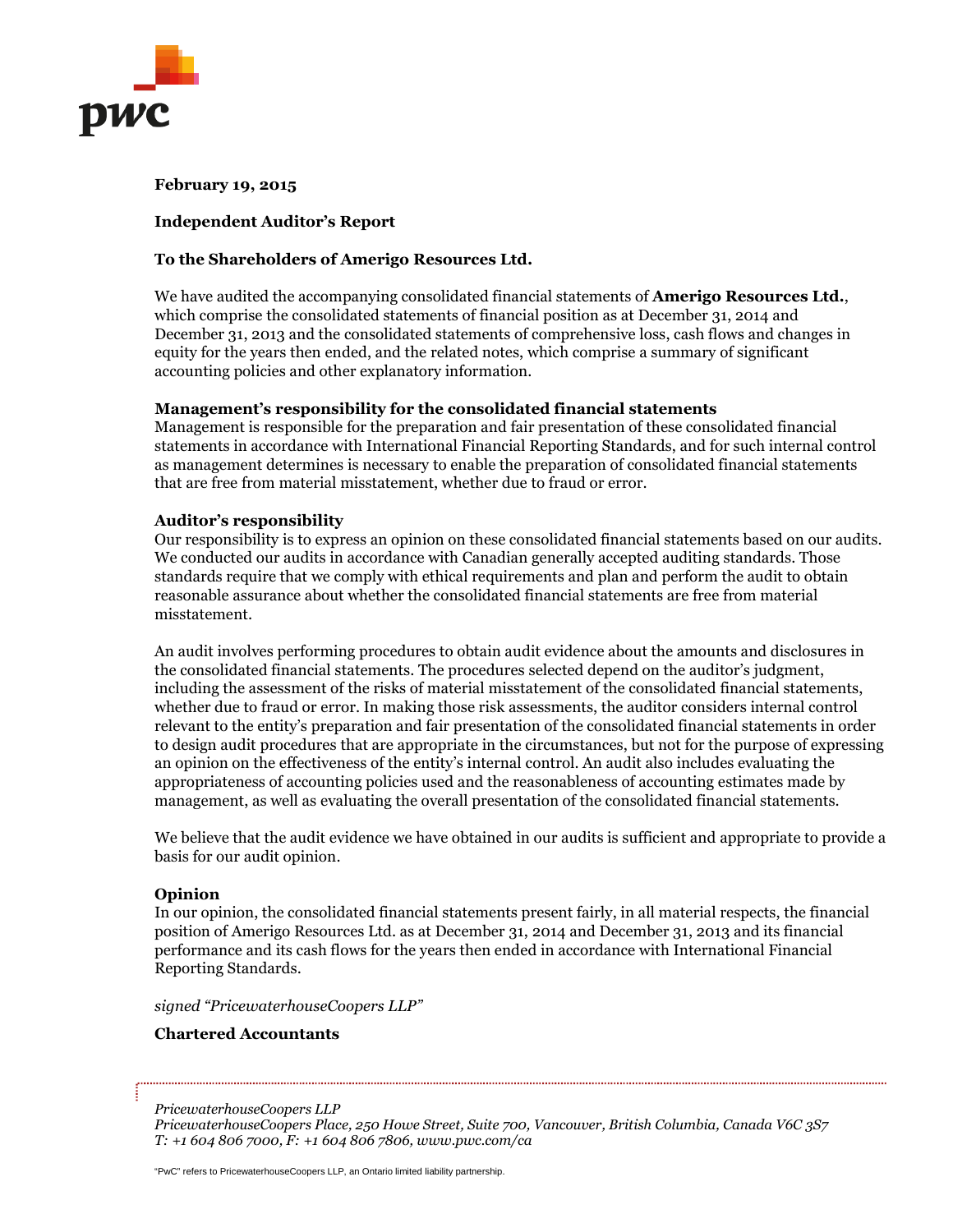Consolidated Statements of Financial Position

### (expressed in thousands of U.S. dollars)

|                                          |              | December 31, | December 31, |
|------------------------------------------|--------------|--------------|--------------|
|                                          |              | 2014         | 2013         |
|                                          | <b>Notes</b> | \$           | \$           |
| <b>Assets</b><br><b>Current assets</b>   |              |              |              |
|                                          | $\tau$       | 18,308       | 13,148       |
| Cash and cash equivalents                | 8            | 10,917       | 13,035       |
| Trade and other receivables              |              | 614          | 319          |
| Prepaid expenses                         | 9            | 8,706        | 11,481       |
| Inventories<br>Deferred income tax asset | 18           | 37           |              |
|                                          |              | 38,582       | 37,983       |
| <b>Non-current assets</b>                |              |              |              |
| Investments                              | 10           | 2,011        | 3,207        |
| Exploration and evaluation assets        | 11           |              | 21,375       |
| Property, plant and equipment            | 12           | 133,359      | 116,601      |
| Intangible assets                        | 13           | 5,222        | 5,903        |
| Other non-current assets                 |              | 981          | 1,040        |
| <b>Total assets</b>                      |              | 180,155      | 186,109      |
|                                          |              |              |              |
| <b>Liabilities</b>                       |              |              |              |
| <b>Current liabilities</b>               |              |              |              |
| Trade and other payables                 | 14           | 17,882       | 20,493       |
| El Teniente royalties payable            | 5, 14        | 16,920       | 13,142       |
| Current income tax liabilities           | 14, 18       | 112          | 721          |
| Royalty derivative to related parties    | 14, 16       | 863          | 655          |
|                                          |              | 35,777       | 35,011       |
| <b>Non-current liabilities</b>           |              |              |              |
| Severance provisions                     | 4, 14        | 1,341        | 3,611        |
| Royalty derivative to related parties    | 16           | 10,096       | 4,224        |
| Asset retirement obligation              | 4, 25        |              | 7,295        |
| Deferred income tax liability            | 18           | 21,391       | 14,229       |
| Other non-current liabilities            |              | 57           |              |
| <b>Total liabilities</b>                 |              | 68,662       | 64,370       |
| <b>Equity</b>                            | 17           |              |              |
| Share Capital                            |              | 78,057       | 77,514       |
| Other reserves                           |              | 7,088        | 6,577        |
| Retained earnings                        |              | 28,773       | 39,475       |
| Accumulated other comprehensive loss     |              | (2, 425)     | (1,827)      |
| Total equity                             |              | 111,493      | 121,739      |
| <b>Total equity and liabilities</b>      |              | 180,155      | 186,109      |
| <b>Commitments</b>                       | 25           |              |              |
| <b>Subsequent events</b>                 | 26           |              |              |

The accompanying notes are an integral part of these consolidated financial statements.

**Approved by the Board of Directors**

"Robert Gayton" "George Ireland" Director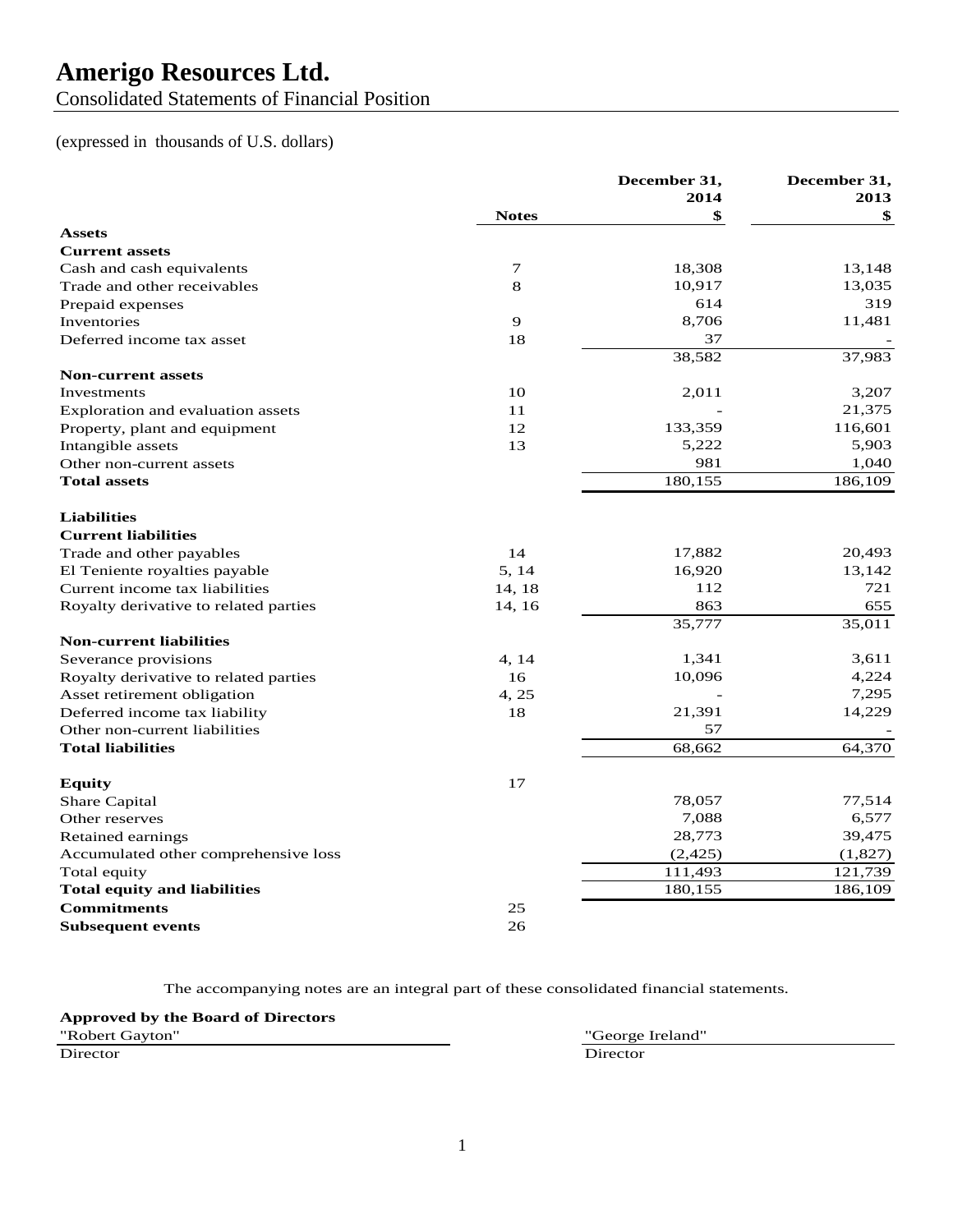Consolidated Statements of Comprehensive Loss

### (expressed in thousands of U.S. dollars)

|                                                                  | <b>Years ended December 31,</b> |             |             |
|------------------------------------------------------------------|---------------------------------|-------------|-------------|
|                                                                  | <b>Notes</b>                    | 2014        | 2013        |
|                                                                  |                                 | \$          | \$          |
| Revenue                                                          |                                 | 119,622     | 143,592     |
| Cost of sales                                                    | 20                              | 113,047     | 137,556     |
| <b>Gross profit</b>                                              |                                 | 6,575       | 6,036       |
| Other expenses                                                   |                                 |             |             |
| Loss from change in estimates                                    | 4, 6                            | 8,066       |             |
| General and administration                                       | 20                              | 2,663       | 2,764       |
| Other (gains) expenses                                           | 20                              | (333)       | 1,472       |
|                                                                  |                                 | 10,396      | 4,236       |
| <b>Operating (loss) profit</b>                                   |                                 | (3,821)     | 1,800       |
| Finance expense                                                  | 20                              | 237         | 626         |
|                                                                  |                                 | 237         | 626         |
| (Loss) profit before tax                                         |                                 | (4,058)     | 1,174       |
| Income tax expense                                               | 18                              | 6,644       | 181         |
| Net (loss) profit                                                |                                 | (10,702)    | 993         |
| Other comprehensive loss, net of tax                             |                                 |             |             |
| Items that may be reclassified subsequently to net (loss) income |                                 |             |             |
| Cumulative translation adjustment                                |                                 | 399         | (10,613)    |
| Unrealized losses on investments                                 | 10                              | (917)       | (891)       |
| Severance provision                                              |                                 | (80)        |             |
| Other comprehensive loss, net of tax                             |                                 | (598)       | (11,504)    |
| <b>Comprehensive loss</b>                                        |                                 | (11,300)    | (10,511)    |
| Weighted average number of shares                                |                                 |             |             |
| outstanding, basic                                               |                                 | 173,196,224 | 172,290,344 |
| Weighted average number of shares<br>outstanding, diluted        |                                 | 173,196,224 | 173,190,344 |
| (Loss) earnings per share                                        |                                 |             |             |
| <b>Basic</b>                                                     |                                 | (0.06)      | 0.01        |
| Diluted                                                          |                                 | (0.06)      | 0.01        |
|                                                                  |                                 |             |             |

The accompanying notes are an integral part of these consolidated financial statements.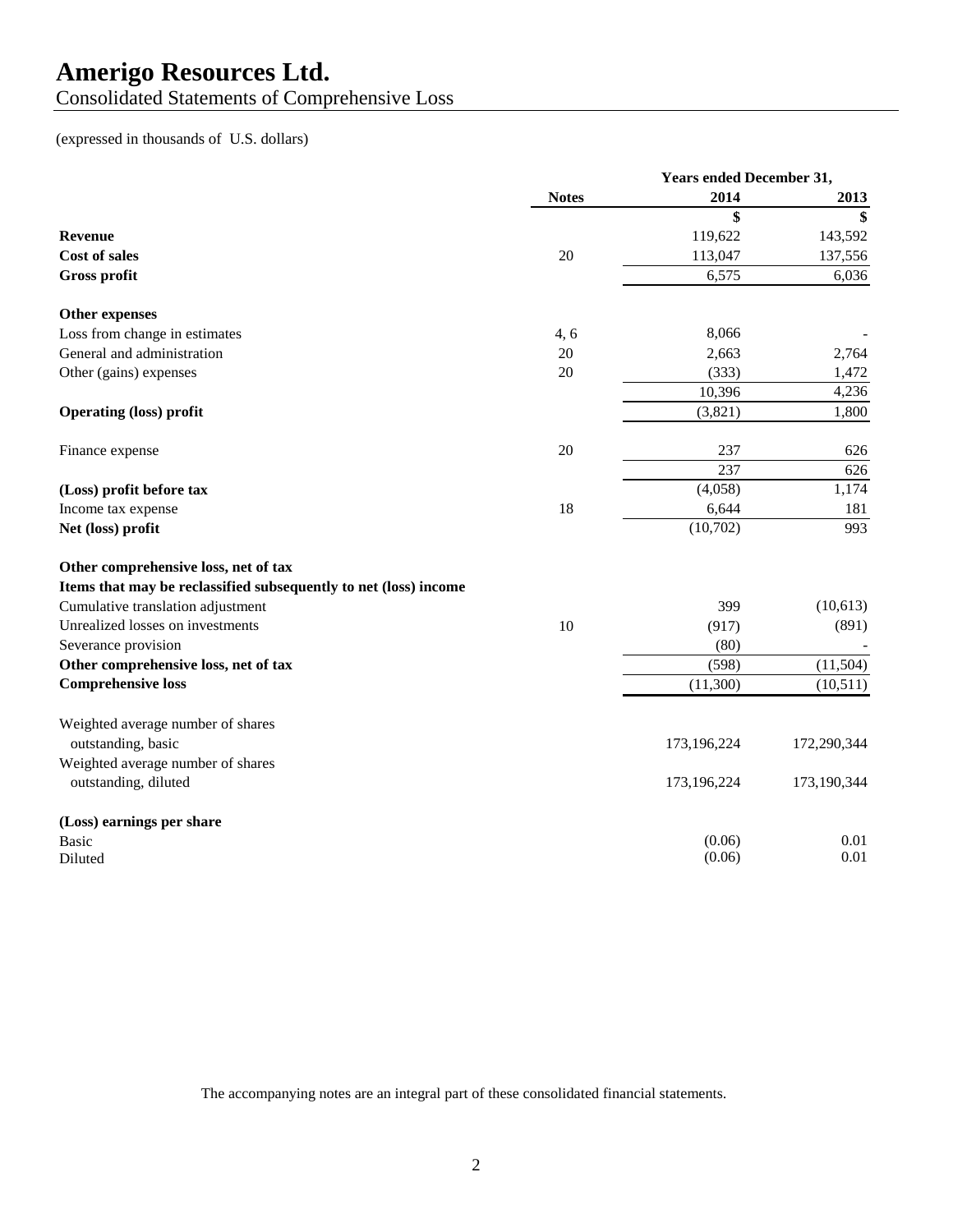Consolidated Statements of Cash Flows

(expressed in thousands of U.S. dollars)

|                                                                | <b>Years ended December 31,</b> |           |
|----------------------------------------------------------------|---------------------------------|-----------|
|                                                                | 2014                            | 2013      |
|                                                                | \$                              | \$        |
| <b>Cash flows from operating activities</b>                    |                                 |           |
| Net (loss) profit                                              | (10,702)                        | 993       |
| Adjustment for items not affecting cash:                       |                                 |           |
| Depreciation and amortization                                  | 11,065                          | 16,878    |
| Loss from change in estimates                                  | 5,629                           |           |
| Changes in fair value of royalty derivative to related parties | (1,995)                         | (1, 118)  |
| Impairment charges                                             | 703                             | 1,360     |
| Accretion                                                      | 126                             | 372       |
| Unrealized foreign exchange expense                            | 2,103                           | 951       |
| Deferred income tax expense (recovery)                         | 7,125                           | (430)     |
| Share-based payments                                           | 597                             | 52        |
| Other                                                          | 135                             | 78        |
|                                                                | 14,786                          | 19,136    |
| Changes in non-cash working capital                            |                                 |           |
| Trade, other receivables and advances                          | 1,642                           | (381)     |
| Inventories                                                    | 2,317                           | (1,909)   |
| Trade and other payables                                       | (4, 434)                        | 5,288     |
| El Teniente royalty payables                                   | 3,779                           | (2,068)   |
|                                                                | 18,090                          | 20,066    |
| Payment of long-term employee benefits                         |                                 | (543)     |
| Net cash from operating activities                             | 18,090                          | 19,523    |
|                                                                |                                 |           |
| <b>Cash flows from investing activities</b>                    |                                 |           |
| Purchase of plant and equipment and evaluation assets          | (11, 845)                       | (13, 391) |
| Proceeds from sale of plant and equipment                      | 106                             |           |
| Net cash from investing activities                             | (11, 739)                       | (13, 391) |
|                                                                |                                 |           |
| <b>Cash flows from financing activities</b>                    |                                 |           |
| Repayments, net of cash proceeds                               |                                 | (1, 497)  |
| Exercise of share purchase options                             | 255                             |           |
| Net cash from financing activities                             | 255                             | (1, 497)  |
| Net increase in cash and cash equivalents                      | 6,606                           | 4,635     |
| Effect of exchange rate changes on cash                        | (1,446)                         | (737)     |
| Cash and cash equivalents - Beginning of year                  | 13,148                          | 9,250     |
| Cash and cash equivalents - End of year                        | 18,308                          | 13,148    |
|                                                                |                                 |           |

**Supplementary cash flow information (Note 24)**

The accompanying notes are an integral part of these consolidated financial statements.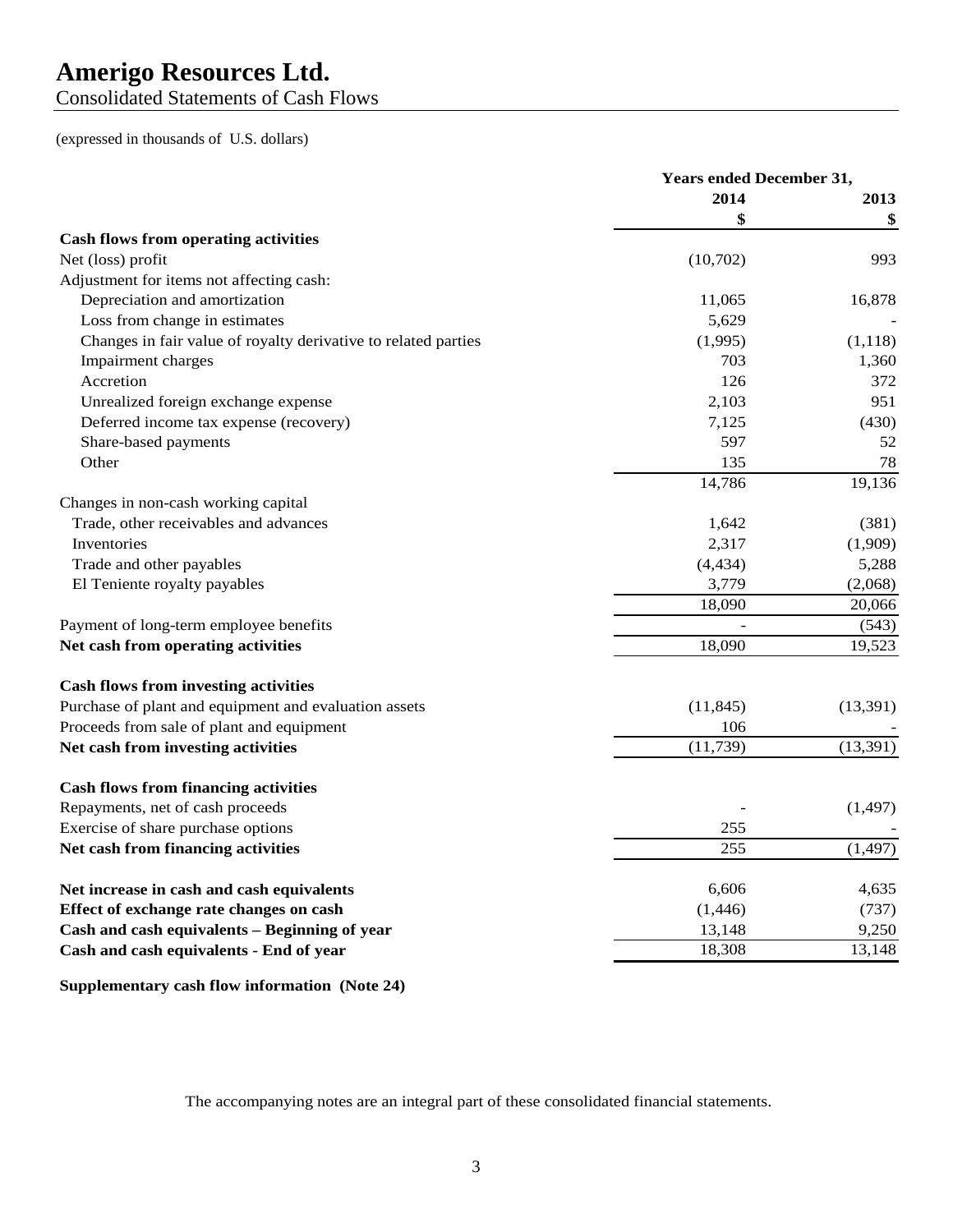Consolidated Statements of Changes in Equity

### (expressed in thousands of U.S. dollars)

|                                       | Share capital       |        |                   |                                                               |                             |                     |
|---------------------------------------|---------------------|--------|-------------------|---------------------------------------------------------------|-----------------------------|---------------------|
|                                       | Number of<br>shares | Amount | Other<br>reserves | <b>Accumulated</b><br>other<br>comprehensive<br>income (loss) | <b>Retained</b><br>earnings | <b>Total equity</b> |
|                                       |                     | \$     | \$                | \$                                                            | \$                          | \$                  |
| Balance January 1, 2013               | 172,290,344         | 77,514 | 6,525             | 9,677                                                         | 38,482                      | 132,198             |
| Share based payments                  |                     |        | 52                |                                                               |                             | 52                  |
| Cumulative translation adjustment     |                     |        | $\overline{a}$    | (10,613)                                                      |                             | (10,613)            |
| Unrealized losses on investments      |                     |        |                   | (891)                                                         |                             | (891)               |
| Net profit                            |                     |        |                   |                                                               | 993                         | 993                 |
| Balance December 31, 2013             | 172,290,344         | 77,514 | 6,577             | (1,827)                                                       | 39,475                      | 121,739             |
| Balance January 1, 2014               | 172,290,344         | 77,514 | 6,577             | (1,827)                                                       | 39,475                      | 121,739             |
| Share-based payments                  |                     |        | 597               |                                                               |                             | 597                 |
| Exercise of share purchase options    | 900,000             | 341    | (86)              |                                                               |                             | 255                 |
| Compensation settled with shares      | 462,500             | 202    |                   |                                                               |                             | 202                 |
| Cancellation of shares held in escrow | (42, 215)           |        |                   |                                                               |                             |                     |
| Cumulative translation adjustment     |                     |        |                   | 399                                                           |                             | 399                 |
| Unrealized losses on investments      |                     |        |                   | (917)                                                         |                             | (917)               |
| Severance provision                   |                     |        |                   | (80)                                                          |                             | (80)                |
| Net loss                              |                     |        |                   |                                                               | (10,702)                    | (10,702)            |
| Balance December 31, 2014             | 173,610,629         | 78,057 | 7,088             | (2, 425)                                                      | 28,773                      | 111,493             |

The accompanying notes are an integral part of these consolidated financial statements.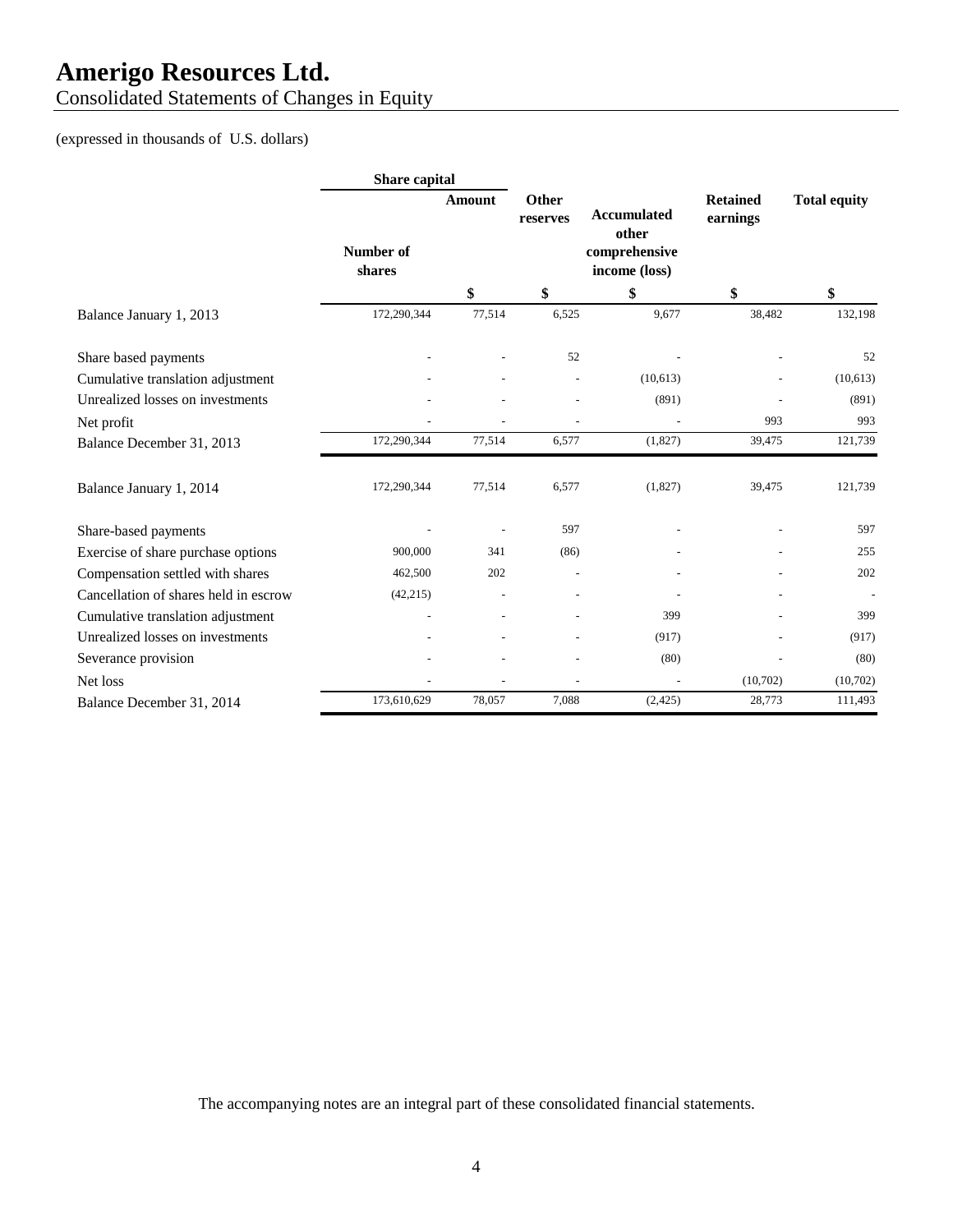Notes to Consolidated Financial Statements December 31, 2014

(tabular information expressed in thousands of U.S. dollars)

#### **1) GENERAL INFORMATION**

Amerigo Resources Ltd. (the "Company") is a company incorporated pursuant to the laws of British Columbia, Canada and its shares are listed for trading on the Toronto Stock Exchange ("TSX") and the OTCQX stock exchange in the United States. The address of the Company's principal office is Suite 1950 – 400 Burrard Street, Vancouver, British Columbia.

The Company is principally engaged in the production and sale of copper and molybdenum concentrates from its operating subsidiary Minera Valle Central S.A. ("MVC"), through a long-term contractual relationship with the El Teniente Division ("DET") of Corporación Nacional del Cobre de Chile ("Codelco") (Note 5).

These consolidated financial statements were authorised for issue by the board of directors on February 19, 2015 and have been prepared in accordance with and in full compliance with the International Financial Reporting Standards ("IFRS") issued by the International Accounting Standards Board ("IASB").

#### **2) SUMMARY OF SIGNIFICANT ACCOUNTING POLICIES**

The principal accounting policies applied in the preparation of these consolidated financial statements are set out below and have been consistently applied to all the periods presented, unless otherwise stated.

#### **Basis of Preparation**

These consolidated financial statements of the Company and its subsidiaries (the "Group") have been prepared in accordance with IFRS on an historical cost basis, except for financial instruments which have been measured at fair value, and are presented in U.S. dollars except when otherwise indicated.

#### **Consolidation**

These consolidated financial statements incorporate the financial statements of the Company and the entities controlled by the Company (Note 21). The Group controls an entity when the Group is exposed to, or has rights to, variable returns from its involvement with the entity and has the ability to affect those returns through its power over the entity. The financial statements of subsidiaries are included in the consolidated financial statements from the date that control commences until the date that control ceases. All significant intercompany transactions and balances have been eliminated. The Company's principal operating subsidiaries are MVC (100% owned, Chile) and Colihues Energia S.A. ("Colihues Energia", formerly Minera Valle Central Generacion S.A., 100% owned, Chile).

#### **Segment Reporting**

The Group operates in one segment which is the production of copper concentrates, with the production of molybdenum concentrates as a by-product.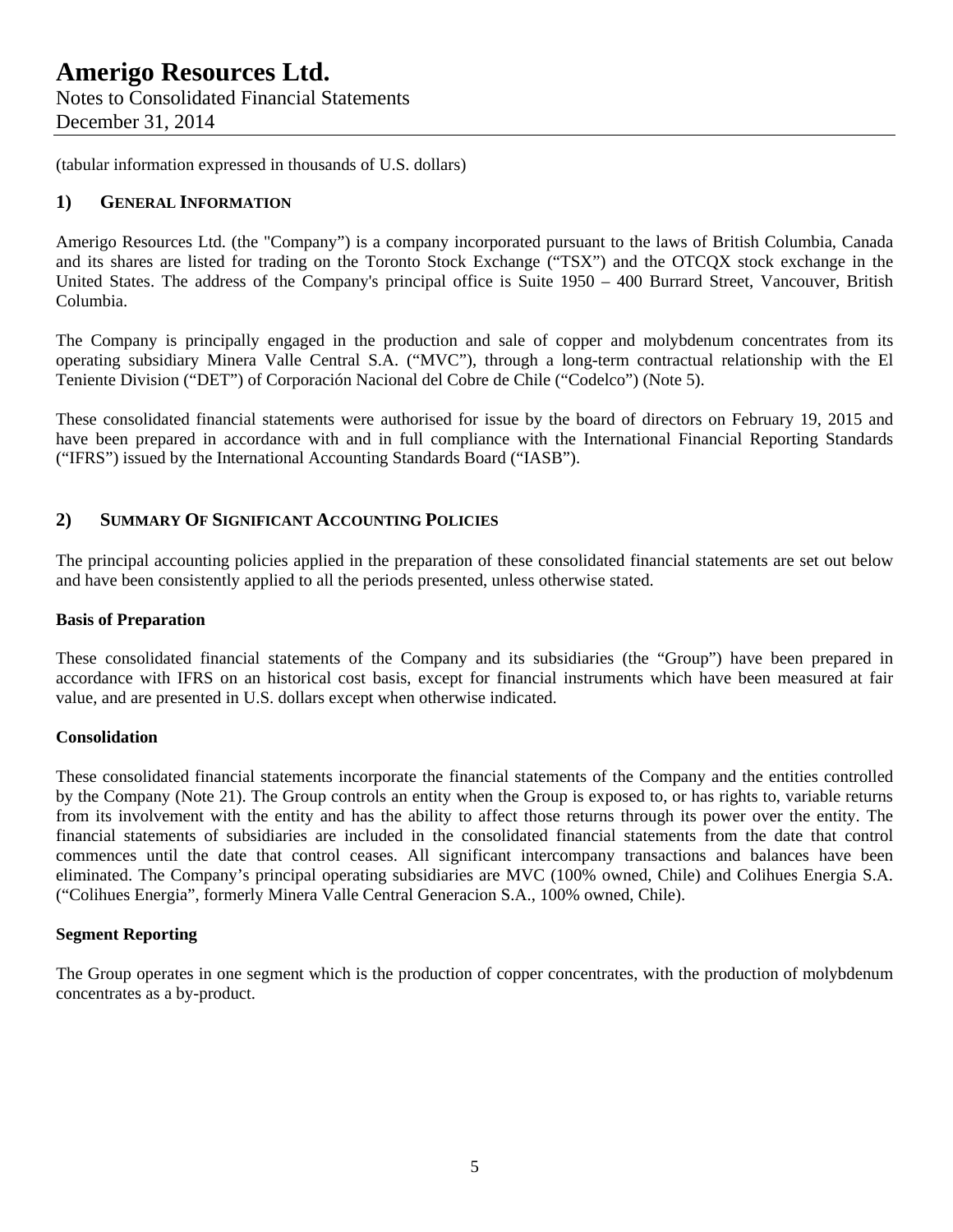Notes to Consolidated Financial Statements December 31, 2014

(tabular information expressed in thousands of U.S. dollars)

#### **Foreign Currency Translation**

#### *Functional and Presentation Currency*

Items included in the financial statements of each of the Group's subsidiaries are measured using the currency of the primary economic environment in which each entity operates ('the functional currency"). The functional currency of the parent entity is the Canadian dollar. The functional currency of Colihues Energia is the Chilean peso ("CLP"). Effective January 1, 2014, the functional currency of MVC was changed prospectively from the CLP to the U.S. dollar in view of the level of U.S denominated indebtedness anticipated to be incurred by MVC to finance the Cauquenes expansion and from a review of the currency-related fact patterns of MVC's current concentrate sales contracts and contracts with DET. While payments from current clients to MVC for concentrate sales and payments by MVC of DET royalties have to be documented and settled in CLP (due to Chilean regulatory provisions requiring all invoices with Chilean parties to be denominated in CLP), the underlying currency in these significant revenue and cost contracts is the U.S. dollar.

The Company's consolidated financial statements are presented in United States dollars ("\$"), which is the Company's presentation currency. The U.S. dollar is widely used as a presentation currency in the mining industry, allowing for appropriate benchmarking with other companies operating in a variety of jurisdictions. These consolidated financial statements have been translated to the U.S. dollar in accordance with IAS 21 "The Effects of Changes in Foreign Exchange Rates". This standard requires that assets and liabilities be translated using the exchange rate at period end, and income, expenses and cash flow items are translated using the rate that approximates the exchange rates at the dates of the transactions (i.e. the average rate for the period). Resulting gains and losses on translation are included as a component of equity.

#### *Transactions and Balances*

In preparing the financial statements of the individual entities, transactions in currencies other than the entity's functional currency (foreign currencies) are recorded at the rates of exchange prevailing at the dates of the transactions. At each statement of financial position date, monetary assets and liabilities are translated using the period end foreign exchange rate. Non-monetary assets and liabilities are translated using the historical rate on the date of the transaction. Nonmonetary assets and liabilities that are stated at fair value are translated using the historical rate on the date that the fair value was determined. All gains and losses on translation of these foreign currency transactions are included in profit or loss.

#### **Property, Plant and Equipment**

#### *Exploration and Evaluation Costs*

Exploration and evaluation costs related to specific properties or projects are capitalized and are considered to be tangible assets. These assets are not depreciated as they are currently not available for use. The Group's exploration and evaluation costs are reclassified to property, plant and equipment when production decisions on projects or properties are made, or expensed in the period in which it is determined they have no future economic value.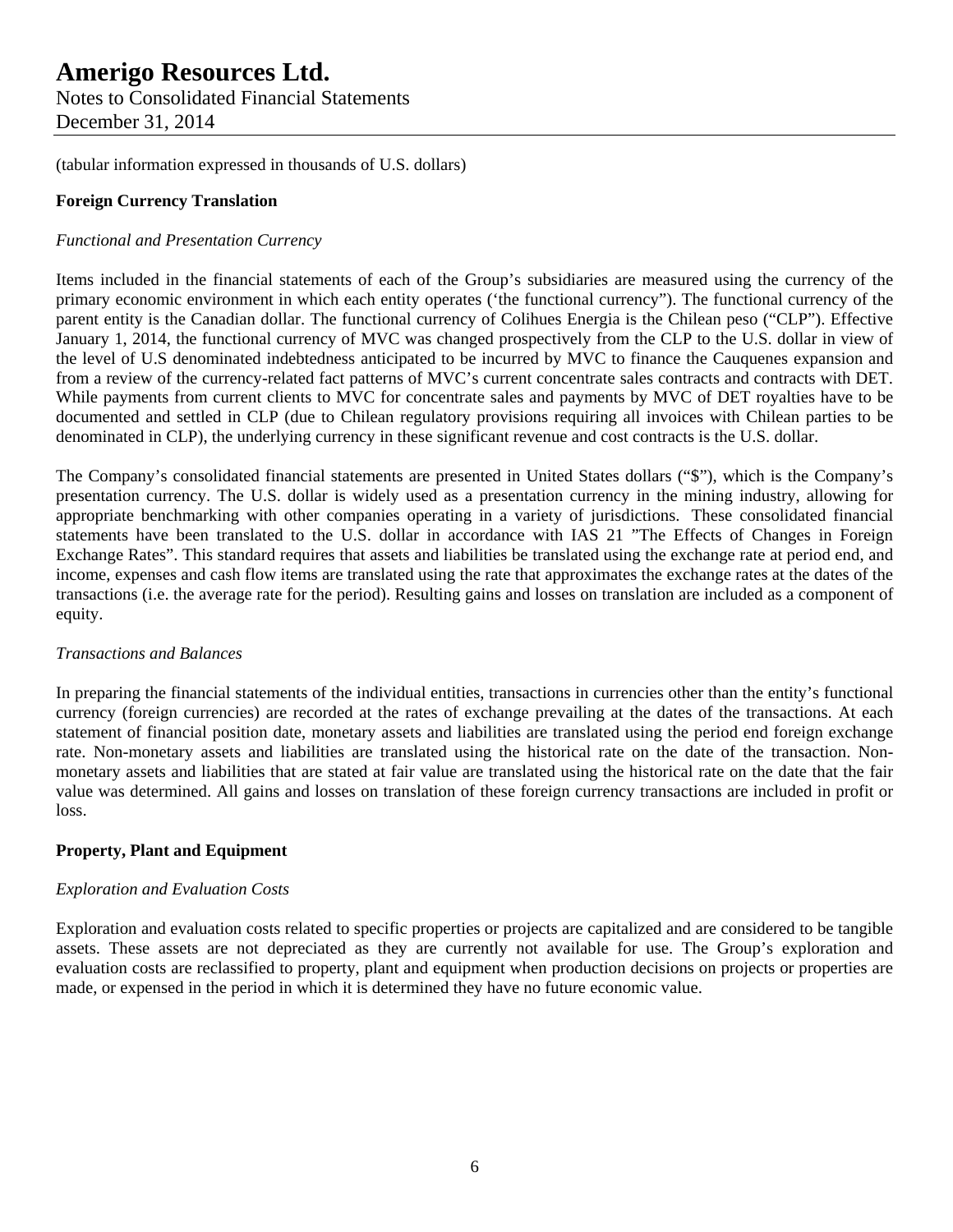Notes to Consolidated Financial Statements December 31, 2014

#### (tabular information expressed in thousands of U.S. dollars)

#### *Property, Plant and Equipment*

Property, plant and equipment are recorded at cost less accumulated depreciation and impairment losses. Where an item of plant and equipment comprises significant components with different useful lives, the components are accounted for as separate items of plant and equipment. Expenditures incurred to replace a component of an item of property, plant and equipment that is accounted for separately, including major inspection and overhaul expenditures, are capitalized. Directly attributable expenses incurred for major capital projects and site preparation are capitalized until the asset is brought to a working condition for its intended use.

The cost of self-constructed assets includes the cost of materials, direct labour and an appropriate portion of normal overheads. The costs of day-to-day servicing are recognized in profit or loss as incurred. Financing costs directly associated with the construction or acquisition of qualifying assets are capitalized at interest rates relating to loans specifically raised for that purpose, or at the weighted average borrowing rate where the general pool of group borrowings is utilized. Capitalization of borrowing costs ceases when the asset is substantially complete.

MVC depreciates its property, plant and equipment using the straight-line method as follows:

- Plant and infrastructure: Shorter of the useful life of the asset or the term of the current contracts with DET (Note 5).
- Machinery, equipment and other assets (except vehicles and mobile equipment): Shorter of the useful life of the asset or the term of the current contracts with DET (Note 5).
- Vehicles and mobile equipment: 7 years.

The depreciation method, useful life and residual values are assessed annually.

#### *Asset Impairment*

The Group's tangible and intangible assets are reviewed for indications of impairment at each statement of financial position date. If indication of impairment exists, the asset's recoverable amount is estimated.

An impairment loss is recognized when the carrying amount of an asset, or its cash-generating unit, exceeds its recoverable amount. A cash-generating unit is the smallest identifiable group of assets that generates cash inflows that are largely independent of the cash inflows from other assets or groups of assets. Impairment losses are recognized in profit and loss for the period. Impairment losses recognized in respect of cash-generating units are allocated first to reduce the carrying amount of any goodwill allocated to cash-generating units and then to reduce the carrying amount of the other long-lived assets in the unit on a pro-rata basis.

Value in use is determined as the present value of the future cash flows expected to be derived from an asset or cash generating unit ("CGU"). The estimated future cash flows are discounted to their present value using an after tax discount rate that reflects current market assessments of the time value of money and the risks specific to the asset for which estimates of future cash flows have not been adjusted. Fair value less cost to sell is the amount obtainable from the sale of an asset or CGU in an arm's length transaction between knowledgeable, willing parties, less the costs of disposal. For mining assets, fair value less cost to sell is often estimated using a discounted cash flow approach as a fair value when an active market or binding sale agreement is not readily available. Estimated future cash flows are calculated using estimated future prices, mine plan estimates, and operating and capital costs. All assumptions used are those that an independent market participant would consider appropriate.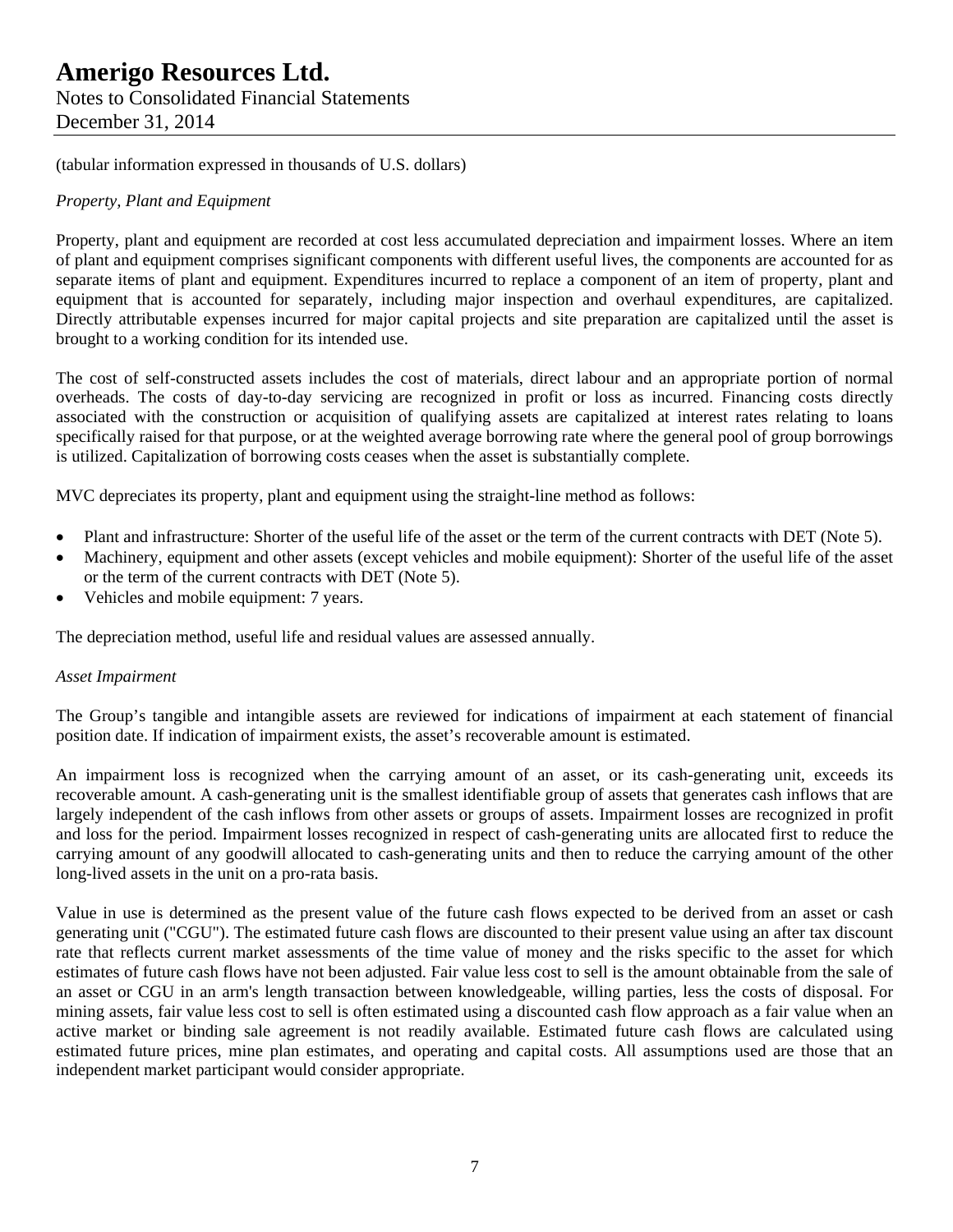#### (tabular information expressed in thousands of U.S. dollars)

An impairment loss is reversed if there is an indication that there has been a change in the estimates used to determine the recoverable amount. An impairment loss is reversed only to the extent that the asset's carrying amount does not exceed the carrying amount that would have been determined, net of depreciation or amortization, if no impairment loss had been recognized. An impairment loss with respect to goodwill is never reversed.

#### **Intangible Assets**

Intangible assets reflect the value assigned to the DET contracts. This contractual right is amortized on a units of production basis over the term of the contract and tested for impairment when circumstances indicate that the carrying value may be impaired. In addition to the amortization of the contractual right, royalties payable to DET under the contracts are recorded based on production in the year and included in cost of sales.

#### **Financial Assets and other Financial Liabilities**

*Classification* 

a) Loans and Receivables

Cash and cash equivalents, trade receivables, loans, and other receivables with fixed or determinable payments that are not quoted in an active market are classified as loans and receivables. Loans and receivables are initially recognized at the transaction value and subsequently carried at amortized cost less impairment losses. The impairment loss of receivables is based on a review of all outstanding amounts at period end. Bad debts are written off during the year in which they are identified. Interest income is recognized by applying the effective interest rate, except for short-term receivables when the recognition of interest would be immaterial.

b) Available-for-Sale Financial Assets ("AFS"*)* 

Investments and other assets held by the Group are classified as AFS and are stated at fair value. Gains and losses arising from changes in fair value are recognized in other comprehensive income ("OCI") and are accumulated in the investments revaluation reserve. When an investment is disposed of or is determined to be impaired, the cumulative gain or loss previously recognized in the investments revaluation reserve is included in profit or loss for the period. The fair value of AFS monetary assets denominated in a foreign currency is translated at the spot rate at the statement of financial position date.

c) Other Financial Liabilities

Other financial liabilities at amortized cost include trade and other payables and DET royalties payable. Trade payables and other payables are initially recognized at the amount required to be paid, less, when material, a discount to reduce the payables to fair value. Subsequently, trade payables are measured at amortized cost using the effective interest method. DET royalties payable are recognized at the amount required to be paid.

Other financial liabilities are classified as current liabilities if payment is due within twelve months. Otherwise, they are presented as non-current liabilities.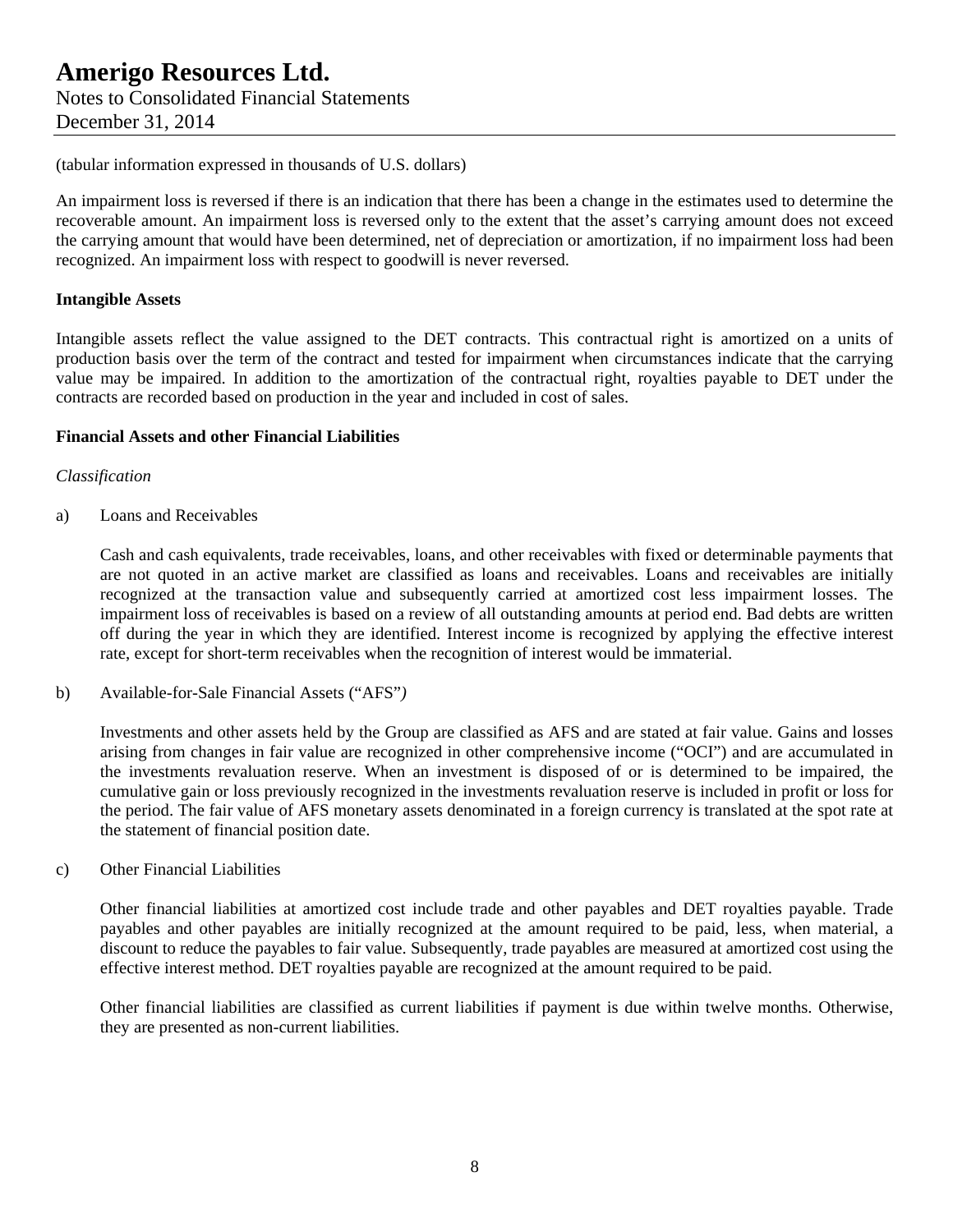Notes to Consolidated Financial Statements December 31, 2014

(tabular information expressed in thousands of U.S. dollars)

#### d) Derivatives

The Group's molybdenum trade receivables are embedded derivatives given that the value of these receivables changes as underlying commodity market prices vary. The fair values of these receivables are adjusted each reporting period by reference to forward market prices and changes in fair value are recorded as a component of revenue.

The Group may use derivatives in the form of interest rate swaps to manage risks related to variable rate debt. Gains and losses on re-measurement are included in finance income (expense).

The Group's royalties to related parties are a derivative liability, classified as current or non-current based on the contractual terms specific to the instrument. Gains and losses on re-measurement are included in finance income (expense).

#### *Recognition and Measurement*

a) Effective Interest Method

The effective interest method calculates the amortized cost of a financial asset (or liability) and allocates interest income over the corresponding period. The effective interest rate is the rate that discounts estimated future cash receipts (payments) over the expected life of the financial asset (liability), or, where appropriate, a shorter period, to the net carrying amount on initial recognition. Income (expense) is recognized on an effective interest basis for debt instruments other than those financial assets or liabilities classified as fair-value-through-profit-and-loss (FVTPL) investments.

b) Impairment of Financial Assets

Financial assets are assessed for indicators of impairment at each period end. Financial assets are impaired when there is objective evidence that, as a result of one or more events that occurred after the initial recognition of the financial asset, the estimated future cash flows of the investment have been impacted.

Objective evidence of impairment could include the following:

- significant financial difficulty of the issuer;
- default or delinquency in interest or principal payments; or
- it has become probable that the issuer will enter bankruptcy or financial reorganization.

For financial assets carried at amortized cost, the amount of the impairment is the difference between the asset's carrying amount and the present value of the estimated future cash flows, discounted at the financial asset's original effective interest rate.

The carrying amount of all financial assets, excluding trade receivables, is directly reduced by the impairment loss. The carrying amount of trade receivables is reduced through the use of an allowance account. When a trade receivable is considered uncollectible, it is written off against the allowance account. Subsequent recoveries of amounts previously written off are credited against the allowance account. Changes in the carrying amount of the allowance account are recognized in profit or loss.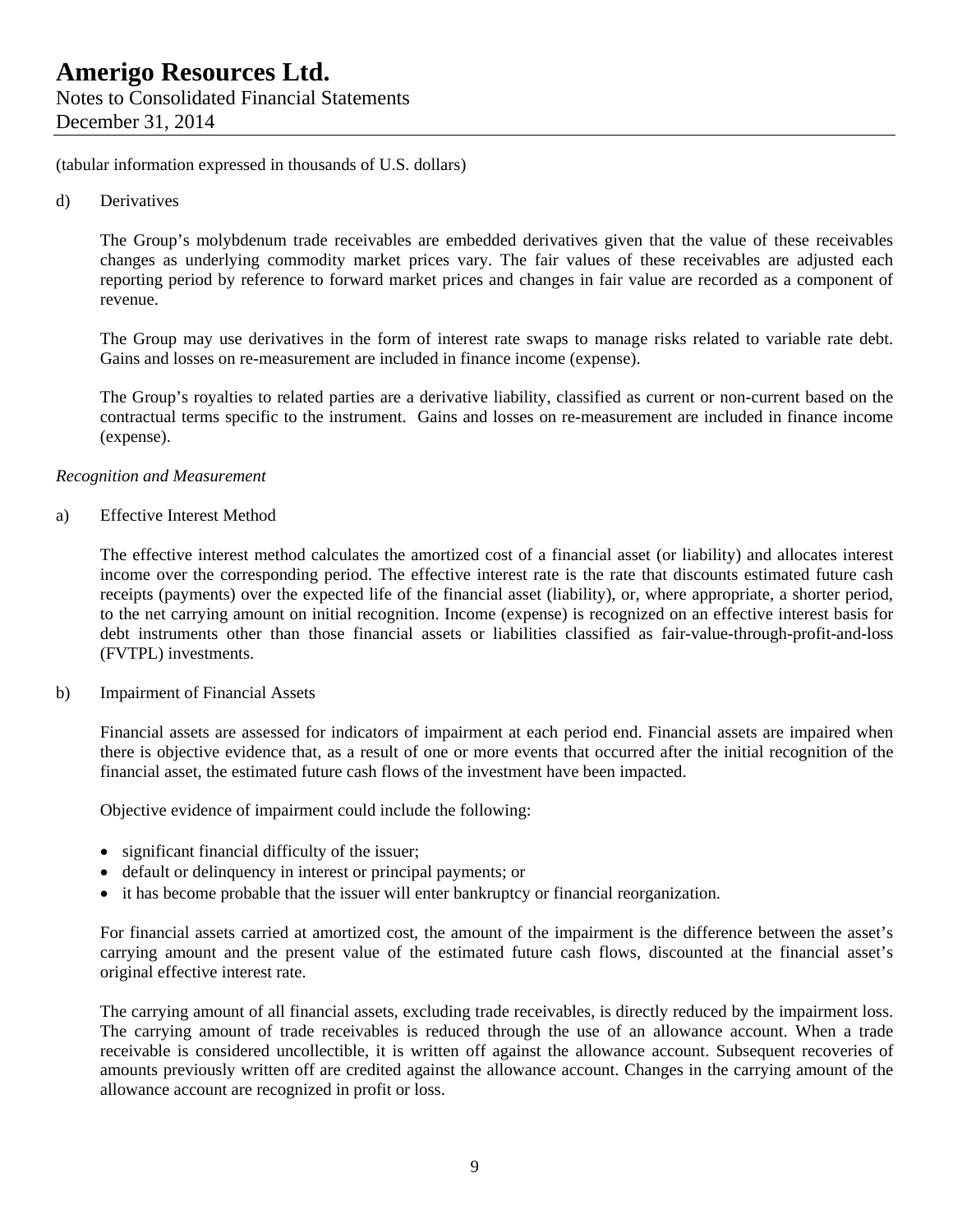#### (tabular information expressed in thousands of U.S. dollars)

With the exception of AFS equity instruments, if, in a subsequent period, the amount of the impairment loss decreases and the decrease relates to an event occurring after the impairment was recognized, the previously recognized impairment loss is reversed through profit or loss. On the date of impairment reversal, the carrying amount of the financial asset cannot exceed its amortized cost had impairment not been recognized.

#### c) De-Recognition of Financial Assets and Liabilities

A financial asset is derecognized when the contractual right to the asset's cash flows expire or if the Group transfers the financial asset and substantially all risks and rewards of ownership to another entity. A financial liability is removed from the statement of financial position when, and only when, it is extinguished, i.e. when the obligation specified in the contract is discharged, cancelled or expires.

#### **Share-Based Payments**

The Company grants stock options to buy common shares of the Company to directors, officers and employees. The board of directors grants such options for periods of up to five years, with vesting periods determined at its sole discretion and at prices equal to or greater than the closing market price on the day preceding the date the options were granted. The fair value of the options is measured at grant date, using the Black-Scholes option pricing model, and is recognized over the period that the holders earn the options.

The fair value is recognized as an expense with a corresponding increase in equity. The amount recognized as an expense is adjusted to reflect the number of share options expected to vest.

#### **Inventories**

Inventories comprising concentrates in process and copper and molybdenum concentrates are valued at the lower of cost and net realizable value. Consumables are valued at the lower of average cost and net realizable value, with replacement cost used as the best available measure of net realizable value. Production cost is determined primarily on a weightedaverage cost basis and includes direct production costs, direct labour costs and an allocation of variable and fixed production overhead including depreciation. Net realizable value is the estimated selling price net of any estimated selling costs in the ordinary course of business.

When inventories have been written down to net realizable value, the Group makes a new assessment of net realizable value in each subsequent period. If the circumstances that caused the write-down no longer exist, the remaining amount of the write-down is reversed.

#### **Cash and Cash Equivalents**

Cash and cash equivalents are unrestricted as to use and consist of cash on hand, demand deposits and short term interestbearing investments with maturities of 90 days or less from the original date of acquisition and which can be readily liquidated to known amounts of cash.

Redeemable interest bearing investments with maturities of up to one year are considered cash equivalents if they can readily be liquidated at any point in time to known amounts of cash, the initial period subject to an interest penalty on redemption is less than 90 days, and they are redeemable thereafter until maturity for invested value plus accrued interest.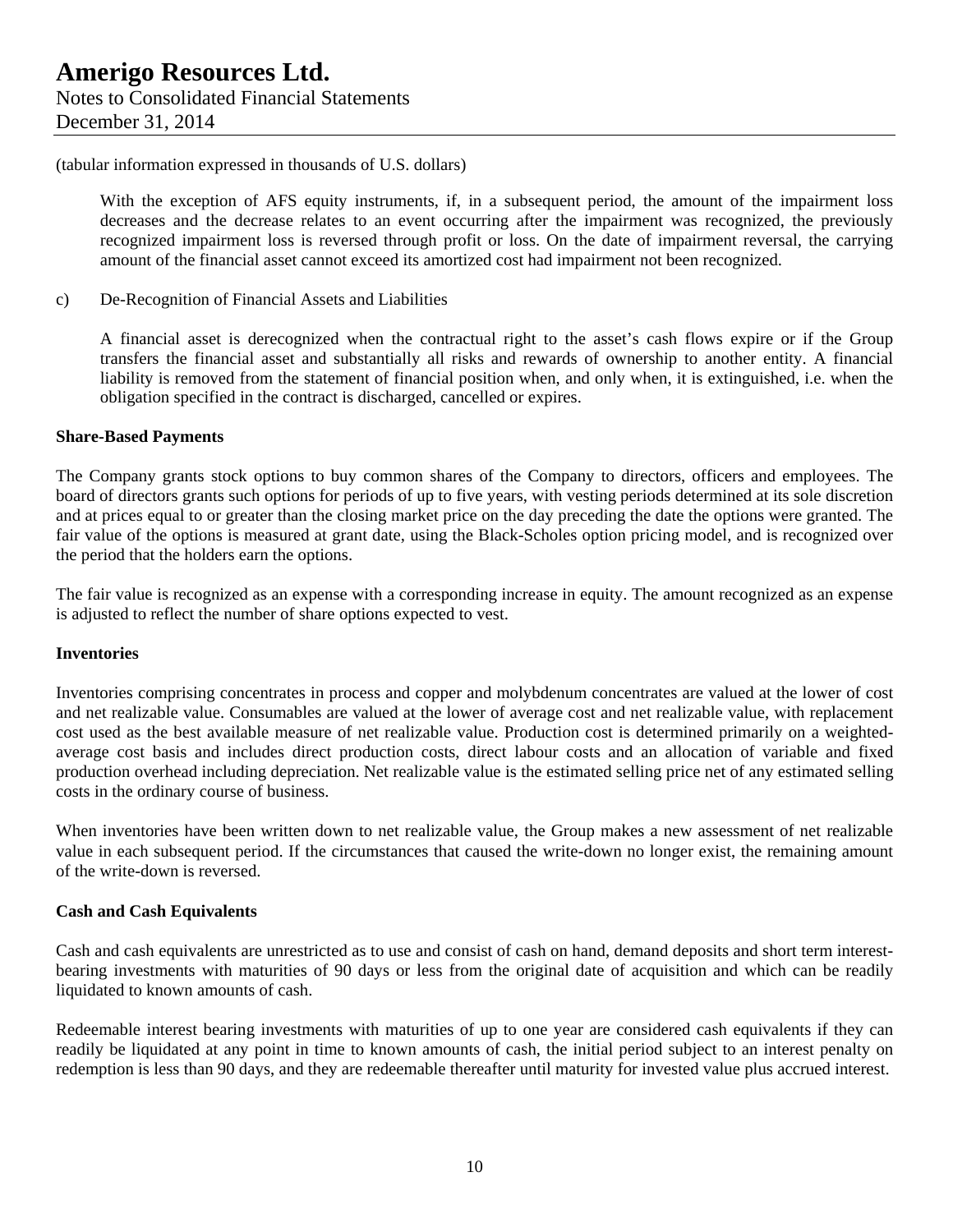Notes to Consolidated Financial Statements December 31, 2014

(tabular information expressed in thousands of U.S. dollars)

#### **Current and Deferred Income Tax**

Income tax expense consists of current and deferred tax. Current and deferred tax are recognized in the statement of operations and comprehensive income (loss) except to the extent they relate to items recognized directly in equity or in OCI, in which case the related taxes are recognized in equity or OCI.

Current tax expense is the expected tax payable on the taxable income for the year, using tax rates enacted or substantively enacted at period end, adjusted for amendments to tax payable with regards to previous years. Deferred tax assets and liabilities are recognized for deferred tax consequences attributable to unused tax loss carry forwards, unused tax credits and differences between the financial statement carrying amounts of existing assets and liabilities and their respective tax bases. Deferred tax assets and liabilities are measured using the enacted or substantively enacted tax rates expected to apply when the asset is realized or the liability settled. The effect on deferred tax assets and liabilities of a change in tax rates is recognized in profit or loss in the period that substantive enactment occurs.

A deferred tax asset is recognized to the extent that it is probable future taxable profits will be available against which the asset can be utilized. The amount of a deferred tax asset is reduced to the extent that the Company does not consider it probable the deferred tax asset will be recovered.

The following temporary differences do not result in deferred tax assets or liabilities:

- the initial recognition of assets or liabilities, not arising in a business combination, that does not affect accounting or taxable profit
- goodwill
- investments in subsidiaries, associates and jointly controlled entities where the timing of reversal of the temporary differences can be controlled and reversal in the foreseeable future is not probable

Deferred tax assets and liabilities are offset when there is a legally enforceable right to set-off current tax assets against current tax liabilities that relate to income taxes levied by the same taxation authority, and the Company intends to settle its current tax assets and liabilities on a net basis.

#### **Provisions**

Provisions are recorded when a present legal or constructive obligation exists as a result of past events, where it is probable that an outflow of resources embodying economic benefits will be required to settle the obligation and a reliable estimate of the amount of the obligation can be made. The amount recognized as a provision is the best estimate of the consideration required to settle the present obligation at the statement of financial position date, taking into account the risks and uncertainties surrounding the obligation. Where a provision is measured using the cash flows estimated to settle the present obligation, its carrying amount is the present value of those cash flows. When some or all of the economic benefits required to settle a provision are expected to be recovered from a third party, the receivable is recognized as an asset if it is virtually certain that reimbursement will be received and the amount receivable can be measured reliably.

At December 31, 2014, MVC has a future obligation with some of its managers for statutory severance payments based on their employee contracts. This obligation has been recorded as a liability at present value in the Company's consolidated statement of financial position. The value of the severance provision is evaluated on an annual basis or as new information becomes available on the expected amounts and timing of cash flows required to discharge the liability. The increase or decrease over time in the present value of the liability is recorded each period in cost of sales.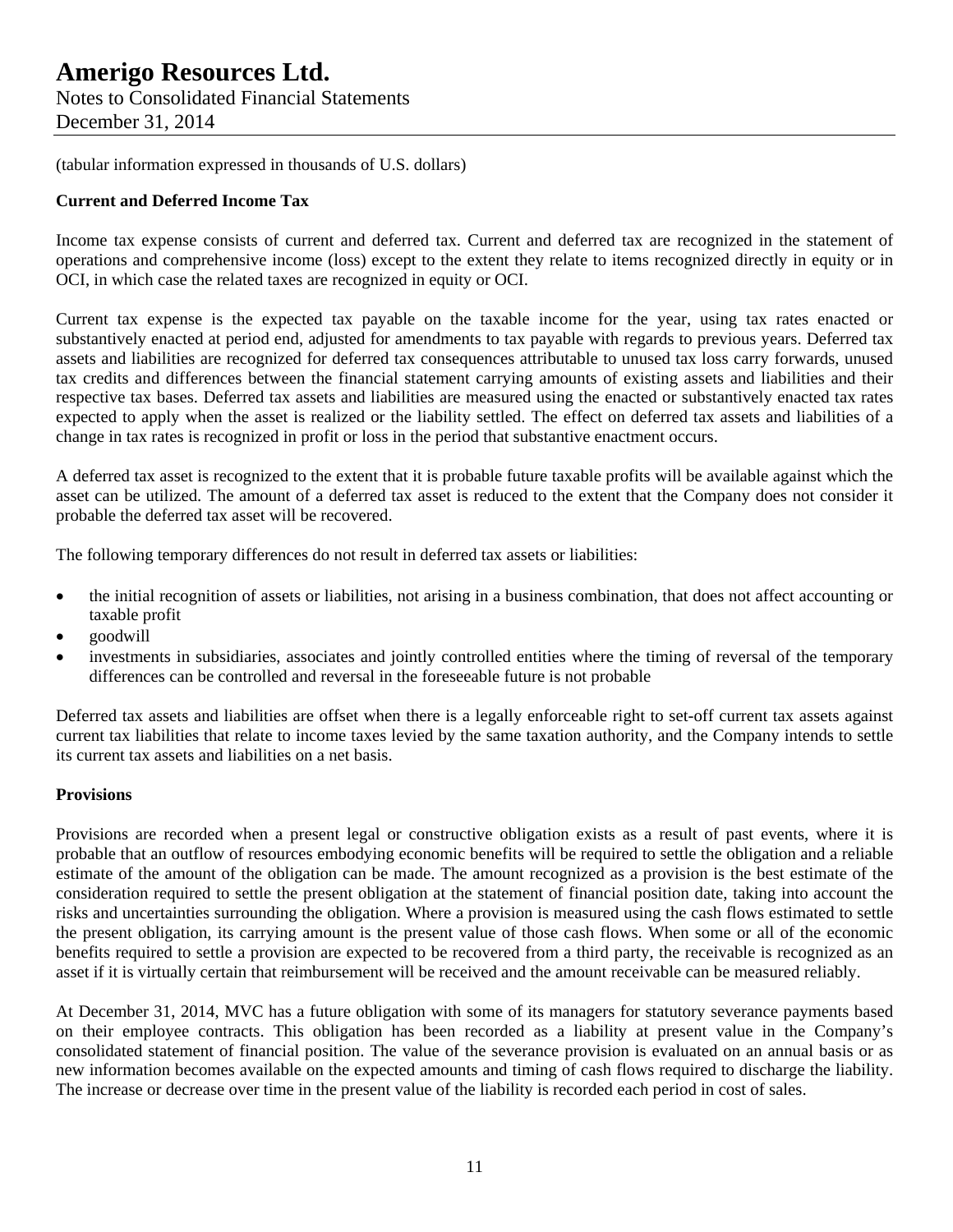Notes to Consolidated Financial Statements December 31, 2014

(tabular information expressed in thousands of U.S. dollars)

#### **Earnings (Loss) per Share**

Basic earnings or (loss) per share is computed by dividing the net earnings (loss) attributable to common shareholders by the weighted average number of shares outstanding during the reporting period. Diluted earnings (loss) per share is computed similar to basic earnings (loss) per share except that the weighted average shares outstanding are increased to include additional shares for the assumed exercise of stock options, if dilutive. The number of additional shares is calculated by assuming that outstanding stock options were exercised and that the proceeds from such exercises were used to acquire common stock at the average market price during the reporting periods.

#### **Revenue Recognition**

Revenue from the sale of the Group's copper and molybdenum concentrates is recognized when the rights and obligations of ownership pass to the customer and the price is reasonably determinable. In 2014 the majority of the Group's concentrates were sold at known market prices.

In circumstances where final prices are determined by quoted market prices in a period subsequent to the date of sale, prices are determined on a provisional basis at the date of sale and revenues are recorded based on forward prices. Adjustments are made to the sale price in subsequent periods based on movements in quoted market prices up to date of the final pricing. Under these circumstances, the value of the Group's amounts receivable changes as the underlying commodity market prices vary. This adjustment mechanism has the characteristics of a derivative. Accordingly, the fair value of the receivables are adjusted each reporting period by reference to forward market prices and changes in fair value are recorded as a component of revenue.

In 2014 copper produced by MVC was sold under a written sales agreement with Chile's Empresa Nacional de Minería ("Enami") that established a delivery schedule of monthly sales quotas and in 2014 set MVC's copper sale price at the average market price for the month preceding delivery ("M-1"). Where production fell short of the monthly quota for a scheduled month of delivery, the quota was carried forward to a subsequent calendar month and MVC received a sale price calculated for the originally scheduled month of delivery until the quota was met. The sales agreement with Enami was allowed to expire in accordance with its terms effective December 31, 2014, and as of January 1, 2015 MVC's copper concentrates are being delivered to DET in accordance with a modification to the Master Agreement (Note 26).

Molybdenum produced by MVC is predominantly sold under a written sales agreement with Chile's Molibdenos y Metales S.A. ("Molymet"). In 2014, the sale price to Molymet was the average market price for the third month following delivery ("M+3").

In normal supply conditions and in circumstances where the quotational period for sales goes beyond the sale price for the month of delivery, sales for copper and molybdenum concentrates are provisionally priced at the time of sale based on the prevailing copper forward market price or the current molybdenum market price, as specified in the sales contracts, where applicable.

Variations between the price recorded at the time of sale and the actual final price received from Enami or Molymet are caused by changes in copper and molybdenum market prices and result in an embedded derivative in the accounts receivable. The embedded derivative is recorded at fair value each period until final settlement occurs, with changes in fair value classified as a component of revenue. In a period of rising prices, not only will MVC record higher revenue for deliveries in the period, but it will also record favourable adjustments to revenue for copper and molybdenum concentrates delivered in the prior period. Similarly, in a period of declining prices, MVC will record lower revenues for current deliveries and negative adjustments to revenue for prior period deliveries.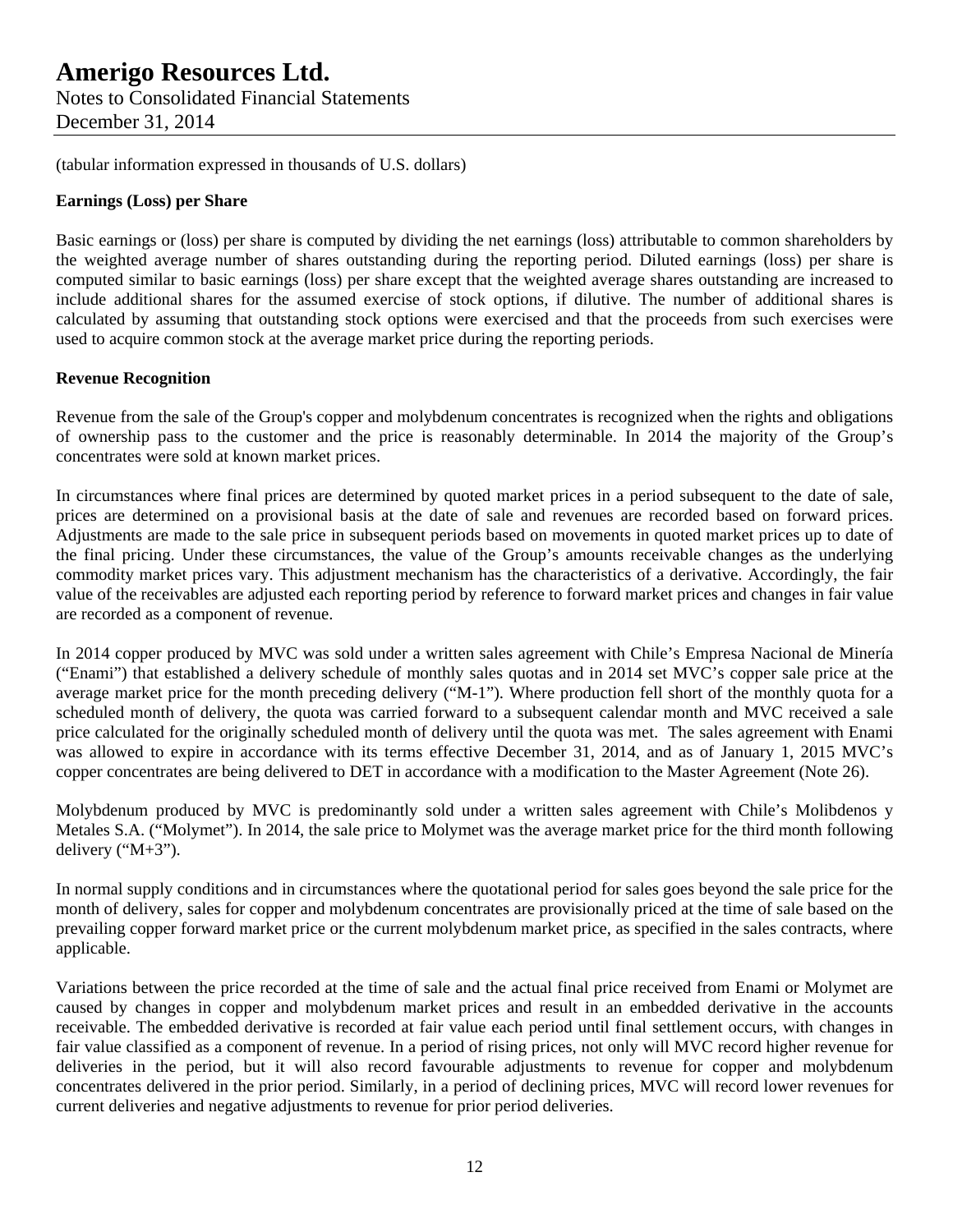Notes to Consolidated Financial Statements December 31, 2014

(tabular information expressed in thousands of U.S. dollars)

#### **Comprehensive Income (Loss)**

Comprehensive income (loss) includes items that are not included in net profit such as unrealized gains or losses on available-for-sale investments, gains or losses on certain derivative instruments and foreign currency gains or losses related to translation of the financial statements of foreign operations. The Company's comprehensive income (loss), components of other comprehensive income and cumulative translation adjustments are presented in the consolidated statements of comprehensive income (loss) and the consolidated statements of changes in equity.

#### **3) ADOPTION OF NEW AND REVISED STANDARDS AND INTERPRETATIONS**

Effective January 1, 2014, the Company adopted the following new and revised standards, along with any consequential amendments, in accordance with the applicable transitional provisions:

**Amendment to IAS 32 – Financial Instruments – presentation**: This amendment deals with offsetting financial assets and financial liabilities and clarifies that the right of set-off must not be contingent on a future event. It must also be legally enforceable for all counterparties in the normal course of business, as well as in the event of default, insolvency or bankruptcy. The amendment also considers settlement mechanisms. The amendment did not have a significant effect on the Company's financial statements.

**Amendment to IAS 36 – Impairment of Assets:** This amendment deals on the recoverable amount disclosures for nonfinancial assets and removed certain disclosures of the recoverable amount of CGUs which had been included in IAS 36 by the issue of IFRS 13.

**IFRIC 21 – Levies**: Sets out the accounting for an obligation to pay a levy if that liability is within the scope of IAS 37 'Provisions'. The interpretation addresses what the obligating event is that gives rise to pay a levy and indicates when a liability should be recognised. The Company is not currently subjected to levies.

**Annual Improvements to the 2010-2012 Cycle:** In the 2010-2012 annual improvements cycle, the IASB issued seven amendments to six standards, which included an amendment to IFRS 13 - Fair Value Measurement. The amendment to IFRS 13 was effective for periods beginning on January 1, 2014. It clarifies that short-term receivables and payables with no stated interest rates can be measured at invoice amounts when the effect of discounting is immaterial. This amendment to IFRS 13 had no impact on the Company's financial statements.

Other standards, amendments and interpretations which became effective on January 1, 2014 were not material to the Company.

A number of new standards and amendments to standards and interpretations are effective for annual periods beginning after January 1, 2015, and have not been applied in preparing these consolidated financial statements. None of these standards are expected to have a significant effect on the Company's financial statements, except as set out below:

**IFRS 9 – Financial Instruments - classification and measurement**: Addresses the classification, measurement and recognition of financial assets and financial liabilities. The complete version of IFRS 9 was issued in July 2014. It replaces the guidance in IAS 39 that relates to the classification and measurement of financial instruments. IFRS 9 retains but simplifies the mixed measurement model and establishes three primary measurement categories for financial assets: amortised cost, fair value through OCI and fair value through P&L. The standard introduces a new expected credit losses model that replaces the incurred loss impairment model used in IAS 39. For financial liabilities there were no changes to classification and measurement except for the recognition of changes in own credit risk in other comprehensive income, for liabilities designated at fair value through profit or loss. The standard is effective for accounting periods beginning on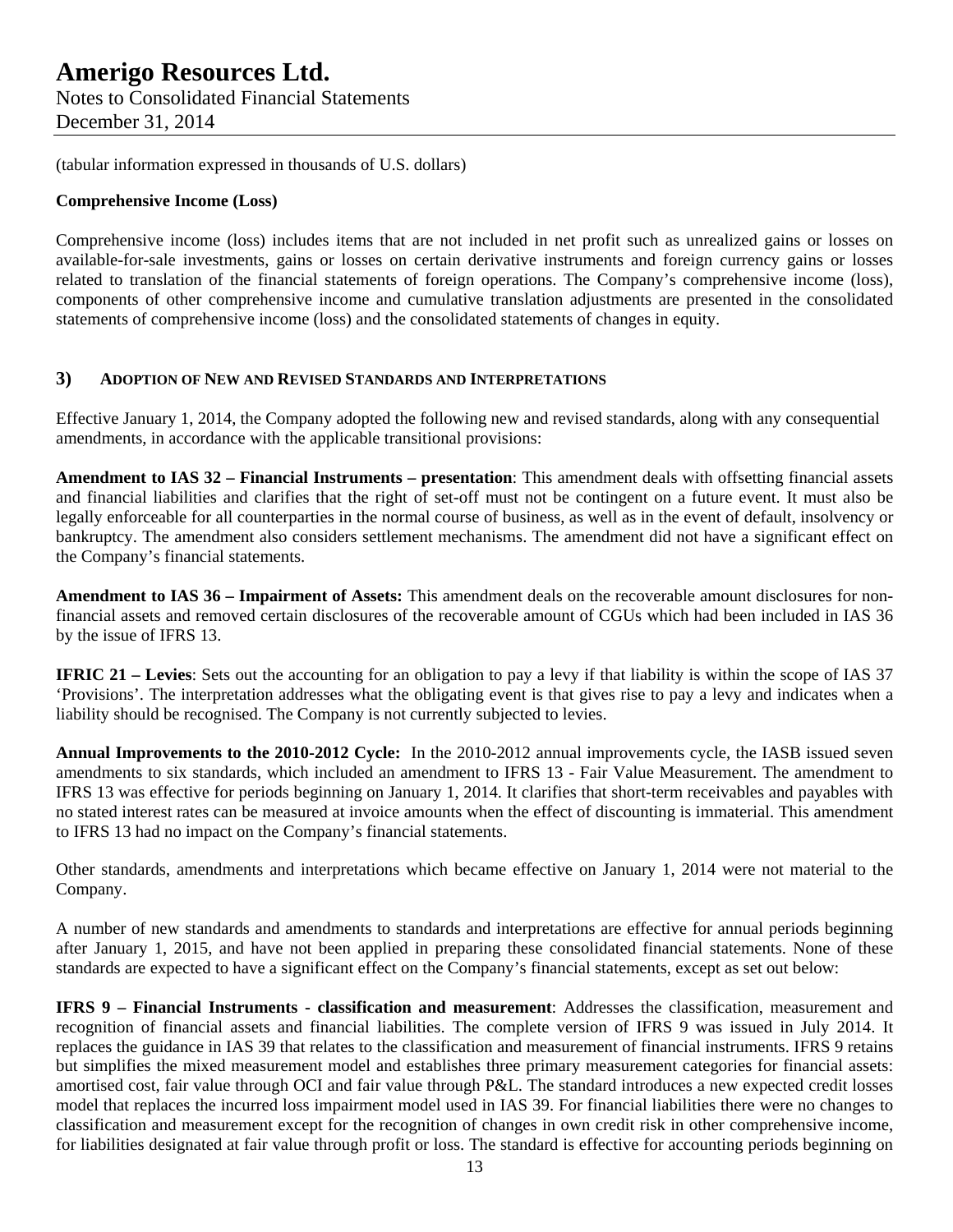### **Amerigo Resources Ltd.**  Notes to Consolidated Financial Statements December 31, 2014

(tabular information expressed in thousands of U.S. dollars)

or after January 1, 2018. Early adoption is permitted. The Company is yet to assess IFRS 9's impact on its financial statements.

**IFRS 15, Revenue from Contracts with Customers ("IFRS 15"):** Deals with revenue recognition and establishes principles for reporting useful information to users of financial statements about the nature, timing and uncertainty of revenue and cash flows arising from an entity's contracts with customers. Revenue is recognized when a customer obtains control of a good or service and thus has the ability to direct the use and obtain the benefits from the good or service. The standard replaces IAS 18, Revenue, and IAS 11, Construction Contracts, and related interpretations. The standard is effective for annual periods beginning on or after January 1, 2017 and earlier application is permitted. Management is assessing the impact of IFRS 15.

There are no other IFRSs or IFRIC interpretations that are not yet effective that would be expected to have a material impact on the Company.

#### **4) CRITICAL ACCOUNTING ESTIMATES AND JUDGEMENTS**

Estimates and judgements are continually evaluated and are based on historical experience and other factors, including expectations of future events that are believed to be reasonable under the circumstances.

In preparing these consolidated financial statements, the Company makes judgements, estimates and assumptions concerning the future. The resulting accounting judgements and estimates will, by definition, seldom equal the related actual results. The judgements, estimates and assumptions that have a significant risk of causing a material adjustment to the carrying amounts of assets and liabilities within the next financial year are addressed below.

In 2014, the Company undertook judgement and estimate revisions arising from the changes to the Company's contractual relationship with DET as of April 8, 2014 (Note 5) and with respect to deferred income tax, arising from tax reform enacted in Chile in the year (Note 18).

a) Deferred Income Tax

In 2014 the Company booked an increase in deferred income tax liability and corresponding deferred income tax expense of \$7.1 million. The Company's deferred income tax liability arises mostly from the difference between the book and tax values of MVC's property, plant and equipment ("PPE"). Approximately \$5.7 million of the deferred income tax expense in 2014 resulted from an increase in MVC's long-term tax rate from 20% to 27% introduced through a comprehensive Tax Reform enacted in Chile in September 2014. The Tax Reform contemplates two tax regimes: A fully integrated regime and a partially integrated regime.

The default system for companies such as MVC and Colihues Energía is the partially integrated system, but taxpayers may elect to operate under either regime. Once an election is made, taxpayers must remain in the selected regime for at least five consecutive years. The Company has decided that its subsidiaries in Chile will operate under the partially integrated regime for the foreseeable future.

For a corporation taxable under the partially integrated regime:

- The income tax rate rises from 20% to 21% in 2014, 22.5% in 2015, 24% in 2016, 25.5% in 2017 and 27% from 2018 onwards.
- The corporation pays income tax at the above rates on its earnings, but the earnings are not attributed to the shareholders if they are not distributed from the corporation.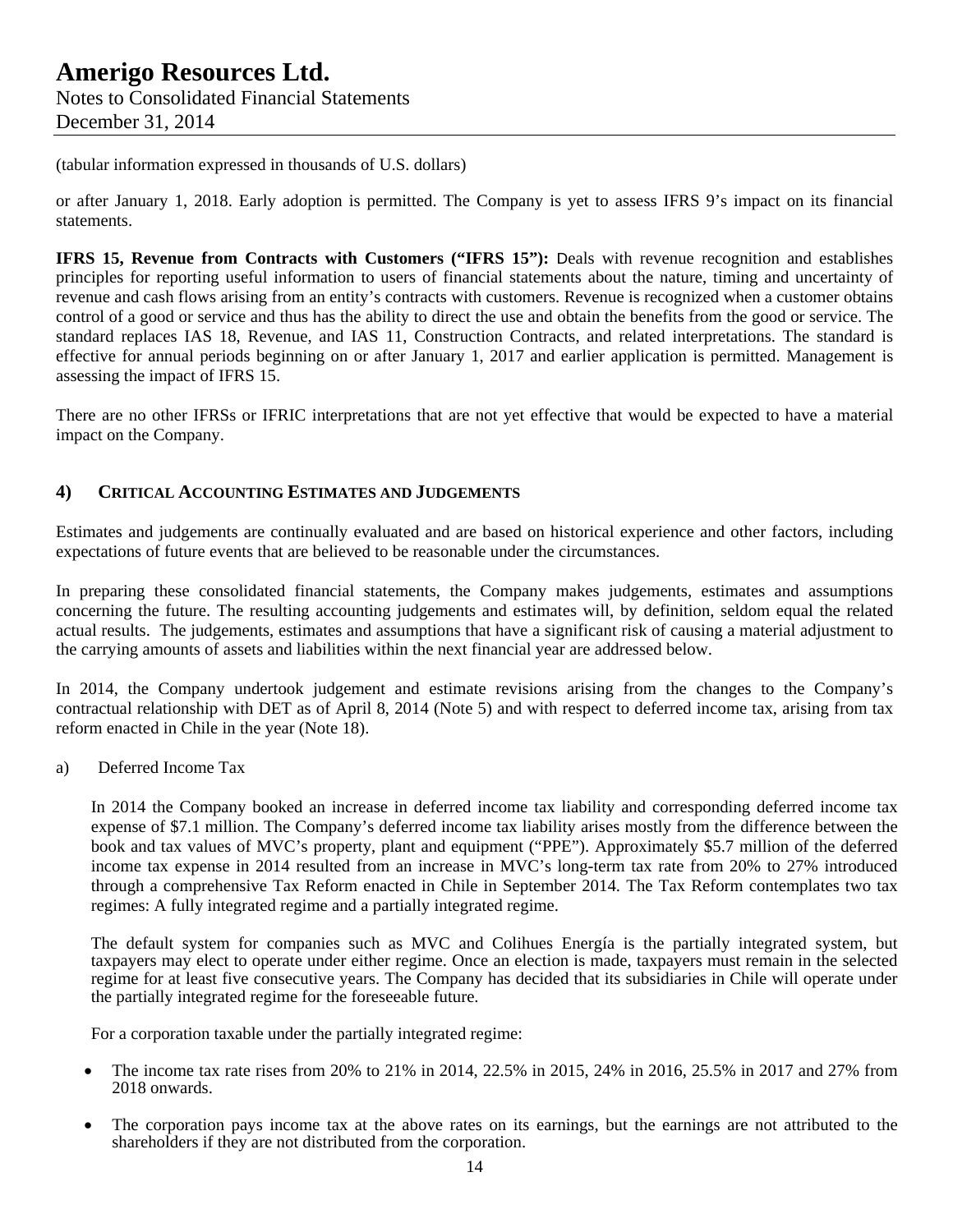Notes to Consolidated Financial Statements December 31, 2014

(tabular information expressed in thousands of U.S. dollars)

- Upon distribution of earnings to shareholders domiciled outside of Chile, a 35% Additional Withholding Income Tax will apply, with a credit which, in the case of Canadian shareholders, will be the full amount of the income tax paid by the corporation on the amount distributed out of Chile, as Canada and Chile have a tax treaty in place. In the absence of a tax treaty, the credit is reduced to 65% of the income tax paid by the corporation on the amount distributed.
- b) Useful Life of Assets

MVC estimates the economic life of most of PPE based on their useful life, not to exceed the term of MVC's contractual relationship with DET.

The Company changed its estimate for the termination of MVC's contractual relationship with DET from December 31, 2021 to December 31, 2037. Given the long-term useful life of most of MVC's PPE, the contract extension resulted in longer PPE economic lives, which were prospectively extended resulting in lower depreciation expense as of Q2-2014.

c) Asset Retirement Obligation ("ARO")

During 2014 the Company reassessed its ARO obligations under the Master Agreement, which provides that MVC will transfer its PPE to DET on December 31, 2037 at no cost and free and clear of all encumbrances, unless DET decides not to take ownership of the PPE and provides MVC with 3-year notice to this effect. The Master Agreement also contains three early exit options which may only be exercised by DET at specific future dates (Note 5). If early exit options 1 or 3 were to be exercised, DET would then acquire all of MVC's PPE. In all of these cases, MVC would not have an ARO. MVC would only have an ARO if DET were to exercise early exit option 2 or decide not to take ownership of PPE in 2037.

The Company has concluded there is a remote possibility DET will exercise early exit option 2 or decide not to take ownership of PPE on the termination of the Master Agreement, therefore the ARO weighted for probability is immaterial. The Company's judgment in relation to the probability of DET choosing to exercise an exit option will be reassessed on each reporting date.

The Company has also concluded there are no constructive obligations arising from past events that would trigger the recognition of an ARO under the Master Agreement.

As a result of this reassessment in 2014, the Company eliminated its former estimates for an ARO asset (\$2.2 million) and an ARO liability (\$7.4 million) with a resulting credit of \$5.2 million to PPE (the "ARO Credit"), as required under IFRS (Note 6). The ARO Credit will be extinguished through the term of the Master Agreement as a depreciation recovery, further reducing depreciation expense prospectively from April 2014.

d) Severance Provisions

MVC has a future obligation with several of its managers for severance payments based on their employment contracts, irrespective of whether the employment relationship is terminated by MVC or by the employee. MVC records management severance obligations as liabilities at present value in the Company's consolidated statements of financial position. The value of management severance obligations is evaluated on an annual basis or as new information becomes available on the expected amounts and timing of cash flows required to discharge such obligations. The increase or decrease over time in the present value of the obligations is recorded each period in cost of sales.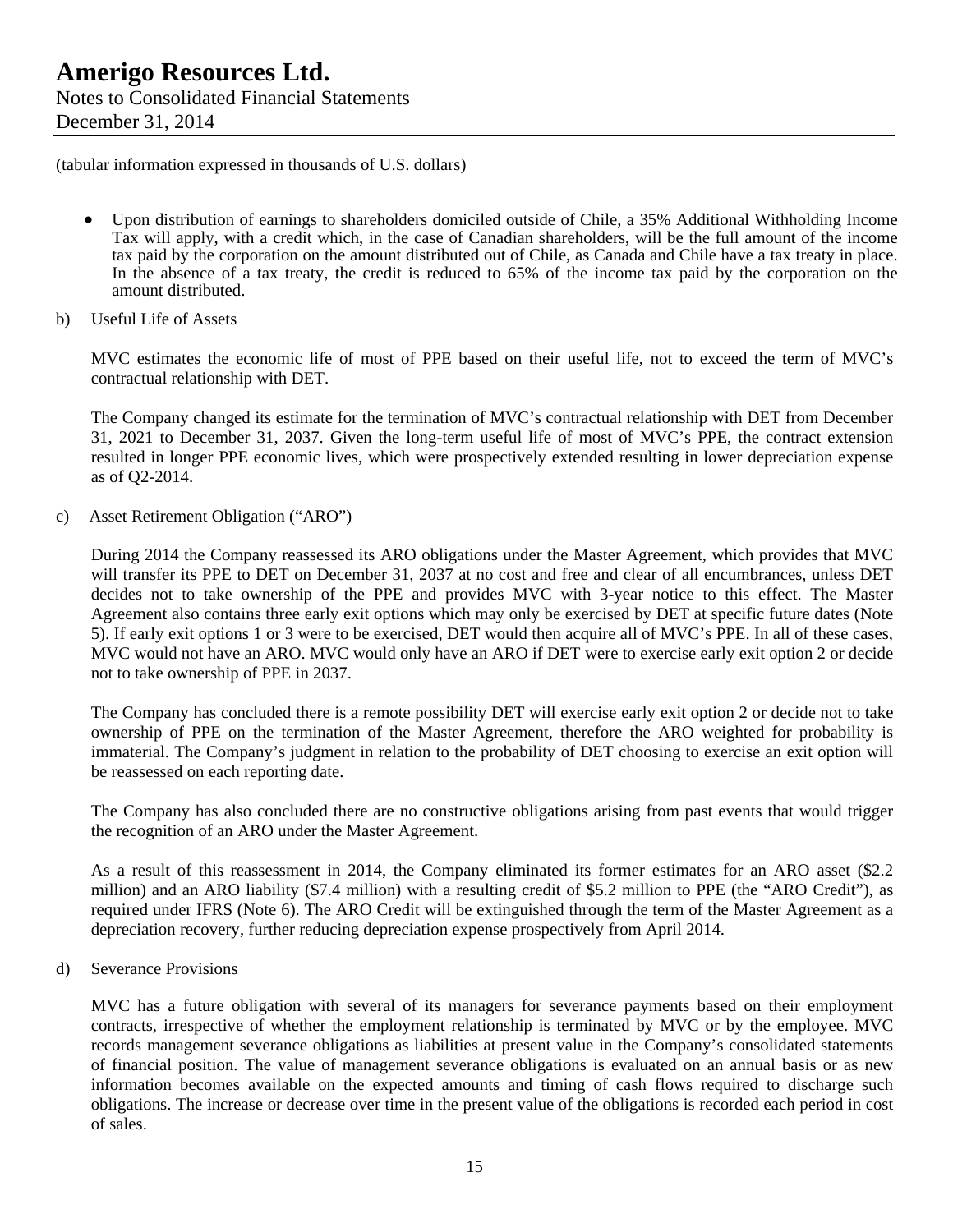(tabular information expressed in thousands of U.S. dollars)

MVC also has statutory obligations prescribed by Chilean labour law for severance payments in the event employees are terminated by MVC. Given the former term of its contractual relationship with DET to 2021, MVC had conservatively assessed that it was more probable than not that current employees of MVC would be terminated as of December 31, 2021 as there was no factual evidence suggesting the contract with DET would be extended beyond that date. Accordingly, MVC had previously recorded the statutory severance obligations as a liability at present value in the Company's consolidated statements of financial position. The Company reassessed this position given the extension of the contractual relationship with DET and concluded that it is currently highly unlikely existing workers at MVC will still be employed by MVC in 2037. There is also evidence in place suggesting 2037 is not necessarily a definitive date to provide for severance payments prescribed by law. Based on these facts, the Company believes that the provision for statutory severance to MVC workers is immaterial at this time. The Company will revisit this estimate on each reporting date.

As a result of this reassessment in 2014, the Company reduced its estimates for severance liability by \$2.4 million (with a resulting gain from change in estimates of \$2.4 million included in cost of sales) and eliminated an associated \$503,000 estimate for deferred income tax asset (with a resulting deferred income tax expense of \$503,000) (Note 6).

e) Royalty Derivative to Related Parties

The Company has an obligation to pay royalties to certain related parties, based on a fixed payment for each pound of copper equivalent produced from El Teniente tailings by MVC (Note 16). The royalty is a derivative financial instrument measured at fair value, therefore in April 2014 the Company was required under IFRS to reassess its estimate for the royalty derivative based on the revised production estimates associated with the changes in the contractual relationship with DET. As a result of the increase in MVC's estimated future production from El Teniente tailings, the estimate for the royalty derivative to related parties increased by \$8.1 million with a resulting loss from change in estimates of \$8.1 million included in other expenses (Note 6).

f) Exploration and Evaluation Assets ("EEA")

The application of the Company's accounting policy for exploration and evaluation expenditures requires judgment in determining whether future economic benefits are likely to arise as a result of these expenditures. The deferral policy requires management to make certain estimates and assumptions about future events or circumstances, in particular whether an economically viable processing operation can be established. Estimates and assumptions made may change if new information becomes available. If, after expenditures are capitalized, information becomes available suggesting that the recovery of expenditures is unlikely, the amount capitalized is written off in the statement of comprehensive income in the period when the new information becomes available. EEA are included in the Company's impairment test along with PPE.

EEA were transferred to PPE once the Group obtained the legal right to process the related tailings and it was determined that an economically viable processing operation had been established.

The Group's EEA of \$22.6 million related exclusively to the Cauquenes project and were therefore reclassified to PPE in April 2014 (Notes 11 and 12).

g) Impairment of Property, Plant and Equipment

In accordance with the Company's accounting policy, each asset or cash generating unit is evaluated at each reporting date to determine whether there are any indications of impairment. If any such indication exists, a formal estimate of recoverable amount is performed and an impairment loss is recognized to the extent that the carrying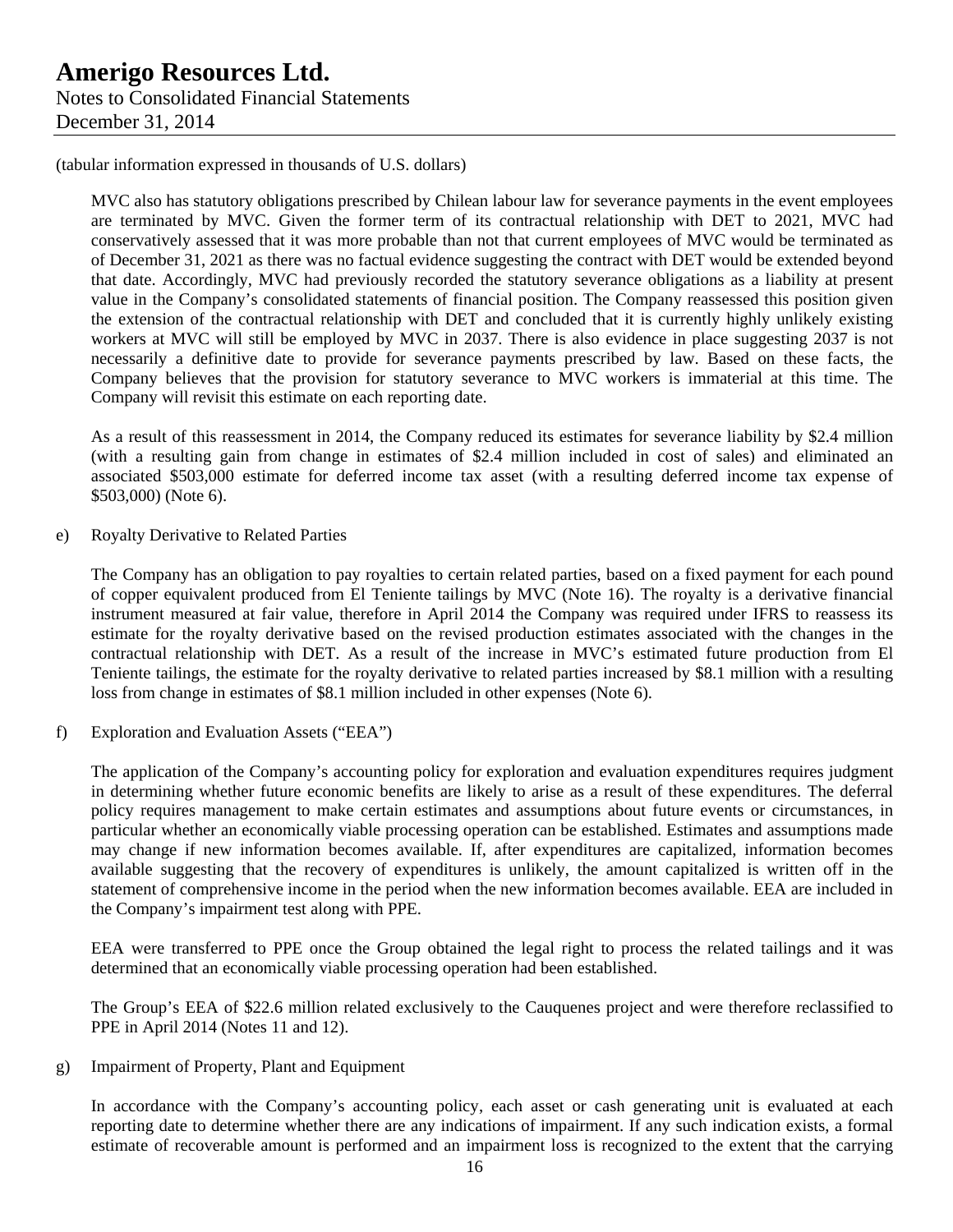#### (tabular information expressed in thousands of U.S. dollars)

amount exceeds the recoverable amount. The recoverable amount of an asset or cash generating group of assets is measured at the higher of fair value less costs to sell and value in use.

The determination of fair value less cost to sell and value in use requires management to make estimates and assumptions about expected production and sales volumes, metals prices, mine plan estimates, operating costs, mine closure and restoration costs, future capital expenditures and appropriate discount rates for future cash flows. The estimates and assumptions are subject to risk and uncertainty, and as such there is the possibility that changes in circumstances may alter these projections and impact the recoverable amount of the assets. In such circumstances, some or all of the carrying value of the assets may be further impaired or the impairment charge reduced with the impact recorded in the statement of income.

As at December 31, 2014, management of the Company determined that the continued depressed market price for the Company's shares, resulting in market capitalization for the Company below its net asset value, constituted an impairment indicator, and completed an impairment assessment for MVC that included a determination of fair value less costs to sell.

Key assumptions incorporated in the impairment model included the following:

- Copper prices (\$/lb): 2015: \$2.91; 2016: \$2.76; 2017: \$2.65; 2018: \$2.70; 2019: \$2.80; 2020: \$3.10; 2021 to 2037: \$3.50
- Power costs (excluding benefit from self-generation): From 2015 to 2024 costs are per contractual estimates (2015: \$0.10186/kWh, 2016: \$0.10407/kWh, 2017: \$0.10916/kWh, 2018: \$0.12554/kWh; 2019: \$0.12138/kWh; 2020: \$0.11965/kWh; 2021: \$0.11999/kWh: 2022: 0.12059/kWh; 2023: \$0.12142/kWh; 2024 \$0.12209/kWh). From 2025 to 2037: estimated at \$0.1300/kWh
- Operating costs based on historical costs incurred and estimated forecasts
- Production volume and recoveries as indicated in MVC's mining plan from 2015 to 2037, including processing of fresh tailings and old tailings from the Colihues and Cauquenes deposits
- Discount rate: 9% after tax

Management's impairment evaluation did not result in the identification of an impairment loss as of December 31, 2014. Although management believes the estimates applied in this impairment assessment are reasonable, such estimates are subject to significant uncertainties and judgments. Sensitivities to changes in estimated metal prices, operating costs, particularly estimated power costs beyond MVC's current power contracts, operating results from the Cauquenes deposit that differ from current projections, and increases to estimated expansion capital costs might trigger an impairment that could be material.

h) Power Cost Assumptions

Certain components of MVC's power costs require complex calculations involving data from the Chilean National Energy Commission, the central power grid operating network and the Company's power supply company. The Company relies on the advice of external power consultants to estimate these costs, in particular in the case of newly introduced charges without historical precedent. Final costs may vary from estimated costs and any such variances are included in earnings in the period in which final costs are determined.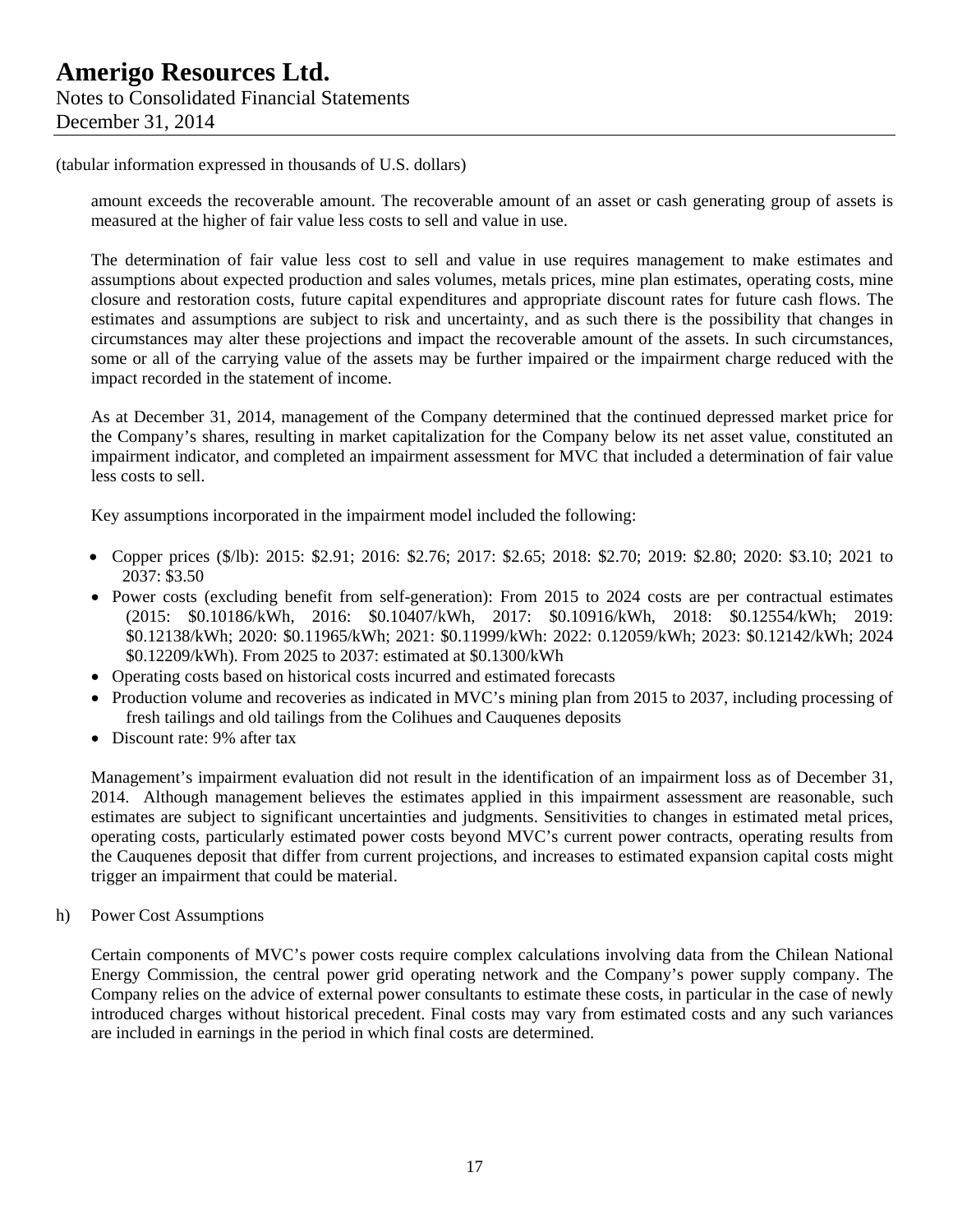### **Amerigo Resources Ltd.**  Notes to Consolidated Financial Statements December 31, 2014

(tabular information expressed in thousands of U.S. dollars)

#### **5) AGREEMENTS WITH CODELCO'S EL TENIENTE DIVISION**

In 1991, MVC entered into a contractual relationship with DET to process the fresh tailings from El Teniente, the world's largest underground copper mine, for a term that through several contract modifications was extended to 2021 (collectively, the "Fresh Tailings Contract"). In 2009, MVC and DET entered into an agreement to process the tailings from Colihues, one of El Teniente's historical tailings deposits (the "Colihues Contract").

On April 8, 2014 MVC and DET entered into a contract (the "Master Agreement") granting to MVC the rights to process tailings from an additional historical tailings deposit, Cauquenes, for a term to the earlier of its depletion or 2033, extending MVC's rights to process tailings from 2021 to 2037 and amending each of the Fresh Tailings Contract and the Colihues Contract.

As consideration for the rights to process fresh and historical tailings from DET, MVC has committed to pay to DET royalties based on MVC's copper and molybdenum concentrates production. Royalty payments for copper concentrates production are calculated using the London Metal Exchange ("LME") price for copper for the month of delivery of the tailings. Adjustments to the DET royalties are recorded on a monthly basis for changes in copper concentrate deliveries during the settlement period. DET royalties are recorded as a component of cost of sales.

Major terms of the Master Agreement include the following:

- Extension of the Fresh Tailings Contract from 2021 to 2037;
- Extension of the Colihues Contract to the earlier of its depletion or 2037;
- A sliding scale royalty to DET for copper produced from Cauquenes tailings for LME prices ranging from \$1.95/lb (16% royalty) to \$5.50/lb (39% royalty);
- Changes in the royalty payable to DET for copper produced from fresh tailings, including a change in the royalty calculation to a sliding scale for a range of LME prices from \$1.95/lb (13.5% royalty) to \$4.80/lb (28.4% royalty), elimination of exchange rate provisions that increased royalty costs, and an increase in the threshold below which no royalty is payable from \$0.80/lb to \$1.95/lb, the same minimum level as that for the Cauquenes royalty. The change in fresh tailings royalty is effective the earlier of August 1, 2015 or the date of the start of operations for the exploitation of the Cauquenes deposit;
- A global molybdenum royalty that will also be sliding scale for molybdenum prices between \$7.31/lb (9% royalty) and \$40/lb (19.7% royalty), effective at the earlier of August 1, 2015 or the date of the start of operations for the exploitation of tailings from the Cauquenes deposit. Until then, the Company will continue to pay a royalty of 10% of MVC's net revenue received from the sale of molybdenum concentrates produced from fresh tailings and 11.9% on net molybdenum revenue from Colihues tailings;
- Provisions requiring the parties to meet and review cost and royalty structures for copper production from fresh and Cauquenes tailings and for all molybdenum production in the event monthly average prices fall below \$1.95/lb for copper or \$7.31/lb for molybdenum, or exceed the upper royalty limits for copper (\$4.80/lb for fresh tailings and \$5.50/lb for Cauquenes tailings) and \$40/lb for molybdenum during 2 consecutive months, and projections indicate the permanence of such prices over time;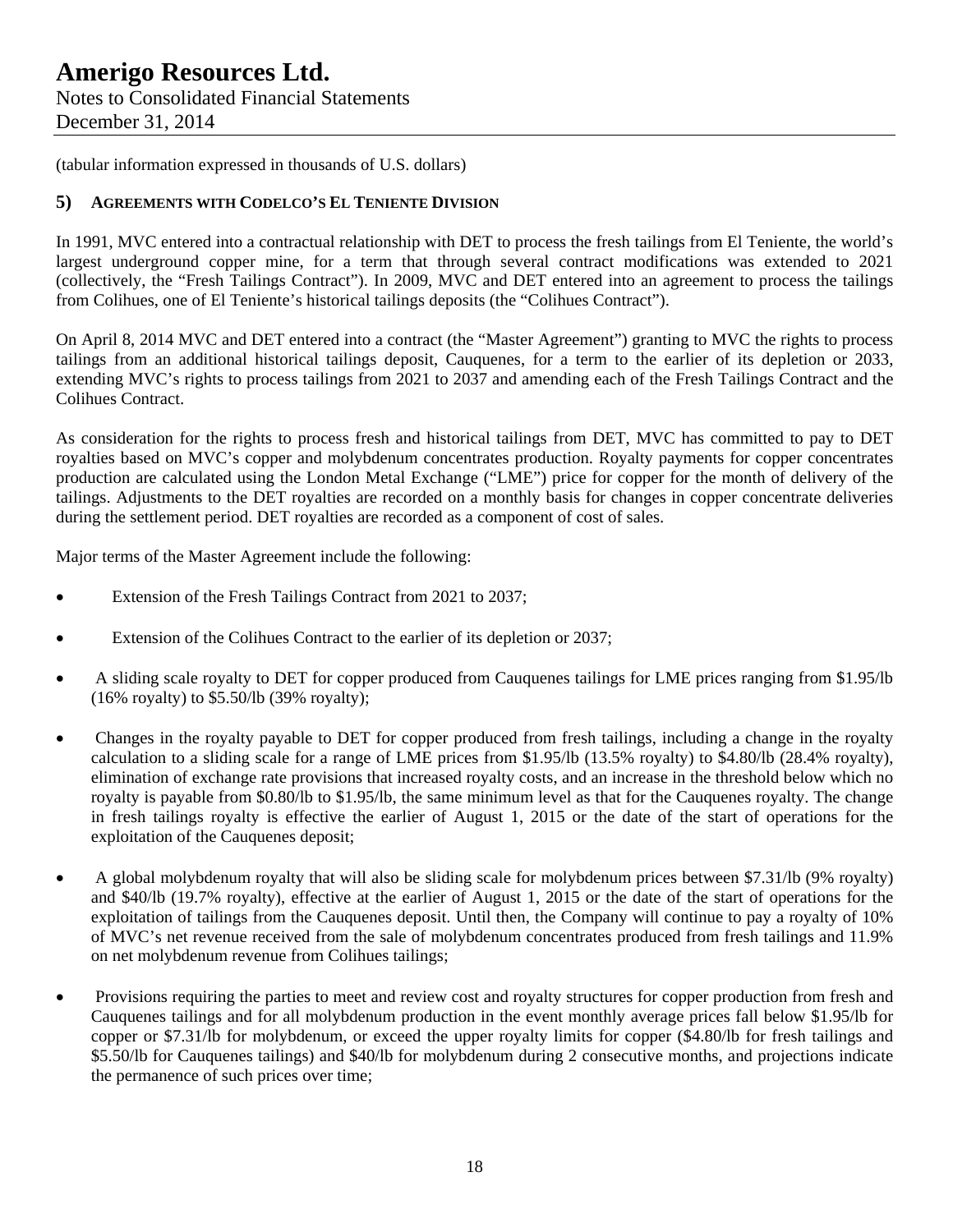(tabular information expressed in thousands of U.S. dollars)

 Three early exit options for DET only exercisable in the event of changes unforeseen as of the date of the Master Agreement. The Company has currently judged the probabilities of these early exit options occurring as remote. A summary of the early exit options is provided in the following table:

| <b>Exit Option</b> | <b>Notice Date</b>                               | <b>Termination Date</b>     | <b>Terms of Exit</b>                                              | <b>Consideration to MVC</b>                                                                                 |
|--------------------|--------------------------------------------------|-----------------------------|-------------------------------------------------------------------|-------------------------------------------------------------------------------------------------------------|
|                    | Within 2021                                      | date                        | of MVC's PPE                                                      | 1 year from notice DET would acquire 100% 90% of NPV of future cash flows                                   |
| 2                  | Within 2024                                      | 3 years from notice<br>date | Termination of contractual<br>relationship between DET<br>and MVC | MVC retains ownership of its assets<br>provided they are removed from site within a<br>year of termination. |
| 3                  | Within<br>-3<br>and every<br>years<br>thereafter | date                        | 2024 1 year from notice DET would acquire 100%<br>of MVC's PPE    | The lesser of 80% of the NPV of future cash<br>flows and the commercial value                               |

The formula for the computation of royalties payable to DET from copper produced from Colihues tailings remains unchanged under the Master Agreement. MVC is required to pay a sliding scale royalty which is 3% for an LME price below \$0.80/lb and increases to approximately 30% at an LME price of \$4.27/lb. The parties are also required to review and potentially adjust costs and royalty structure for copper production from Colihues tailings where the LME price remains below \$1.95/lb or over \$4.27/lb for three consecutive months.

Cost and royalty adjustments for all copper and molybdenum production where prices are outside of royalty limits are to be made such that the Parties give priority to the viability of the Master Agreement and maintain the equilibrium of the benefits between the Parties.

Through a first modification to the Master Agreement dated August 29, 2014, DET and MVC agreed to defer up to \$9.1 million in royalty payments for the months of August to December, 2014, in order for MVC to expedite certain works associated with the Cauquenes expansion. The deferred amounts were subject to interest at a rate of 0.6% per month, and a total of \$8.1 million was deferred during 2014 (Note 26).

As at December 31, 2014, royalties payable to El Teniente, including the royalty deferrals, were \$16.9 million (December 31, 2013: \$13.1 million), representing approximately eight months of royalties.

A second modification to the Master Agreement was signed subsequent to year end (Note 26).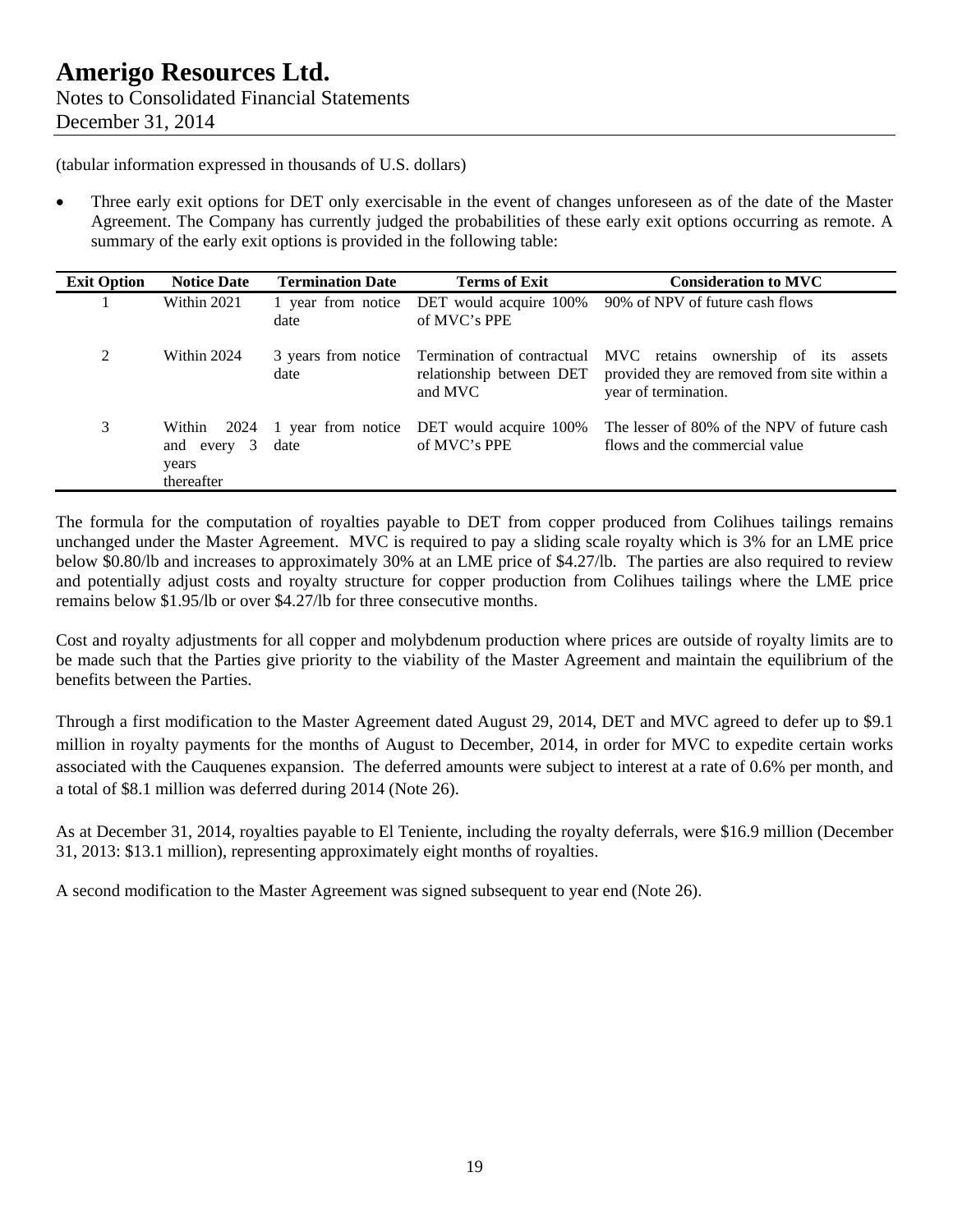(tabular information expressed in thousands of U.S. dollars)

#### **6) GAINS AND LOSSES FROM CHANGES IN ESTIMATES**

The Master Agreement (Note 5) is expected to provide substantial economic benefits to the Company as a result of the extension of MVC's productive life from 2021 to 2037 and from processing of the tailings contained in the Cauquenes deposit. These benefits will be recognized as income is earned.

Upon entering into the Master Agreement in Q2-2014, the Company reassessed a series of material accounting estimates (Note 4), as summarized in the following table:

| <b>Change</b> in<br><b>Estimate</b>         | <b>Effect on Financial Position</b>                                                                                                                     | <b>Effect on Earnings</b>                           | <b>Tax Effect on Earnings</b> |
|---------------------------------------------|---------------------------------------------------------------------------------------------------------------------------------------------------------|-----------------------------------------------------|-------------------------------|
| ARO                                         | Unwinding of ARO asset of \$2.2 million                                                                                                                 | $\overline{\phantom{0}}$                            |                               |
|                                             | Unwinding of ARO liability of \$7.4 million                                                                                                             |                                                     |                               |
|                                             | Unwinding of the two items described above resulted<br>in a \$5.2 million credit to PPE which will be unwound<br>through 2037 as depreciation recovery. |                                                     |                               |
| Severance<br>liability                      | Unwinding of \$2.3 million statutory severance liability                                                                                                |                                                     |                               |
|                                             | Increase of \$80,000 in other comprehensive income<br>associated with severance liability                                                               | Gain of \$2.4 million<br>included in cost of sales  |                               |
|                                             | Reduction of \$182,000 in contractual severance<br>liability                                                                                            |                                                     |                               |
|                                             | Reduction of \$503,000 in associated deferred income<br>tax asset                                                                                       |                                                     | Expense of \$0.5 million      |
| Royalty<br>derivative to<br>related parties | Increased derivative by \$8.1 million                                                                                                                   | Loss of \$8.1 million<br>included in other expenses |                               |
|                                             |                                                                                                                                                         | Loss of \$5.7 million                               | Tax expense of \$0.5 million  |
|                                             | Total negative impact on earnings                                                                                                                       |                                                     | \$6.2 million                 |

### **7) CASH AND CASH EQUIVALENTS**

|                          | December 31, | December 31, |
|--------------------------|--------------|--------------|
|                          | 2014         | 2013         |
|                          |              | \$           |
| Cash at bank and on hand | 1,927        | 5,540        |
| Short term bank deposits | 16,381       | 7,608        |
|                          | 18,308       | 13,148       |

Short-term bank deposits are redeemable on demand.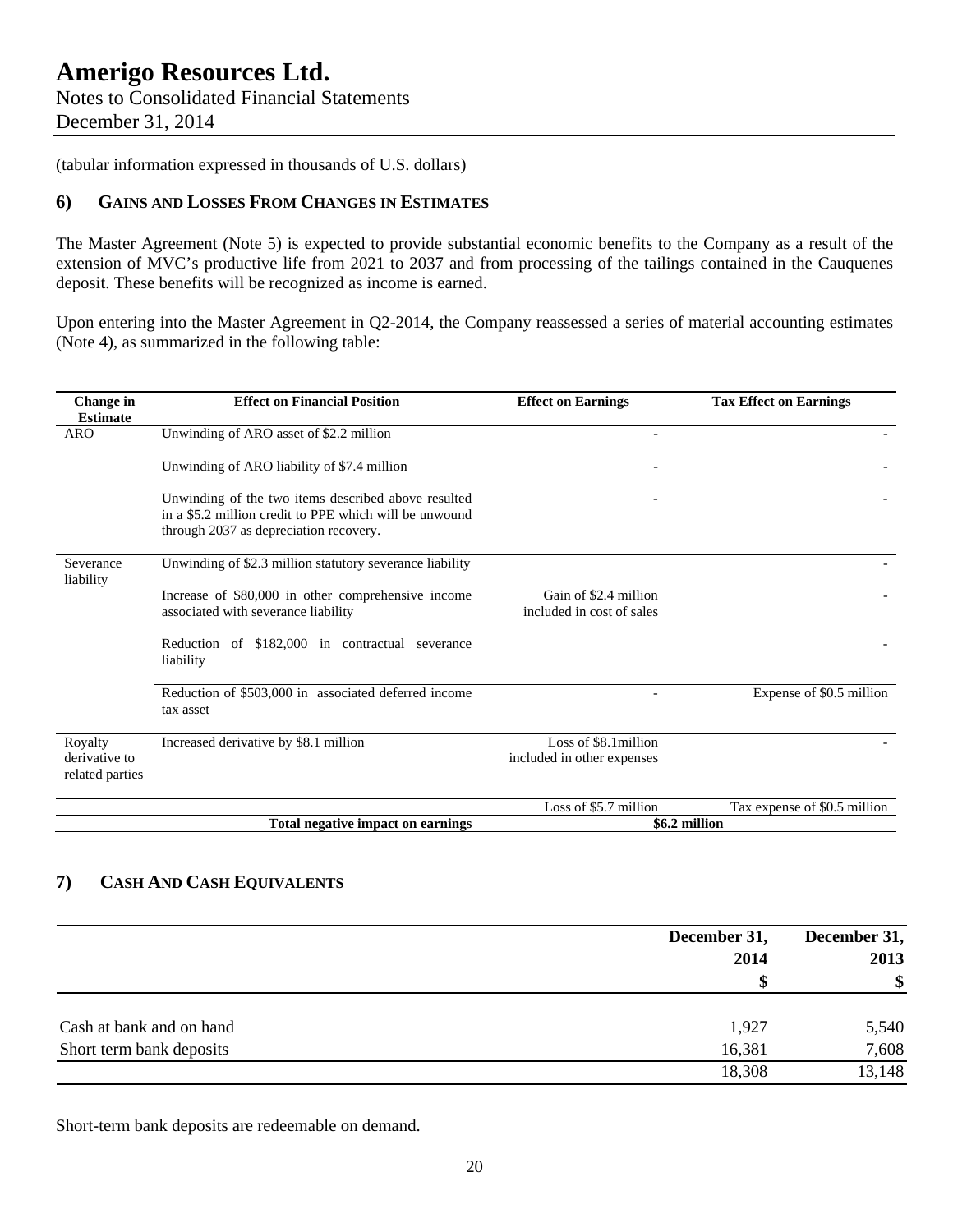Notes to Consolidated Financial Statements December 31, 2014

(tabular information expressed in thousands of U.S. dollars)

### **8) TRADE AND OTHER RECEIVABLES**

|                               |        | December 31, December 31, |  |
|-------------------------------|--------|---------------------------|--|
|                               | 2014   | 2013                      |  |
|                               | \$     | $\boldsymbol{\$}$         |  |
| <b>Current</b>                |        |                           |  |
| Accounts receivable           | 10,917 | 13,035                    |  |
| Non-current                   |        |                           |  |
| Other non-current receivables | 277    | 934                       |  |

The Company has not allowed a provision for impairment of current or non-current receivables.

The ageing analysis of current receivables is as follows:

|                       | December 31, | December 31, |  |
|-----------------------|--------------|--------------|--|
|                       | 2014         | 2013         |  |
|                       | S            | \$           |  |
| Up to 3 months        | 5,326        | 7,361        |  |
| 3 to 6 months         | 2,063        | 3,183        |  |
| Greater than 6 months | 3,528        | 2,491        |  |
|                       | 10,917       | 13,035       |  |

The carrying amounts of the Group's current receivables are denominated in the following currencies:

|              | December 31, | December 31,      |
|--------------|--------------|-------------------|
|              | 2014         | 2013              |
| Currency     | S            | $\boldsymbol{\$}$ |
| Chilean Peso | 10,894       | 13,009            |
| Other        | 23           | 26                |
|              | 10,917       | 13,035            |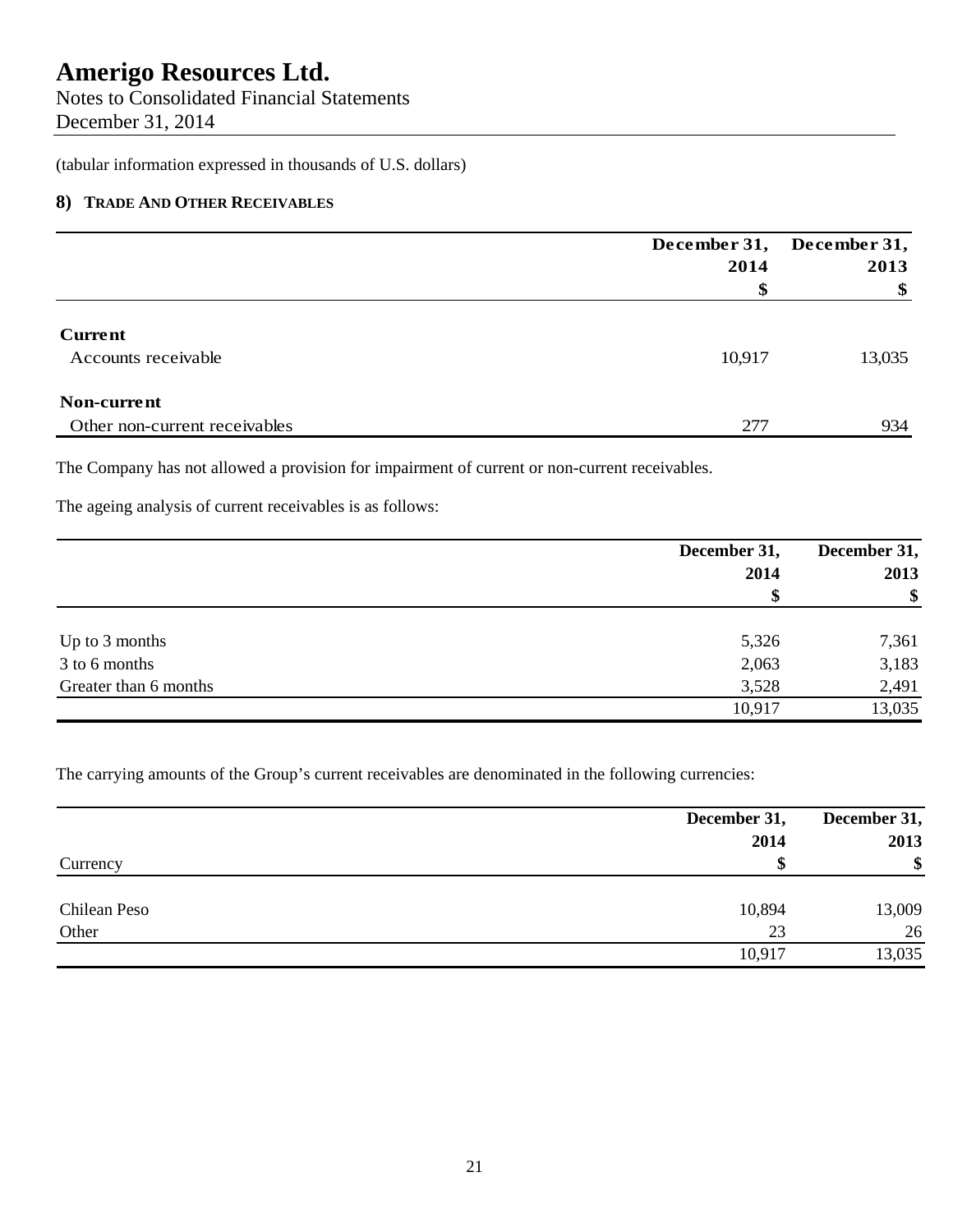### **Amerigo Resources Ltd.**  Notes to Consolidated Financial Statements December 31, 2014

#### (tabular information expressed in thousands of U.S. dollars)

The fair values of most of the Company's current receivables approximate their carrying value, as follows:

|                                                   | December 31,<br>2014 | December 31,<br>2013<br>\$ |
|---------------------------------------------------|----------------------|----------------------------|
| Trade receivables                                 | 5,188                | 7,368                      |
| Income tax, value added tax and other receivables | 5,729                | 5,667                      |
|                                                   | 10,917               | 13,035                     |

Trade receivables include \$950,000 of receivables for sale of molybdenum concentrates that were provisionally priced at December 31, 2014 (2013: \$1,088,000).

The effective interest rates on current receivables were nil% (December 31, 2013: nil %).

#### **9) INVENTORIES**

|                                | December 31,<br>2014<br>S | December 31,<br>2013<br>\$ |
|--------------------------------|---------------------------|----------------------------|
| Plant supplies and consumables | 5,395                     | 7,310                      |
| Concentrate inventories        | 3,311<br>8,706            | 4,171<br>11,481            |

Copper and molybdenum inventories were valued at cost at December 31, 2014 and December 31, 2013, as cost was lower than net realizable value.

During the year ended December 31, 2014, the Company recorded a charge of \$319,000 (2013: \$274,000) in cost of sales as a result of an impairment of specific plant supplies and consumables.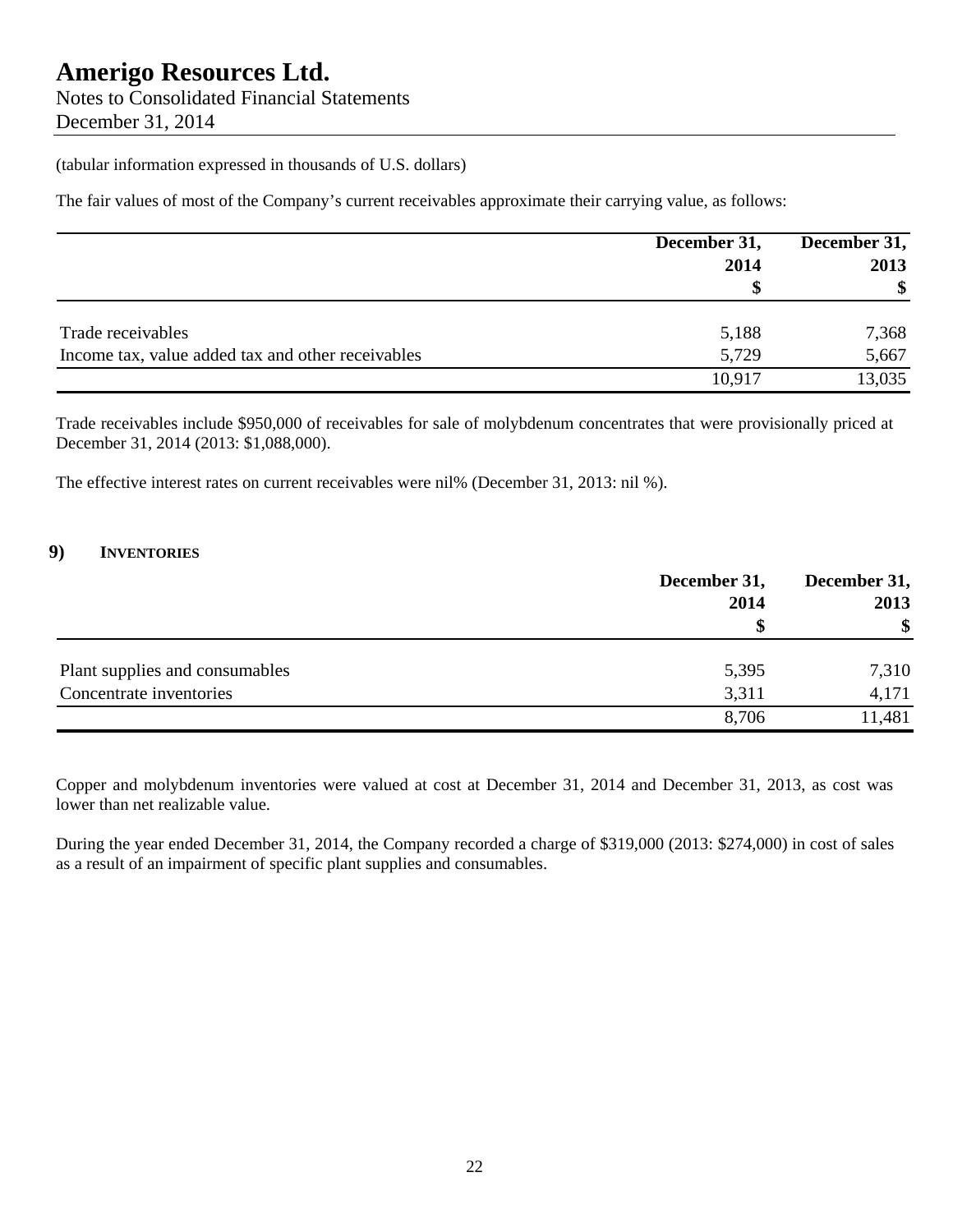Notes to Consolidated Financial Statements December 31, 2014

(tabular information expressed in thousands of U.S. dollars)

#### **10) INVESTMENTS**

|                             | December 31, | December 31, |  |
|-----------------------------|--------------|--------------|--|
|                             | 2014         | 2013<br>\$   |  |
|                             |              |              |  |
| <b>Start of year</b>        | 3,207        | 4,149        |  |
| <b>Exchange differences</b> |              | (51)         |  |
| Changes in fair value       | (917)        | (891)        |  |
| Impairment of investment    | (279)        |              |  |
| End of year                 | 2,011        | 3,207        |  |

Available-for-sale financial assets include the following:

|                       | December 31, | December 31,  |  |
|-----------------------|--------------|---------------|--|
|                       | 2014         | 2013          |  |
|                       |              | $\mathbf{\$}$ |  |
| Candente Copper Corp. | 494          | 1,555         |  |
| Los Andes Copper Ltd. | 1,517        | 1,652         |  |
|                       | 2,011        | 3,207         |  |

- a) At December 31, 2014, Candente Copper Corp. ("Candente Copper"), a company listed on the TSX, had a closing share price of Cdn\$0.09 and the fair value of the Group's approximately 4% investment in Candente Copper was \$494,000. During the year ended December 31, 2014, the Group recorded other comprehensive loss of \$782,000 (year ended December 31, 2013: \$669,000) and an impairment in earnings of \$279,000 for the changes in fair value of this investment.
- b) At December 31, 2014, Los Andes Copper Ltd. ("Los Andes"), a company listed on the TSX Venture Exchange, had a closing share price of Cdn\$0.22, and the fair value of the Group's approximately 4% investment in Los Andes was \$1.5 million. During the year ended December 31, 2014, the Group recorded other comprehensive loss of \$135,000 (year ended December 31, 2013: other comprehensive income of \$108,000) for the changes in the fair value of this investment.
- c) In 2013, the Group recorded other comprehensive loss of \$260,000 for the changes in the fair value of its investment in Candente Gold Corp. and wrote-off this investment.
- d) In 2013, the Group recorded other comprehensive loss of \$70,000 for the changes in the fair value of its investment in Cobriza Metals Corp. and wrote-off this investment.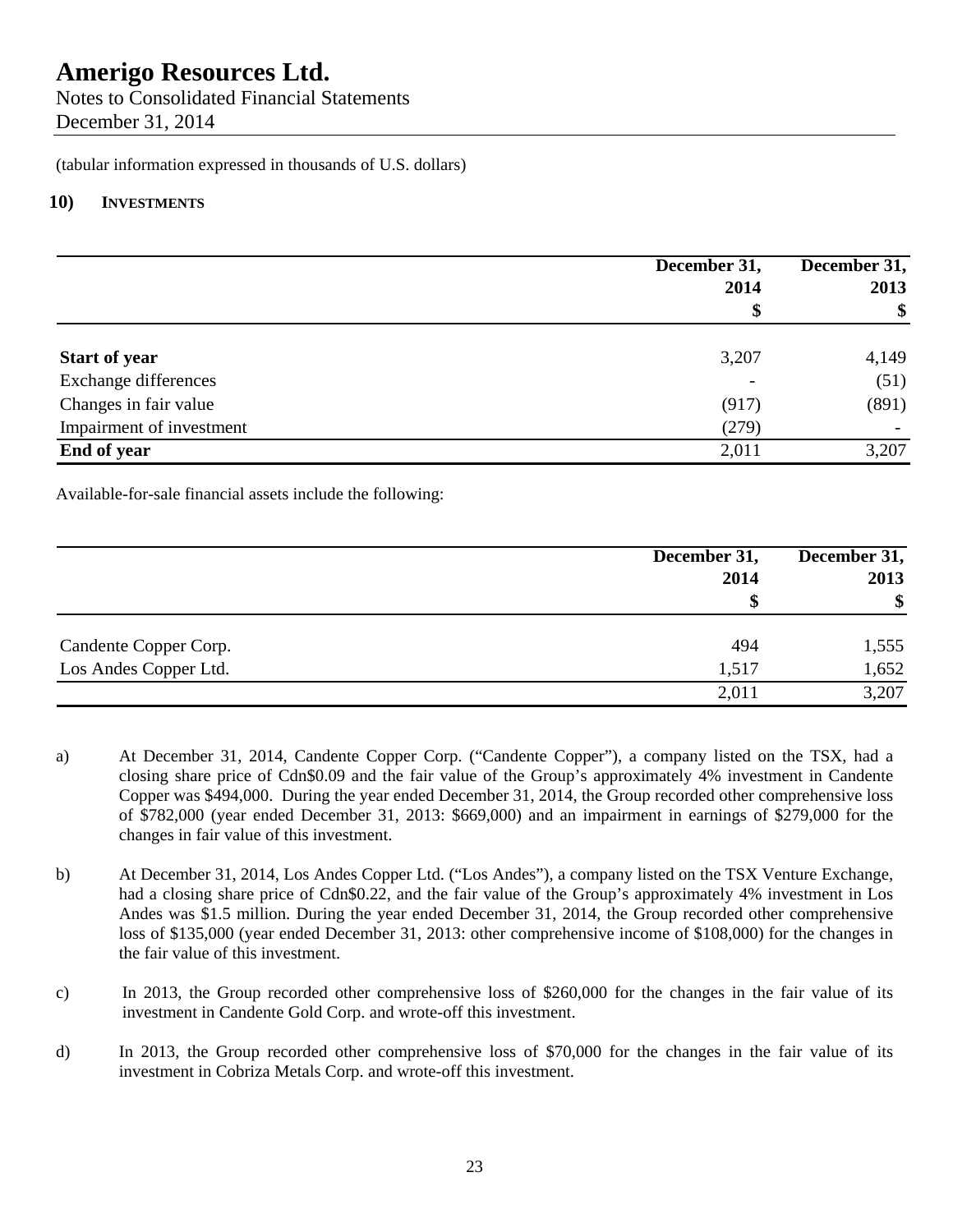Notes to Consolidated Financial Statements December 31, 2014

(tabular information expressed in thousands of U.S. dollars)

#### **11) EXPLORATION AND EVALUATION ASSETS**

|                                                     | \$        |
|-----------------------------------------------------|-----------|
| Year ended December 31, 2013                        |           |
| Opening net book amount                             | 18,736    |
| Exchange differences                                | (1,806)   |
| Additions                                           | 4,445     |
|                                                     | 21,375    |
| Year ended December 31, 2014                        |           |
| Opening net book amount                             | 21,375    |
| Additions                                           | 1,209     |
| Transfer to property, plant and equipment (Note 12) | (22, 584) |
|                                                     |           |

The Company's EEA related to costs incurred to conduct pilot tests, and for engineering and other associated costs to evaluate potential options for the processing of tailings in DET's Cauquenes tailings deposit prior to MVC and DET entering into the Master Agreement (Note 5). MVC had the legal right to explore this area while it conducted negotiations to obtain the right to process these tailings. EEA was reclassified to PPE in Q2-2014. EEA were included in the Company's impairment test along with PPE.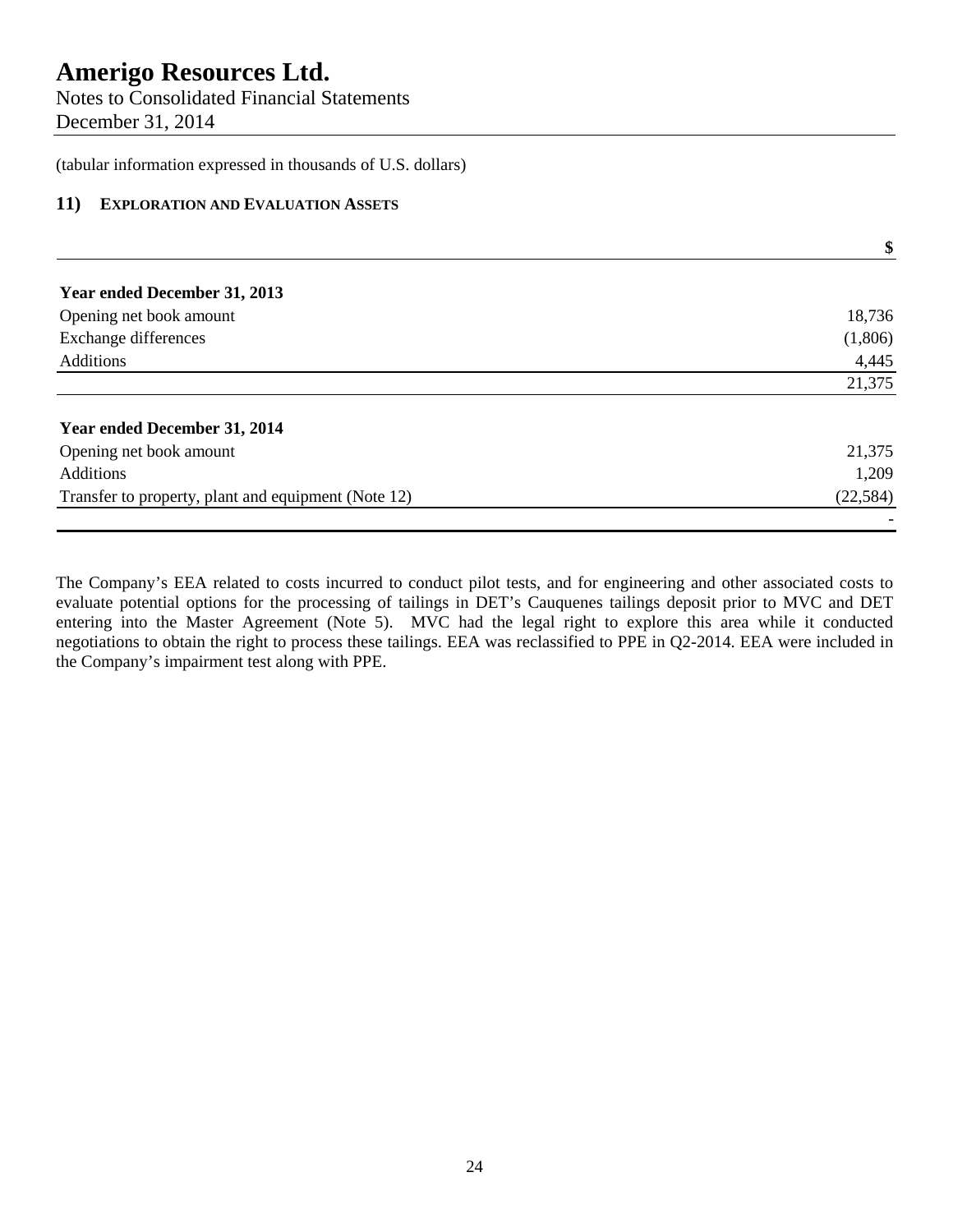Notes to Consolidated Financial Statements December 31, 2014

(tabular information expressed in thousands of U.S. dollars)

### **12) PROPERTY, PLANT AND EQUIPMENT**

|                                           | <b>Plant</b> and | <b>Equipment and</b> |              |
|-------------------------------------------|------------------|----------------------|--------------|
|                                           | infrastructure   | other assets         | <b>Total</b> |
|                                           | \$               | \$                   | \$           |
| Year ended December 31, 2013              |                  |                      |              |
| Opening net book amount                   | 109,553          | 28,784               | 138,337      |
| Exchange differences                      | (8, 859)         | (2,067)              | (10, 926)    |
| Additions                                 | 4,839            | 1,050                | 5,889        |
| Disposals                                 |                  | (17)                 | (17)         |
| Impairment                                |                  | (668)                | (668)        |
| Transfer to other assets                  |                  | (74)                 | (74)         |
| Depreciation charge                       | (12, 616)        | (3,324)              | (15,940)     |
| <b>Closing net book amount</b>            | 92,917           | 23,684               | 116,601      |
| At December 31, 2013                      |                  |                      |              |
| Cost                                      | 167,892          | 50,549               | 218,441      |
| Accumulated depreciation                  | (74, 974)        | (26, 866)            | (101, 840)   |
| Net book amount                           | 92,918           | 23,683               | 116,601      |
|                                           |                  |                      |              |
| Year ended December 31, 2014              |                  |                      |              |
| Opening net book amount                   | 92,918           | 23,683               | 116,601      |
| Exchange differences                      |                  | (19)                 | (19)         |
| Elimination of ARO asset (Note 4)         | (2,213)          |                      | (2,213)      |
| Recognition of ARO credit to PPE (Note 4) | (5,233)          |                      | (5,233)      |
| Transfer from EEA (Notes 11 and 12)       | 22,584           |                      | 22,584       |
| Disposals                                 |                  | (143)                | (143)        |
| <b>Additions</b>                          | 11,406           | 759                  | 12,165       |
| Depreciation charge                       | (7,576)          | (2,807)              | (10, 383)    |
| <b>Closing net book amount</b>            | 111,886          | 21,473               | 133,359      |
| At December 31, 2014                      |                  |                      |              |
| Cost                                      | 194,157          | 51,143               | 245,300      |
| Accumulated depreciation                  | (82, 272)        | (29,669)             | (111, 941)   |
| Net book amount                           | 111,885          | 21,474               | 133,359      |

An impairment charge of \$668,000 was booked in 2013 for obsolescence of specific assets.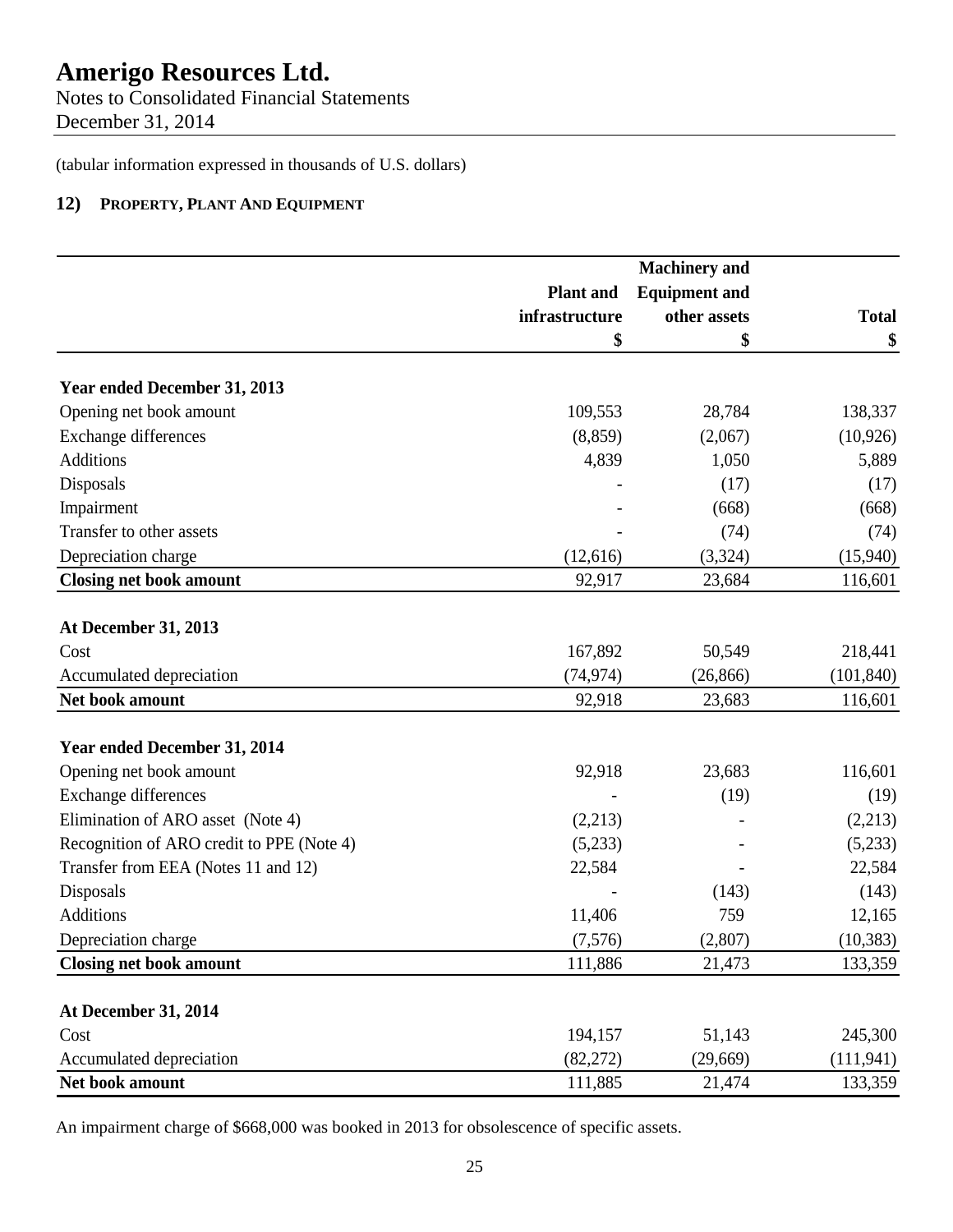Notes to Consolidated Financial Statements December 31, 2014

(tabular information expressed in thousands of U.S. dollars)

Total interest of \$122,000 was capitalised in 2014 (2013: \$nil) and is included in property, plant and equipment at December 31, 2014.

#### **13) INTANGIBLE ASSETS**

|                                    | $\boldsymbol{\mathsf{s}}$ |
|------------------------------------|---------------------------|
| Net book amount, December 31, 2012 | 7,402                     |
| Exchange differences               | (560)                     |
| Charged to earnings                | (939)                     |
|                                    |                           |
| Net book amount, December 31, 2013 | 5,903                     |
| Charged to earnings                | (681)                     |
|                                    |                           |
| Net book amount, December 31, 2014 | 5,222                     |

### **14) TRADE AND OTHER PAYABLES**

|                                        | 2014   | 2013   |
|----------------------------------------|--------|--------|
|                                        | \$     | \$     |
|                                        |        |        |
| <b>Current</b>                         |        |        |
| Trade and other payables               | 17,882 | 20,493 |
| El Teniente royalties payable (Note 5) | 16,920 | 13,142 |
| Royalty derivative to related parties  | 863    | 655    |
|                                        | 35,665 | 34,290 |
| Non-current                            |        |        |
| Severance provisions                   | 1,341  | 3,611  |
| Royalty derivative to related parties  | 10,096 | 4,224  |
| Other non-current liabilities          | 57     |        |
|                                        | 11,494 | 7,835  |

The Company has accrued for severance provisions in respect of estimated statutory severance payments to certain MVC managers based on their employment agreements. The estimate of severance provisions is calculated through an actuarial model that considers variables such as retirement age, salary adjustments and discount rates. The severance provision at December 31, 2014 was \$1,341 (2013: \$3,611).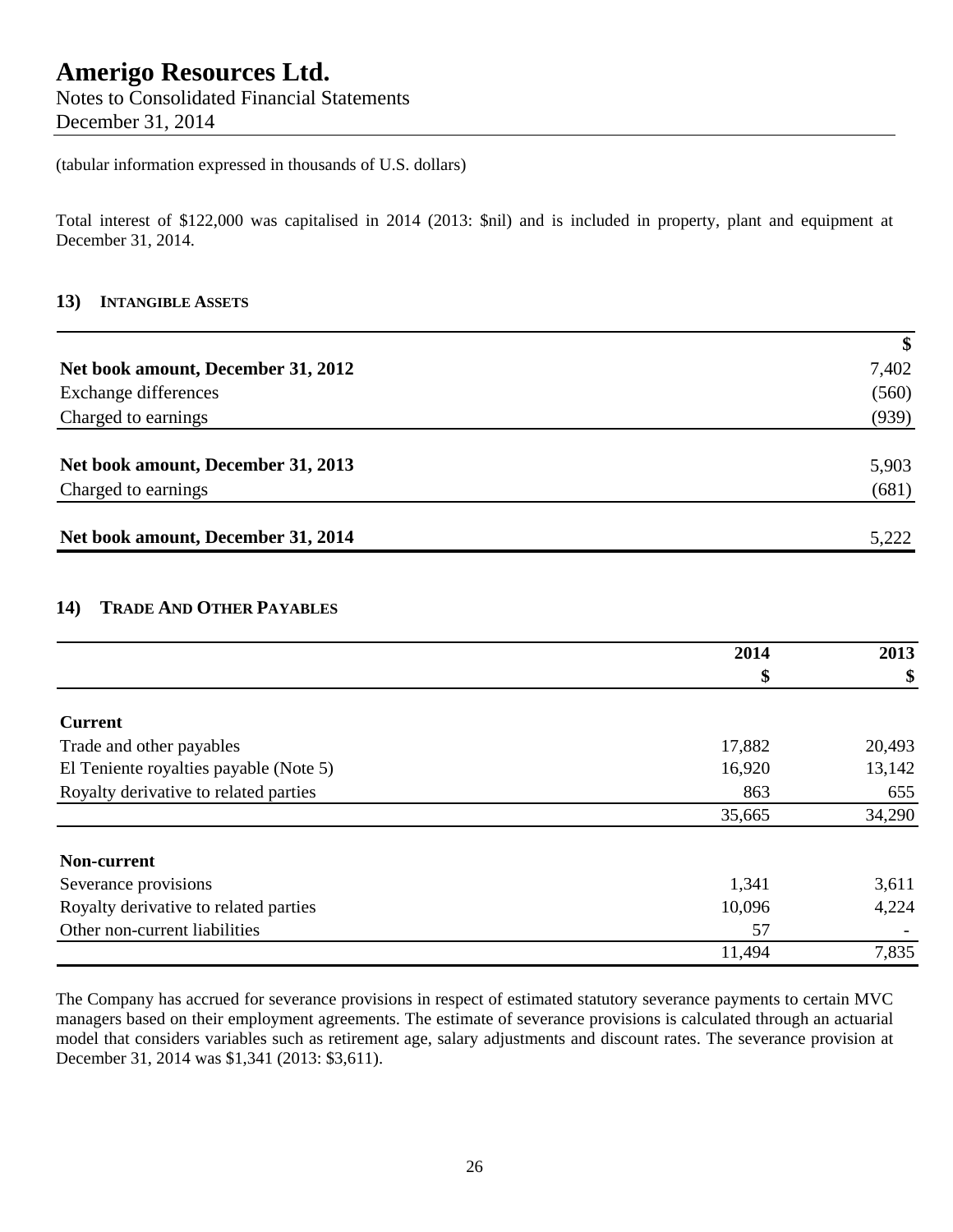Notes to Consolidated Financial Statements December 31, 2014

(tabular information expressed in thousands of U.S. dollars)

#### **15) BORROWINGS**

- 1) In December 2008, MVC obtained a \$5 million loan from a Chilean bank. In May 2009, the loan was converted into a CLP loan and in May 2010 it was restructured as a three year loan. MVC entered into an interest rate swap through which it fixed the rate of the loan to an annual rate of 9.96%. The loan was repaid in full and the interest rate swap was settled during the quarter ended June 30, 2013.
- b) In January 2012, Colihues Energia obtained from a Chilean bank a working capital loan of CLP 301 million (the equivalent of \$616,000 at the loan grant date) at an interest rate of 0.61% per month. This loan was repaid in full during the quarter ended June 30, 2013.
- c) In July 2011 MVC entered into an agreement with a Chilean bank to secure a revolving working capital line of credit for up to \$20 million or its equivalent in CLP (the "Line of Credit"). The Line of Credit had a term to July 4, 2014. No funds were drawn down on the Line of Credit.

#### **16) RELATED PARTY TRANSACTIONS**

a) Royalty Derivative to Related Parties

The Group holds its interest in MVC through Amerigo International Holdings Corp. ("Amerigo International").

Amerigo International is wholly-owned by the Company except for certain outstanding Class A shares which are owned indirectly by the Company's Chairman and Chief Executive Officer, an associate of the Chairman and Chief Executive Officer, a former director of the Company and an associate of that former director. The Class A shares were issued as part of a tax-efficient structure for the payment of the royalty (the "Royalty") granted in exchange for the transfer to the Company of an option to purchase MVC.

In accordance with the articles of Amerigo International, the holders of the Class A shares are not entitled to any dividend or to other participation in the profits of Amerigo International, except for a total royalty dividend, if declared by the directors of Amerigo International, in an amount equal to the amount of the Royalty.

The Royalty is calculated as follows:

- \$0.01 for each pound of copper equivalent produced from El Teniente tailings by MVC or any successor entity to MVC if the price of copper is under \$0.80, or
- \$0.015 for each pound of copper equivalent produced from El Teniente tailings by MVC or any successor entity to MVC if the price of copper is \$0.80 or more.

The Royalty is a derivative financial instrument. This liability is measured at fair value, with changes in fair value recorded in profit for the period. The fair value of the liability at December 31, 2014 was \$11.0 million (December 31, 2013: \$4.9 million), with a current portion of \$863,000 (December 31, 2013: \$655,000) and a long-term portion of \$10.1 million (2013: \$4.2 million). In Q2-2014 the fair value of the derivative liability increased by \$8.1 million as a result of the increase in MVC's estimated future production from El Teniente tailings, following the contract extension with DET (Notes 4(e) and 5).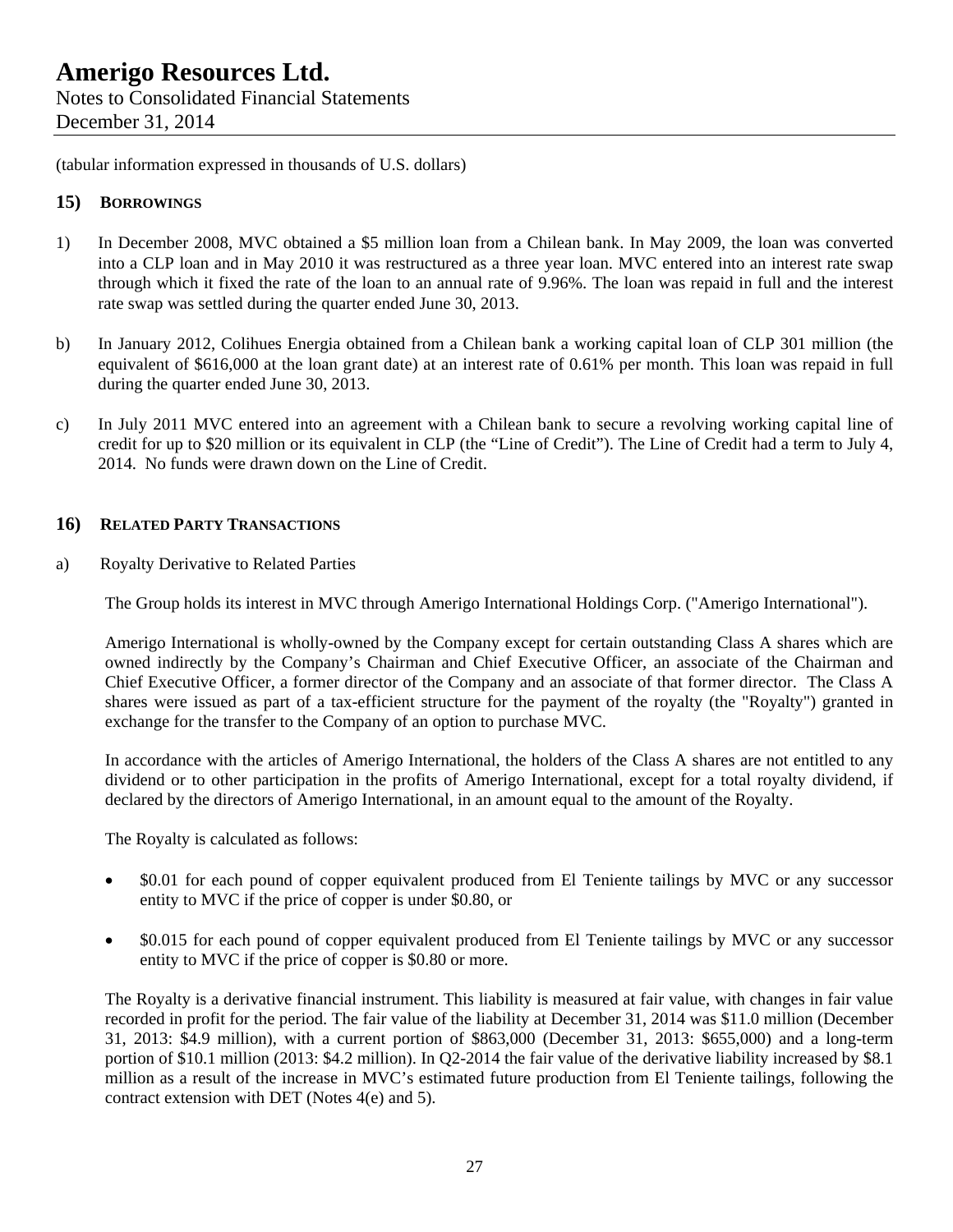(tabular information expressed in thousands of U.S. dollars)

The Royalty is paid as a royalty dividend on the Class A shares of Amerigo International. During the year ended December 31, 2014, royalties totalling \$621,000 were paid or accrued to the Amerigo International Class A shareholders (2013: \$707,000). At December 31, 2014, \$60,000 of this amount remained payable (December 31, 2013: \$52,000).

The royalty derivative to related parties includes the royalty dividends described above and a reduction in fair value of \$2.0 million (2013: \$1.1 million), for a total royalty derivative recovery of \$1.4 million (2013: \$411,000).

#### 2) Purchases of Goods and Services

The Company's related parties consist of companies owned by executive officers and directors, as follows:

| <b>Nature of Transactions</b>     |            |
|-----------------------------------|------------|
| Zeitler Holdings Corp.            | Management |
| Michael J. Kuta Law Corporation   | Management |
| Delphis Financial Strategies Inc. | Management |

The Company incurred the following fees in connection with companies owned by executive officers and directors and in respect of salaries paid to an officer. Transactions have been measured at the exchange amount which is determined on a cost recovery basis.

|                              | Year         | Year         |
|------------------------------|--------------|--------------|
|                              | ended        | ended        |
|                              | December 31, | December 31, |
|                              | 2014         | 2013         |
|                              | S            | \$           |
| Salaries and management fees | 1,446        | ,280         |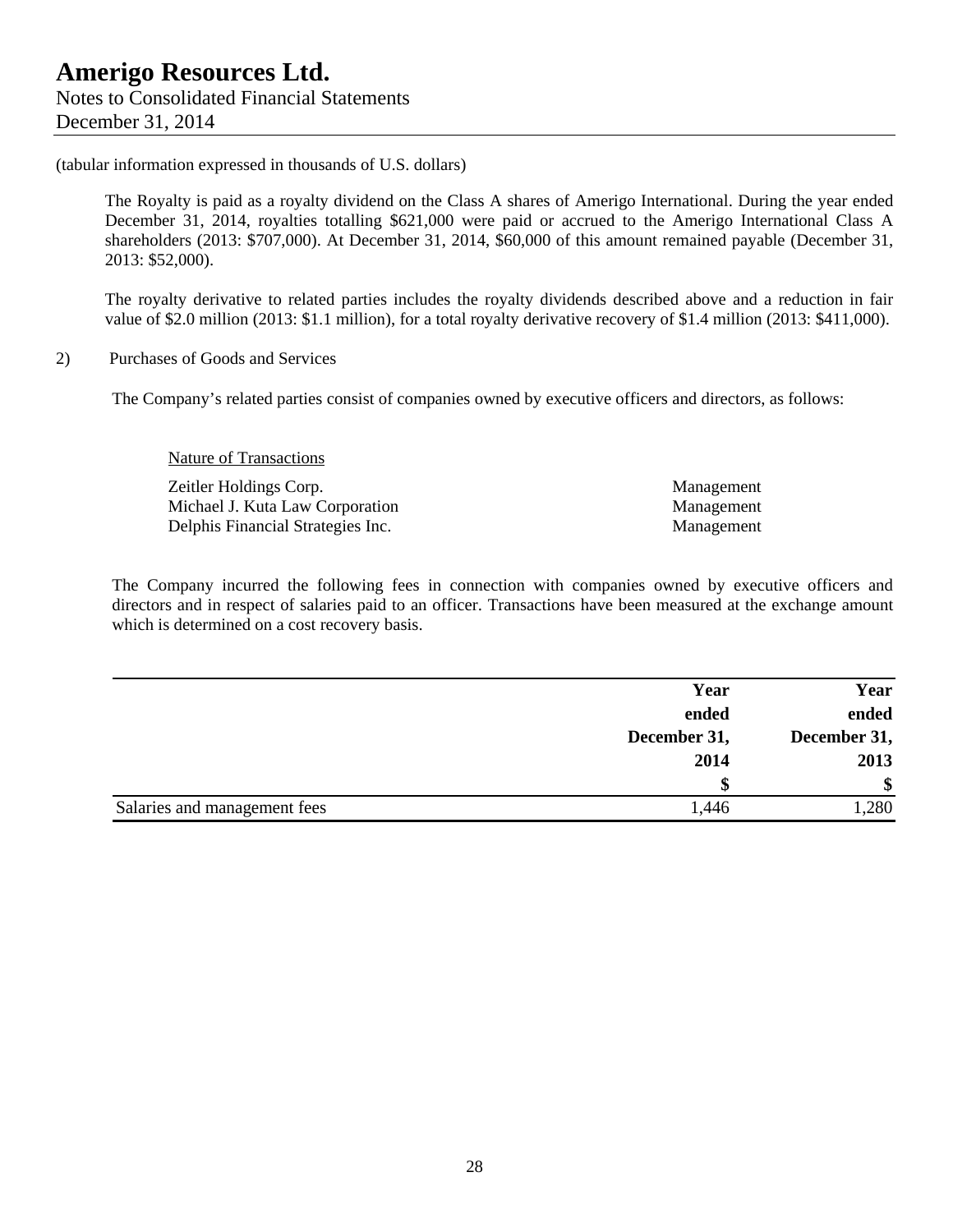Notes to Consolidated Financial Statements December 31, 2014

#### (tabular information expressed in thousands of U.S. dollars)

#### 3) Key Management Compensation

The remuneration of directors and other members of key management during the periods ended December 31, 2014 and 2013 were as follows:

|                                | Year         | Year         |
|--------------------------------|--------------|--------------|
|                                | ended        | ended        |
|                                | December 31, | December 31, |
|                                | 2014         | 2013         |
|                                |              | \$           |
| Management and directors' fees | 1,806        | 1,545        |
| Share-based payments           | 580          | 52           |
|                                | 2,386        | 1,597        |

Share-based payments are the fair value of options vested to key management personnel.

#### **17) EQUITY**

#### a) Share Capital

Authorised share capital consists of an unlimited number of common shares without par value.

#### b) Share Options

A total of 3,500,000 options were granted in 2014, with a weighted average fair value estimated at Cdn\$0.28 per option at the grant date based on the Black-Scholes option-pricing model using the following assumptions:

|                                 | 2014   | 2013                      |
|---------------------------------|--------|---------------------------|
|                                 |        | $\boldsymbol{\mathsf{S}}$ |
| Weighted average share price    | 0.44   |                           |
| Weighted average exercise price | 0.44   |                           |
| Dividend yield                  | 0%     |                           |
| Risk free interest rate         | 1.59%  |                           |
| Pre-vest forfeiture rate        | $0\%$  |                           |
| Expected life (years)           | 4.73   |                           |
| Expected volatility             | 49.20% |                           |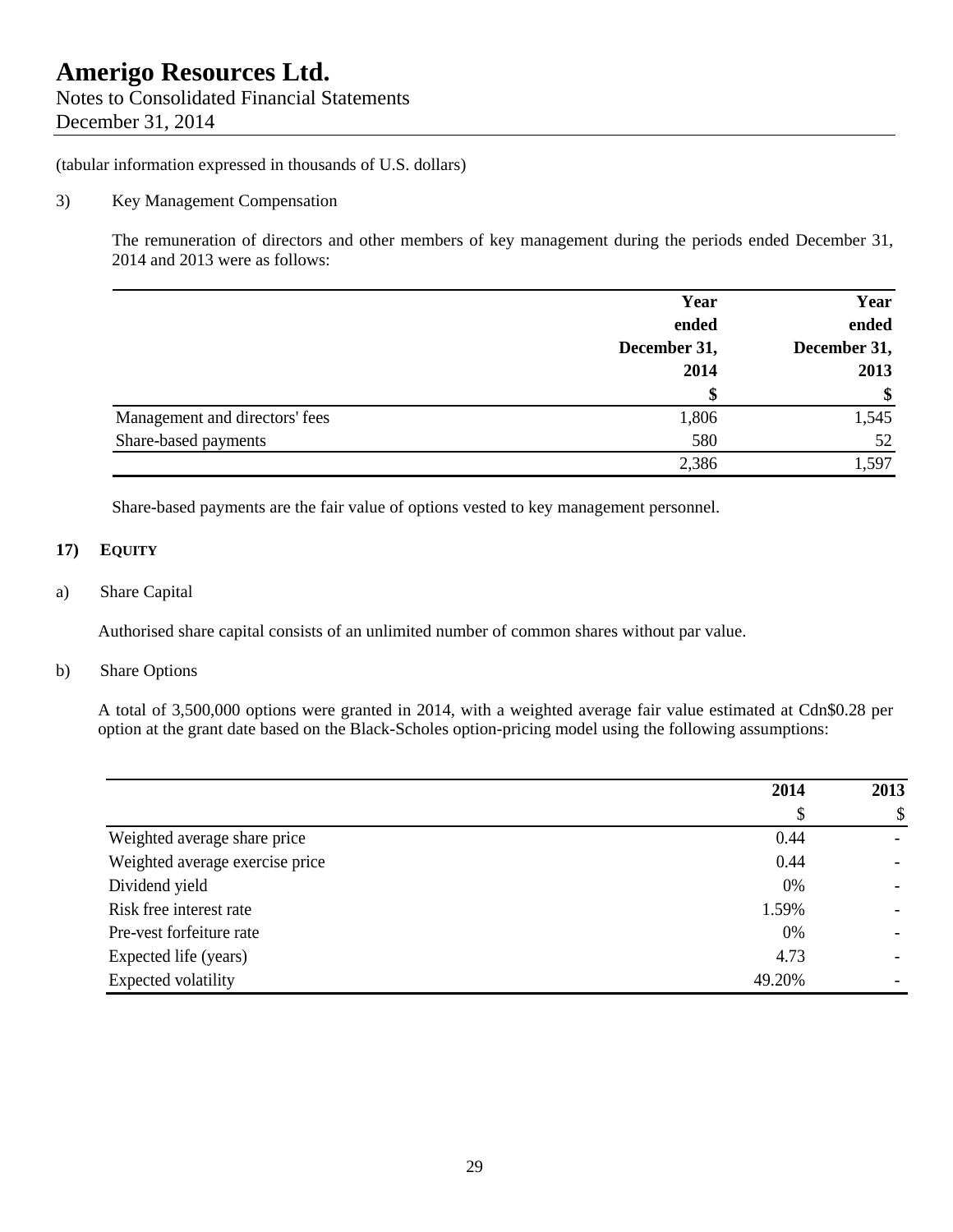Notes to Consolidated Financial Statements December 31, 2014

#### (tabular information expressed in thousands of U.S. dollars)

Outstanding share options:

|                        | December 31, 2014 | December 31, 2013 |              |          |
|------------------------|-------------------|-------------------|--------------|----------|
|                        |                   | Weighted          |              | Weighted |
|                        |                   | average           |              | average  |
|                        |                   | exercise          |              | exercise |
|                        | <b>Share</b>      | price             | <b>Share</b> | price    |
|                        | options           | Cdn\$             | options      | $Cdn$ \$ |
| At start of the year   | 11,265,000        | 0.84              | 12,300,000   | 0.95     |
| Exercised              | (900,000)         | 0.31              | ٠            |          |
| Expired                | (100,000)         | 0.68              | (1,035,000)  | 2.13     |
| Granted                | 3,500,000         | 0.44              |              |          |
| At end of the year     | 13,765,000        | 0.78              | 11,265,000   | 0.84     |
| Vested and exercisable | 13,765,000        | 0.78              | 11,265,000   | 0.84     |

For the 900,000 share options exercised during the year ended December 31, 2014, the weighted average closing share price at the date of exercise was Cdn\$0.46.

Information relating to share options outstanding at December 31, 2014 is as follows:

|               |                     |                     |                |                | Weighted    |
|---------------|---------------------|---------------------|----------------|----------------|-------------|
|               |                     |                     | Weighted       |                | Average     |
|               |                     |                     | average        | Weighted       | remaining   |
|               |                     |                     | exercise price | average        | life        |
|               |                     |                     | <b>on</b>      | exercise price | of          |
| Outstanding   | <b>Vested share</b> |                     | outstanding    | on vested      | outstanding |
| share options |                     | options Price range | options        | options        | options     |
|               |                     | Cdn\$               | Cdn\$          | Cdn\$          | (years)     |
|               |                     |                     |                |                |             |
| 3,500,000     | 3,500,000           | $0.44 - 0.48$       | 0.44           | 0.44           | 4.36        |
| 3,865,000     | 3,865,000           | $0.49 - 0.74$       | 0.67           | 0.67           | 0.58        |
| 3,200,000     | 3,200,000           | $0.75 - 0.95$       | 0.77           | 0.77           | 2.18        |
| 600,000       | 600,000             | $0.96 - 1.22$       | 1.12           | 1.12           | 1.36        |
| 2,600,000     | 2,600,000           | 1.23-1.32           | 1.32           | 1.32           | 1.17        |
| 13,765,000    | 13,765,000          |                     | 0.78           | 0.78           | 2.06        |

The weighted average remaining life of vested options at December 31, 2014 was 2.06 years.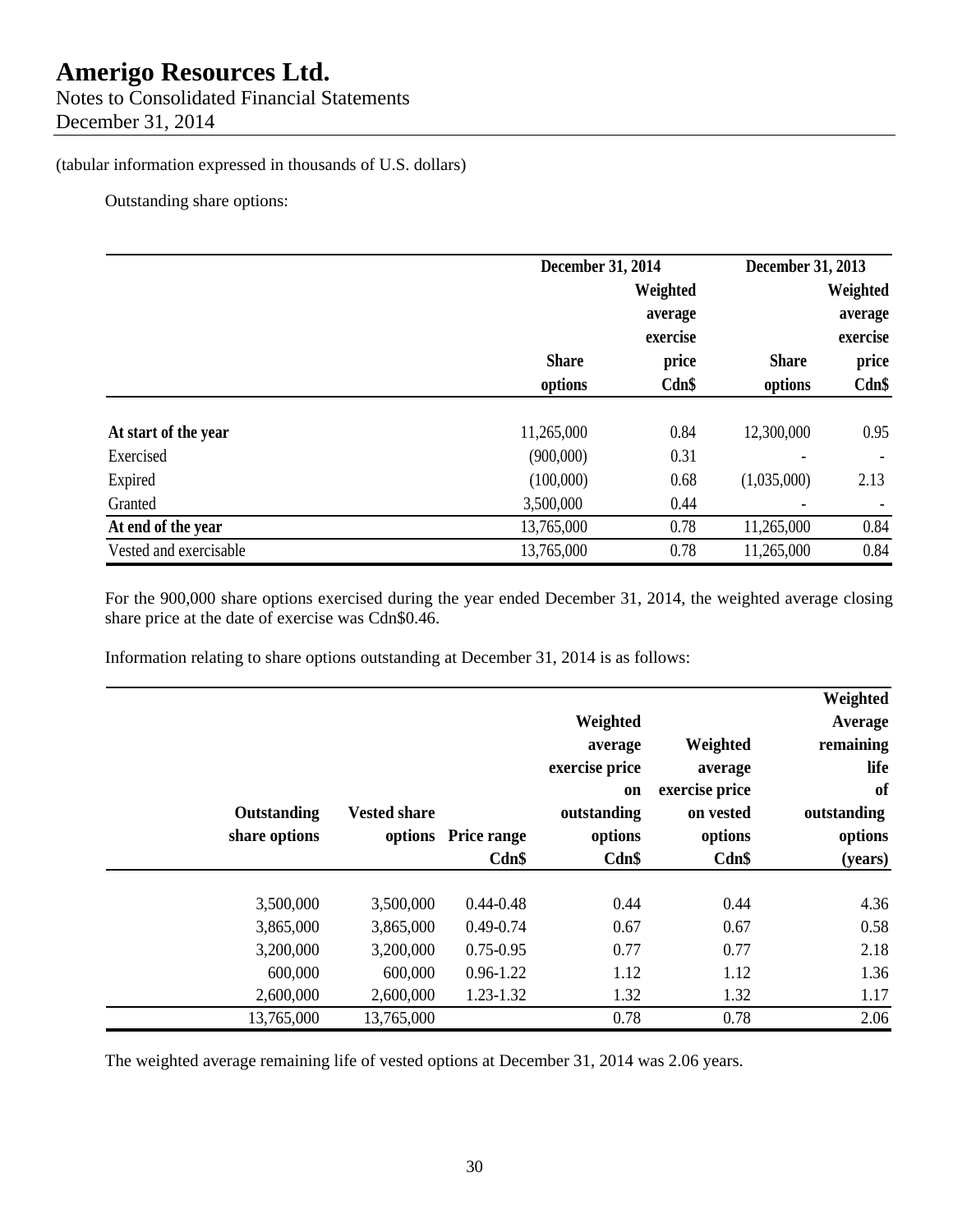Notes to Consolidated Financial Statements December 31, 2014

### (tabular information expressed in thousands of U.S. dollars)

Further information about share options is as follows:

| <b>Year ended</b>                    | <b>Year ended</b> |
|--------------------------------------|-------------------|
| December 31, December 31,            |                   |
| 2014                                 | 2013              |
|                                      | \$                |
|                                      |                   |
| Total compensation recognized<br>597 | 52                |

#### c) (Loss) earnings per Share

i) Basic

Basic (loss)/earnings per share is calculated by dividing the (loss)/profit attributable to equity owners of the Company by the weighted average number of shares in issue during the period excluding shares purchased by the Company and held as treasury shares.

|                                   | December 31,<br>2014 | December 31,<br>2013 |  |
|-----------------------------------|----------------------|----------------------|--|
|                                   | \$                   | \$                   |  |
| (Loss) earnings for the year      | (10,702)             | 993                  |  |
| Weighted average number of shares | 173, 196, 224        | 172,290,344          |  |
| Basic (loss) earnings per share   | (0.06)               | 0.01                 |  |

#### ii) Diluted

Diluted (loss)/earnings per share is calculated by adjusting the weighted average number of shares outstanding to assume conversion of all potentially dilutive shares. Potentially dilutive shares relate to the exercise of outstanding share purchase options.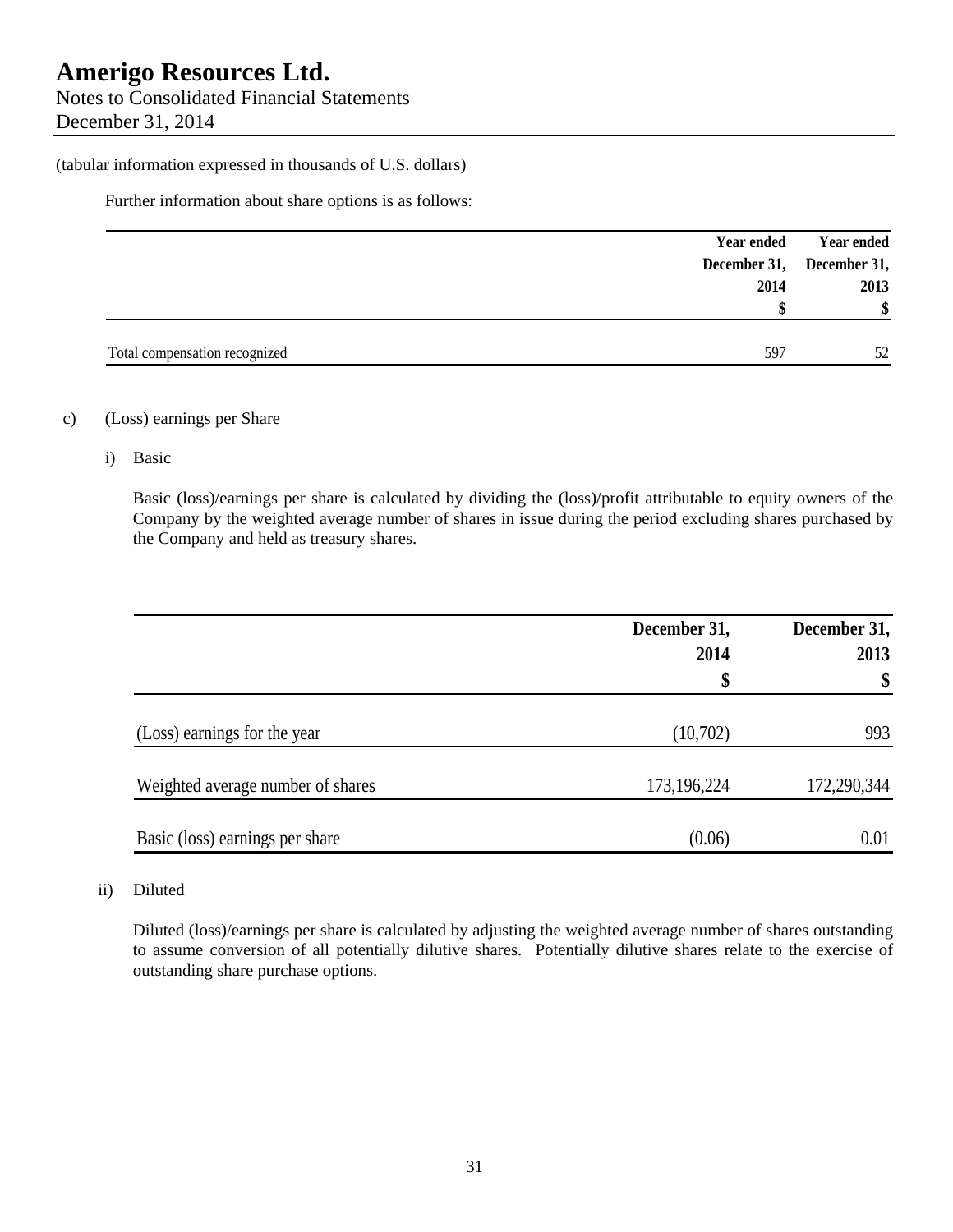Notes to Consolidated Financial Statements December 31, 2014

(tabular information expressed in thousands of U.S. dollars)

|                                                                                       | December 31,<br>2014<br>\$ | December 31,<br>2013<br>\$ |
|---------------------------------------------------------------------------------------|----------------------------|----------------------------|
| (Loss) earnings for the year                                                          | (10,702)                   | 993                        |
| Weighted average number of ordinary shares in issue<br>Effect of dilutive securities: | 173,196,224                | 172,290,344                |
| Share options                                                                         |                            | 900,000                    |
| Weighted average diluted shares outstanding                                           | 173,196,224                | 173,190,344                |
| Diluted (loss) earnings per share                                                     | (0.06)                     | 0.01                       |

### **18) INCOME TAXES**

a) The income tax expense charged to (loss) earnings during the year is as follows:

|                                 | <b>Year ended</b><br>December 31,<br>2014<br>\$ | <b>Year ended</b><br>December 31,<br>2013<br>\$ |
|---------------------------------|-------------------------------------------------|-------------------------------------------------|
|                                 |                                                 |                                                 |
| <b>Current</b>                  |                                                 |                                                 |
| Canadian income tax             |                                                 | (14)                                            |
| Foreign income and resource tax | (481)                                           | 625                                             |
| <b>Total current tax</b>        | (481)                                           | 611                                             |
| <b>Deferred</b>                 |                                                 |                                                 |
| Canadian income tax             |                                                 |                                                 |
| Foreign income and resource tax | 7,125                                           | (430)                                           |
| <b>Total deferred tax</b>       | 7,125                                           | (430)                                           |
| Income tax expense              | 6,644                                           | 181                                             |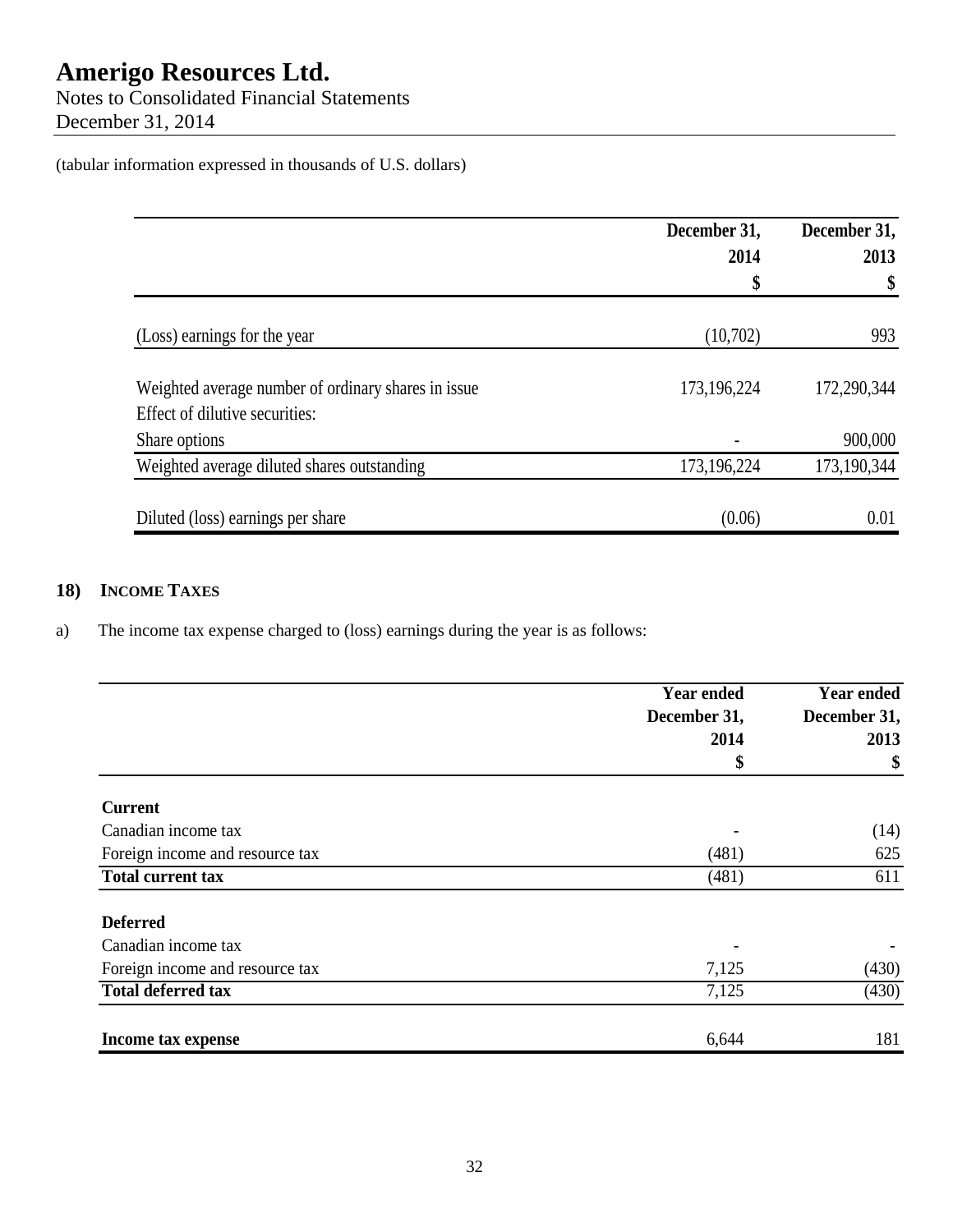Notes to Consolidated Financial Statements December 31, 2014

(tabular information expressed in thousands of U.S. dollars)

b) The tax expense differs from the theoretical amount that would arise using the weighted average tax rate applicable to profits of the consolidated entities as follows:

|                                                           | <b>Year ended</b> | Year ended   |  |
|-----------------------------------------------------------|-------------------|--------------|--|
|                                                           | December 31,      | December 31, |  |
|                                                           | 2014              | 2013         |  |
|                                                           | \$                | \$           |  |
| (Loss) earnings before tax                                | (4,058)           | 1,174        |  |
| Statutory tax rate                                        | 26.00%            | 25.75%       |  |
| Expected income tax (recovery) expense                    | (1,091)           | 302          |  |
| Tax effect of:                                            |                   |              |  |
| Effect on the change in deferred income tax rate in Chile | 5,703             | (162)        |  |
| Change in estimates                                       | 1,830             |              |  |
| Difference in tax rates in foreign jurisdictions          | (592)             | (328)        |  |
| Non-deductible expenses                                   | 426               | 79           |  |
| Change in benefits not recognized                         | 396               | 571          |  |
| Withholding tax and other foreign taxes                   | 12                | 65           |  |
| Foreign exchange impact                                   |                   | (375)        |  |
| Other                                                     | (40)              | 29           |  |
|                                                           | 6,644             | 181          |  |

c) The income tax credited to equity during the year is as follows:

|              | 2014                     | 2013    |
|--------------|--------------------------|---------|
|              | ۱D                       | ₼<br>۱D |
| Deferred tax | $\overline{\phantom{0}}$ | 1,367   |
|              |                          | 1,367   |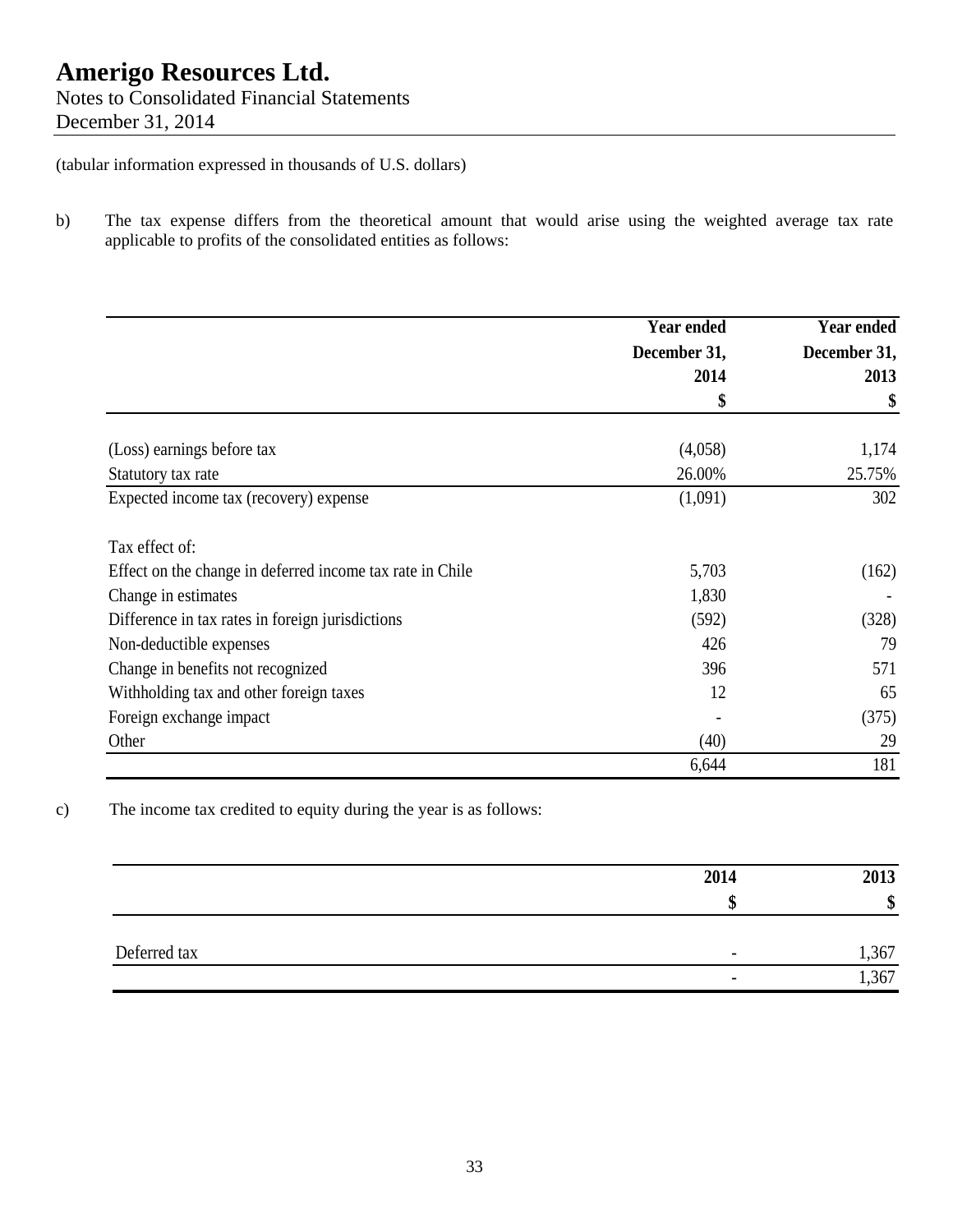Notes to Consolidated Financial Statements

December 31, 2014

#### (tabular information expressed in thousands of U.S. dollars)

d) Deferred income tax assets and liabilities are offset when there is a legally enforceable right to offset and when the deferred income taxes assets and liabilities relate to income taxes levied by the same taxation authority on either the taxable entity or different taxable entities where there is an intention to settle the balances on a net basis. The offset amounts are as follows:

|                                                                      | December 31, | December 31, |  |
|----------------------------------------------------------------------|--------------|--------------|--|
|                                                                      | 2014         | 2013         |  |
|                                                                      | \$           |              |  |
| Deferred tax assets                                                  |              |              |  |
| - Deferred tax assets to be recovered within 12 months               | 37           |              |  |
| - Deferred tax assets to be recovered after more than 12 months      | 273          | 1,673        |  |
|                                                                      | 310          | 1,673        |  |
| Deferred tax liabilities                                             |              |              |  |
| - Deferred tax liabilities to be recovered after more than 12 months | (21, 664)    | (15,902)     |  |
| Deferred tax liabilities/asset-net                                   | (21, 354)    | (14,229)     |  |

e) The movement in the net deferred income tax position is as follows:

|                                           | 2014      | 2013     |
|-------------------------------------------|-----------|----------|
|                                           | S         | \$       |
| At start of the year                      | (14,229)  | (16,026) |
| Tax (charged) credited to (loss) earnings | (7,125)   | 430      |
| Foreign exchange impact in equity         |           | 1,367    |
| At end of the year                        | (21, 354) | (14,229) |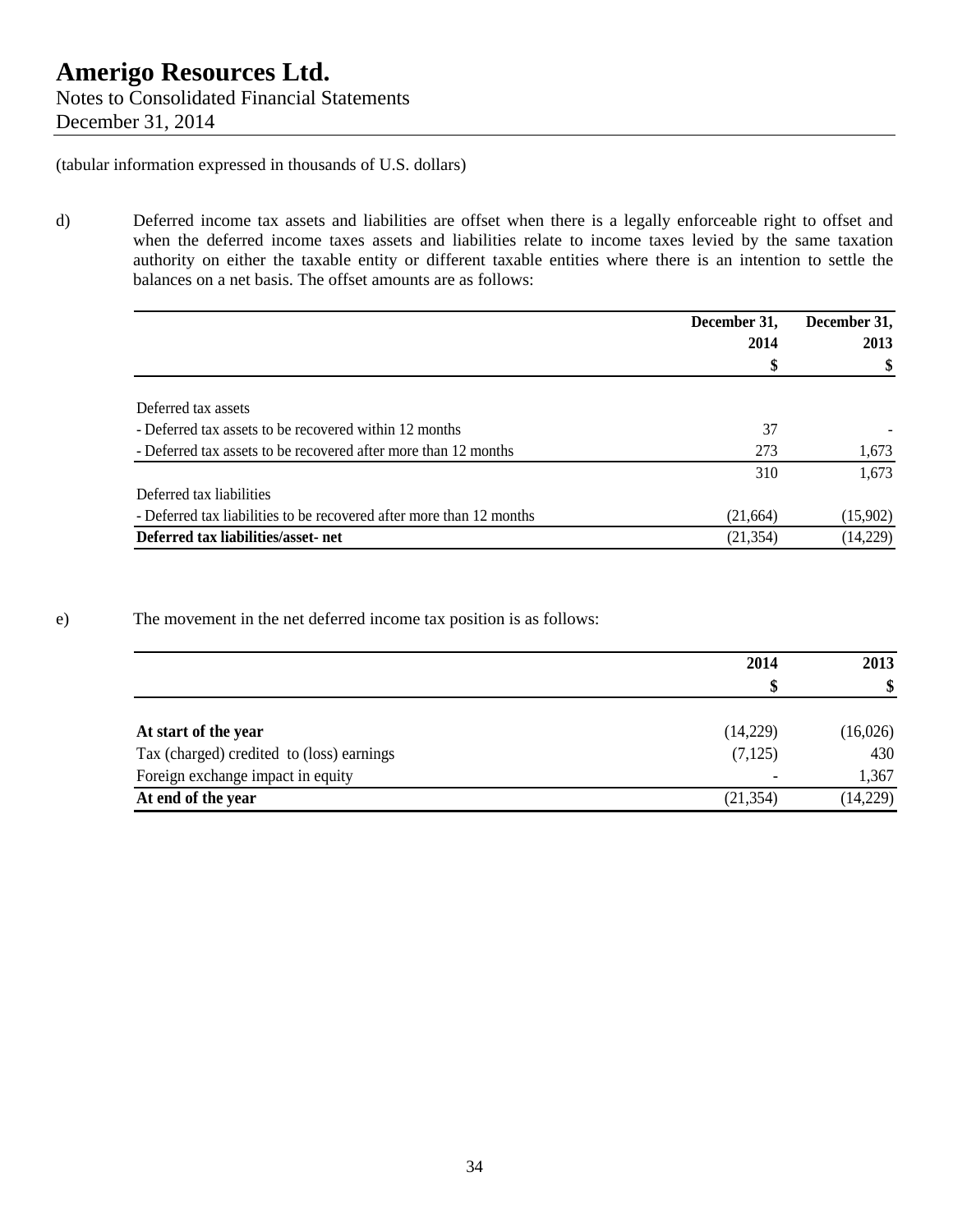### **Amerigo Resources Ltd.**  Notes to Consolidated Financial Statements December 31, 2014

(tabular information expressed in thousands of U.S. dollars)

f) The movement in deferred income tax assets and liabilities during the year, without taking into consideration the offsetting of balances within the same tax jurisdiction, is as follows:

|                                   | Property, |            |              |              |
|-----------------------------------|-----------|------------|--------------|--------------|
|                                   | plant and | Intangible |              |              |
| Deferred tax liabilities          | equipment | assets     | <b>Other</b> | <b>Total</b> |
|                                   | \$        | \$         | \$           | \$           |
| At December 31, 2012              | (15,995)  | (1,480)    |              | (17, 475)    |
| Charged (credited) to earnings    | (84)      | 187        |              | 103          |
| Charged to equity/                |           |            |              |              |
| foreign exchange impact on equity | 1,358     | 112        |              | 1,470        |
| <b>At December 31, 2013</b>       | (14, 721) | (1,181)    |              | (15,902)     |
| Charged (credited) to loss        | (5, 414)  | (230)      | (118)        | (5,762)      |
| At December 31, 2014              | (20, 135) | (1,411)    | (118)        | (21, 664)    |
|                                   |           | Asset      |              |              |
|                                   |           | retirement |              |              |
| Deferred tax assets               |           | obligation | <b>Other</b> | <b>Total</b> |
|                                   |           | \$         | \$           | \$           |
| At December 31, 2012              |           | 872        | 577          | 1,449        |
| Charged to earnings               |           | 194        | 133          | 327          |
| Creditedto equity/                |           |            |              |              |
| foreign exchange impact on equity |           | (64)       | (39)         | (103)        |
| At December 31, 2013              |           | 1,002      | 671          | 1,673        |
| Charged (credited) to loss        |           | (1,002)    | (361)        | (1, 363)     |

**At December 31, 2014** 310 310

Deferred income tax assets are recognised for tax loss carry-forwards to the extent that the realisation of the related tax benefit through future taxable profits is probable.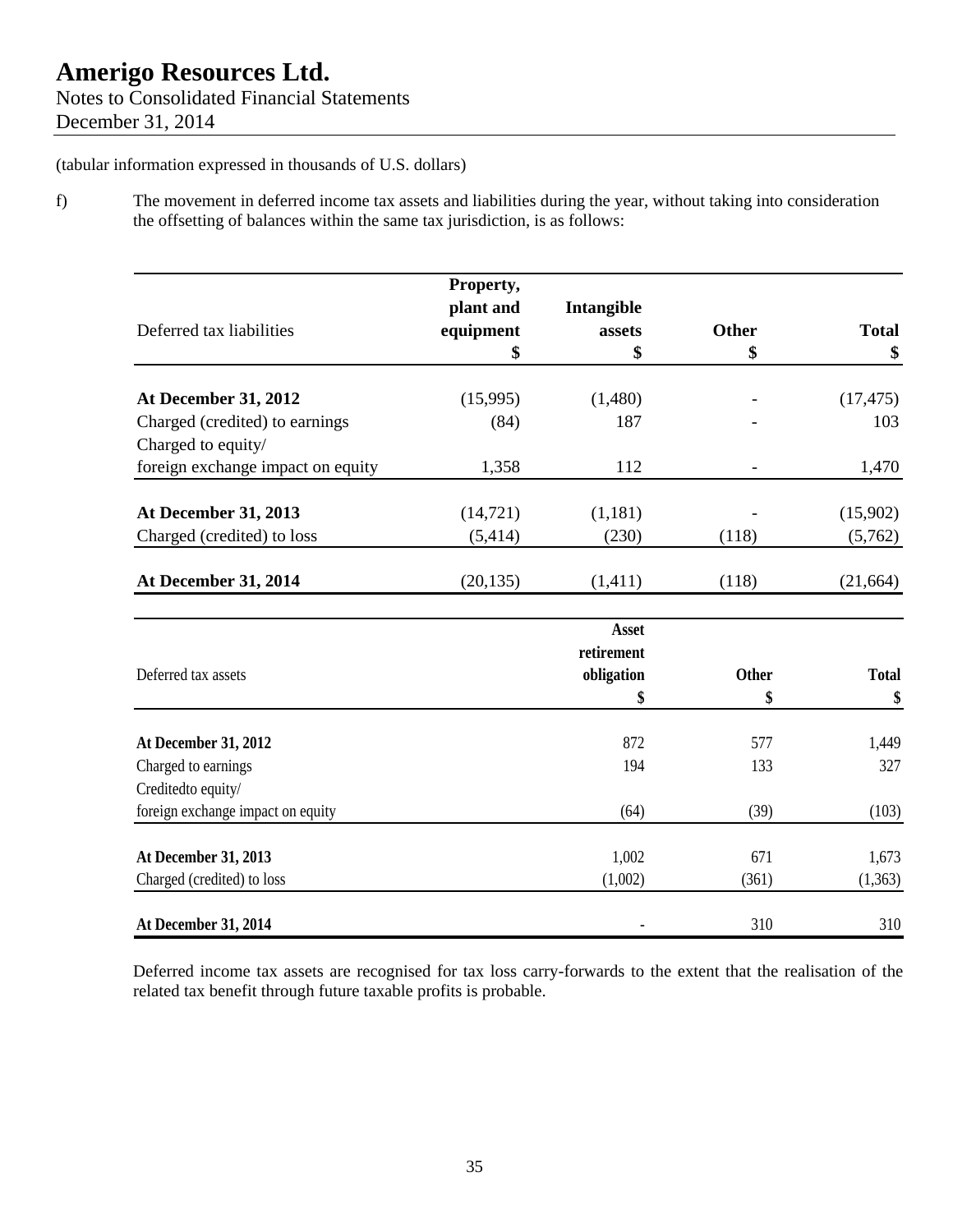Notes to Consolidated Financial Statements December 31, 2014

### (tabular information expressed in thousands of U.S. dollars)

### g) Unrecognized deductible temporary differences

 The Company's unrecognized deductible temporary differences and unused tax losses for which no deferred tax assets are recognized consist of the following amounts:

|                                        | 2014   | 2013   |
|----------------------------------------|--------|--------|
|                                        | ٨D     | \$     |
| Non-capital losses                     | 11,675 | 12,363 |
| Capital losses                         | 492    | 727    |
| Other temporary deductible differences | 8,563  | 7,306  |
|                                        | 20,730 | 20,396 |

### h) Loss carry-forwards

At December 31, 2014, the Company had \$11.7 million (2013: \$12.4 million) of Canadian federal net operating loss carry-forwards. These loss carry-forwards expire at various dates between 2015 and 2033. Net operating loss carry-forwards have not been recognized, as it is not probable that taxable profit will be available against which they can be utilized in the legal entity in which they arose.

At December 31, 2014, the Company had \$0.5 million (2013: \$0.8 million) of Canadian federal net capital losses. These losses could be carried back three years and forward indefinitely against future taxable capital gains. Net capital loss carry-forwards have not been recognized, as it is not probable that taxable capital gains will be available against which they can be utilized in the legal entity in which they arose.

### i) Non-resident subsidiaries

The Company has non-resident subsidiaries that have undistributed earnings. Taxable temporary differences in relation to these investments for which deferred tax liabilities have not been recognized are \$96 million at December 31, 2014 (2013: \$98 million), as earnings are not expected to be distributed in the foreseeable future.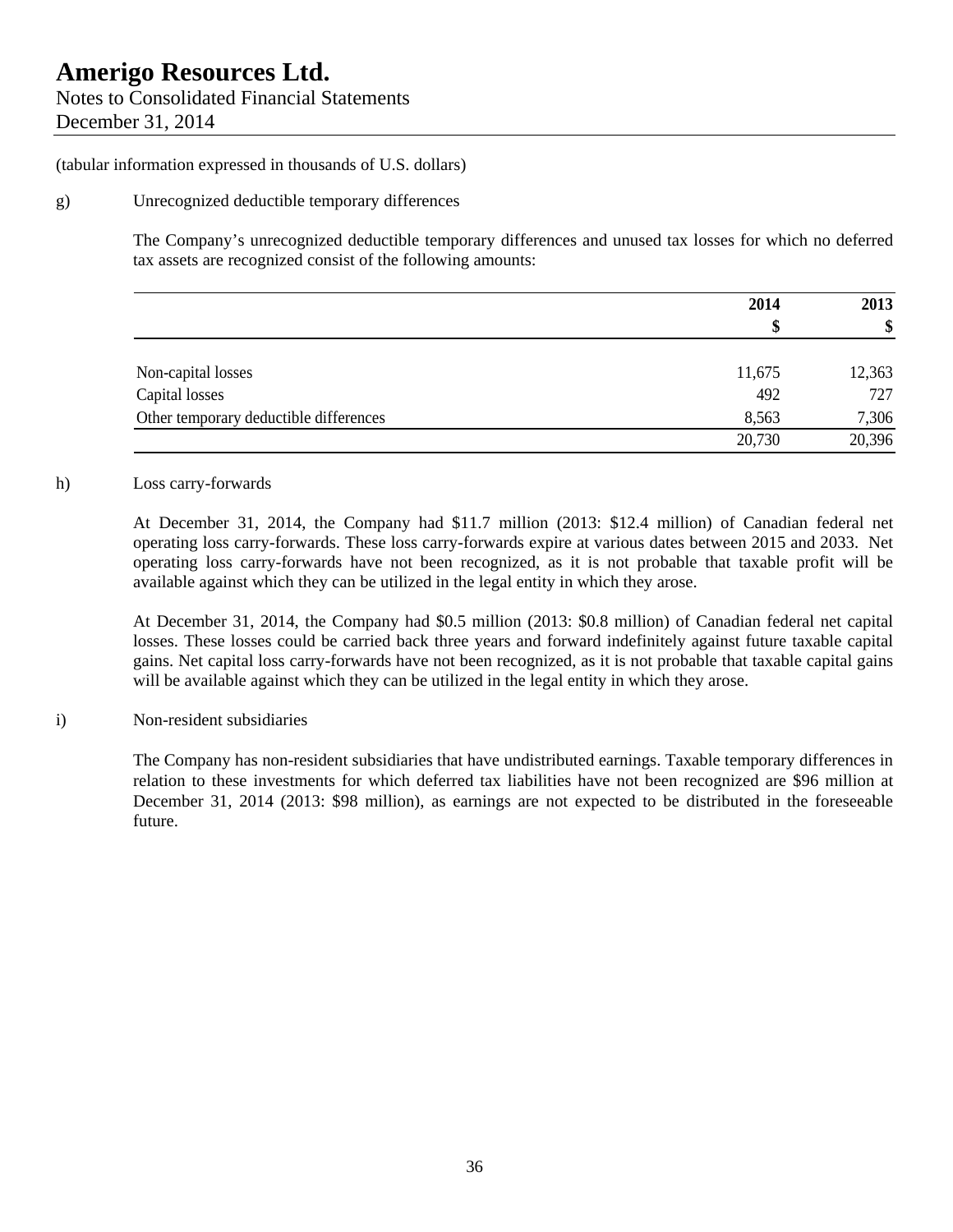Notes to Consolidated Financial Statements December 31, 2014

(tabular information expressed in thousands of U.S. dollars)

#### **19) SEGMENT INFORMATION**

Operating segments are based on the reports reviewed by the board of directors that are used to make strategic decisions. The Company has one operating segment, the production of copper concentrates with the production of molybdenum concentrates as a by-product.

The geographic distribution of non-current assets is as follows:

|        |              | Property, plant and equipment |              | <b>Other</b> |
|--------|--------------|-------------------------------|--------------|--------------|
|        | December 31, | December 31,                  | December 31, | December 31, |
|        | 2014         | 2013                          |              | 2013         |
| Chile  | 133,161      | 116,344                       | 6,203        | 28,318       |
| Canada | 198          | 257                           |              |              |
|        | 133,359      | 116,601                       | 6,203        | 28,318       |

All of the Group's revenue originates in Chile.

In the year ended December, 2014, the Group's sales to one customer represented 95% of reported revenue (2013: 92%).

#### **20) EXPENSES BY NATURE**

Cost of sales consists of the following:

|                               | <b>Year ended</b><br>December 31,<br>2014 | <b>Year ended</b><br>December 31,<br>2013 |
|-------------------------------|-------------------------------------------|-------------------------------------------|
|                               | \$                                        | \$                                        |
| Production costs              | 70,295                                    | 80,334                                    |
| El Teniente royalty           | 25,345                                    | 33,815                                    |
| Depreciation and amortization | 11,065                                    | 16,878                                    |
| Administration                | 4,929                                     | 4,928                                     |
| Transportation                | 1,413                                     | 1,601                                     |
|                               | 113,047                                   | 137,556                                   |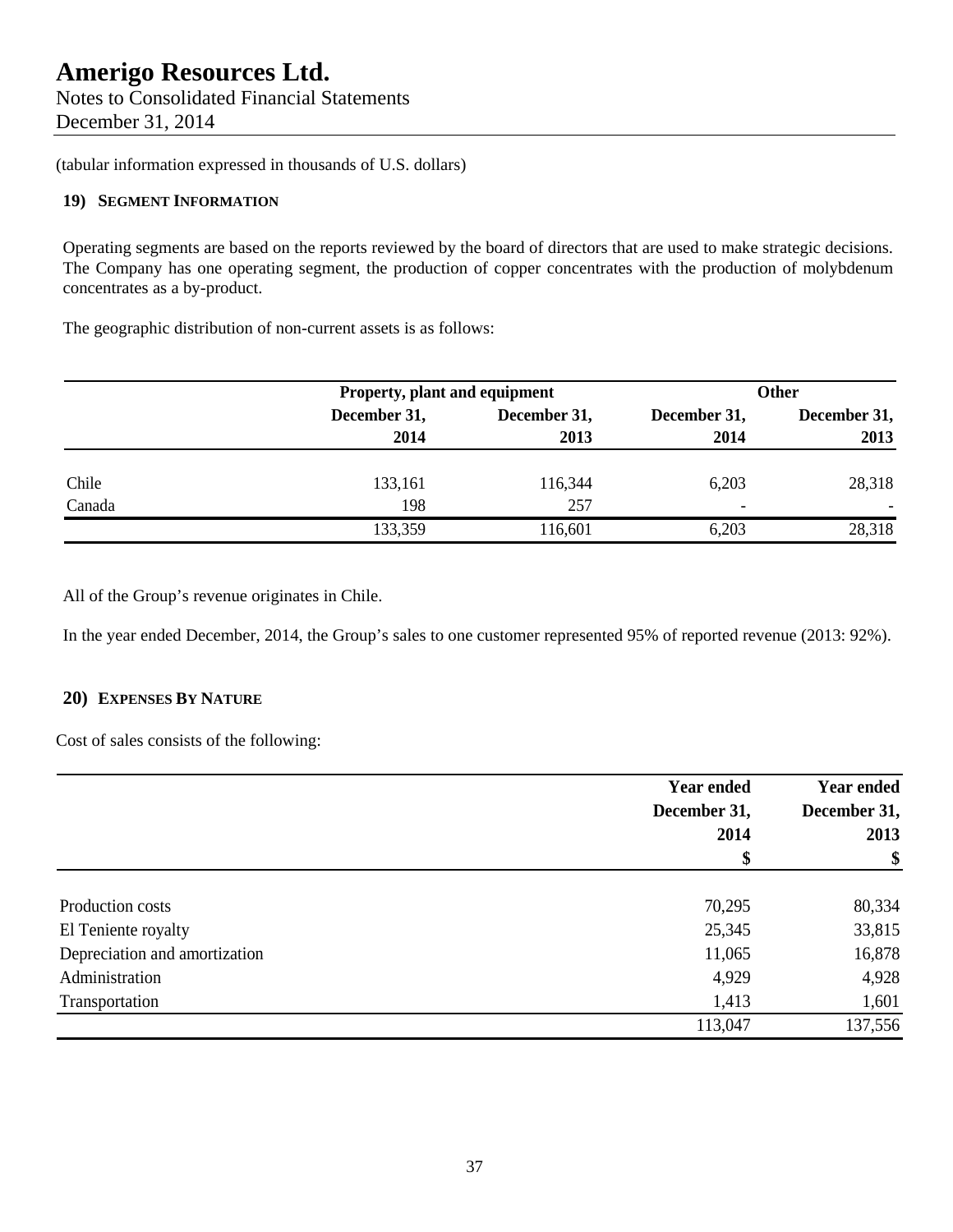Notes to Consolidated Financial Statements December 31, 2014

(tabular information expressed in thousands of U.S. dollars)

General and administration expenses consist of the following:

|                                                                       | <b>Year ended</b><br>December 31,<br>2014 | <b>Year ended</b><br>December 31,<br>2013<br>\$ |
|-----------------------------------------------------------------------|-------------------------------------------|-------------------------------------------------|
|                                                                       |                                           |                                                 |
| Office and general expenses                                           | 1,012                                     | 1,133                                           |
| Salaries, management and professional fees                            | 2,428                                     | 2,042                                           |
| Share-based payment compensation                                      | 597                                       | 52                                              |
| Royalty derivative to related parties including changes in fair value | (1,374)                                   | (411)                                           |
| Bad debt recovery                                                     |                                           | (52)                                            |
|                                                                       | 2,663                                     | 2,764                                           |

Other (gains) expenses consist of the following:

|                              | <b>Year ended</b> | <b>Year ended</b> |  |
|------------------------------|-------------------|-------------------|--|
|                              | December 31,      | December 31,      |  |
|                              | 2014              | 2013              |  |
|                              |                   | \$                |  |
| Foreign exchange (gain) loss | (254)             | 1,202             |  |
| Impairment charge            | 279               | 668               |  |
| Other gains                  | (358)             | (398)             |  |
|                              | (333)             | 1,472             |  |

#### Finance expense consists of the following:

|                                            | <b>Year ended</b><br>December 31,<br>2014 | <b>Year ended</b><br>December 31,<br>2013 |
|--------------------------------------------|-------------------------------------------|-------------------------------------------|
|                                            |                                           | \$                                        |
| Interest charges                           | 112                                       | 370                                       |
| Interest rate swap-change in fair value    |                                           | (116)                                     |
| Asset retirement obligation accretion cost | 125                                       | 372                                       |
|                                            | 237                                       | 626                                       |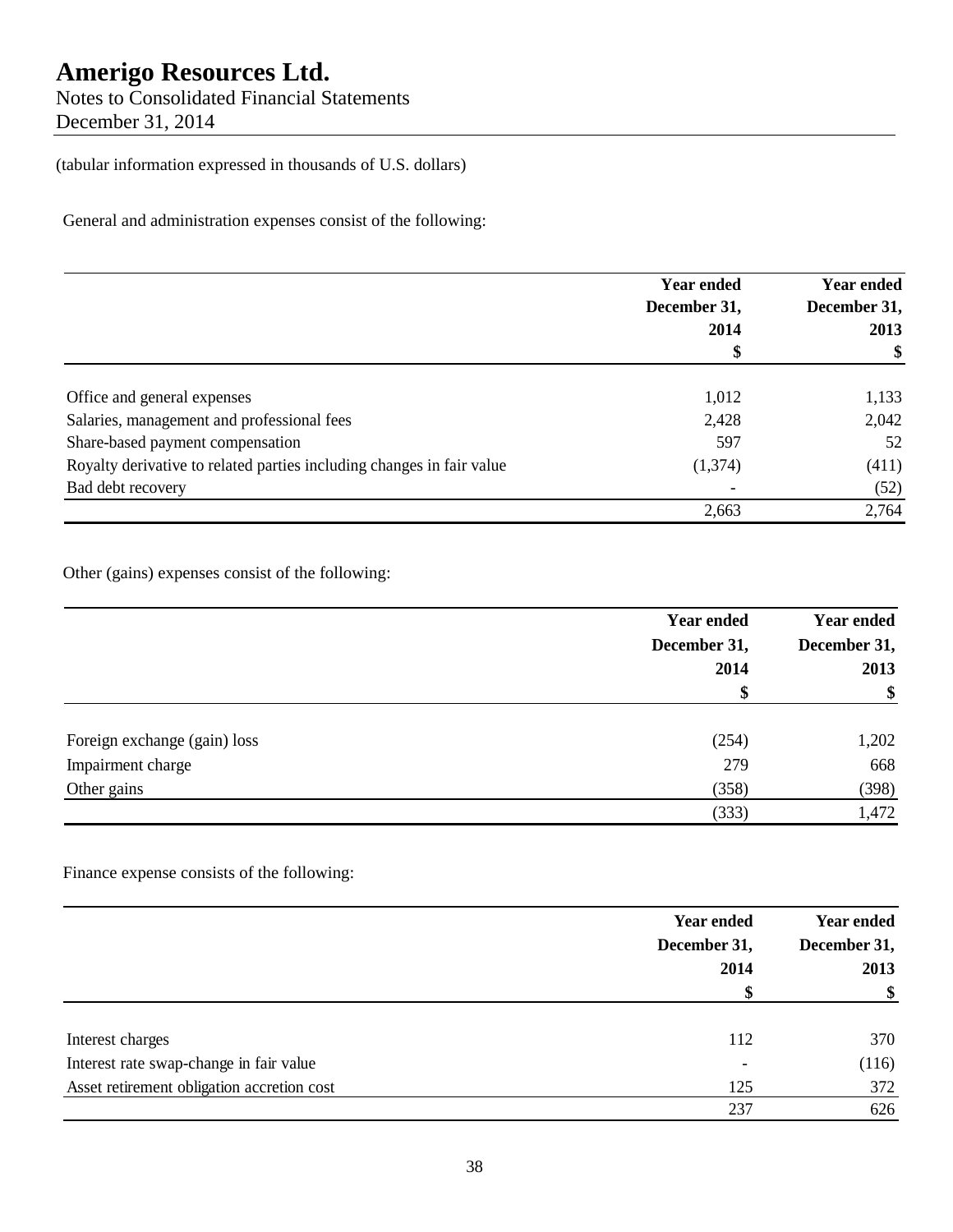Notes to Consolidated Financial Statements December 31, 2014

(tabular information expressed in thousands of U.S. dollars)

#### **21) DISCLOSURE OF INTEREST IN OTHER ENTITIES**

The Company has nine subsidiaries, all of which are wholly-owned with the exception of Amerigo International. Amerigo International is wholly-owned by the Company except for certain outstanding Class A shares, as disclosed in Note 16(a).

|                                                       | <b>Jurisdiction</b> |
|-------------------------------------------------------|---------------------|
|                                                       | of incorporation    |
| Amerigo International Holdings Corp.                  | Canada              |
| Amerigo Investments Ltd.                              | <b>Barbados</b>     |
| <b>Amerigo Banking Corporation</b>                    | St. Lucia           |
| Amerigo Inversiones SPA (inactive)                    | Chile               |
| Amerigo Resources Ltd. I Chile Limitada               | Chile               |
| Amerigo Resources Ltd. II Chile SPA                   | Chile               |
| Amerigo International Inversiones Limitada (inactive) | Chile               |
| Minera Valle Central S.A.                             | Chile               |
| Colibues Energia S.A.                                 | Chile               |

As of December 31, 2014 the Company did not have restrictions on its ability to transfer cash to or from its subsidiaries, or to pay dividends, advance loans or make loan repayment within the Group companies.

### **22) FAIR VALUE MEASUREMENT**

The tables below analyse recurring assets and liabilities carried at fair value. The different levels are defined as follows:

- Level 1 Unadjusted quoted prices in active markets for identical assets and liabilities that the Company can access at the measurement date;
- Level 2 Inputs other than quoted prices included within Level 1 that are observable for the asset or liability directly or indirectly;
- Level 3 Significant unobservable inputs that are not based on observable market data. The Company includes the royalty derivative to related parties in Level 3 of the fair value hierarchy because it is not tradable or associated with observable price transparency. We review the fair value of this derivative on a quarterly basis based on management's best estimates, which are unobservable inputs.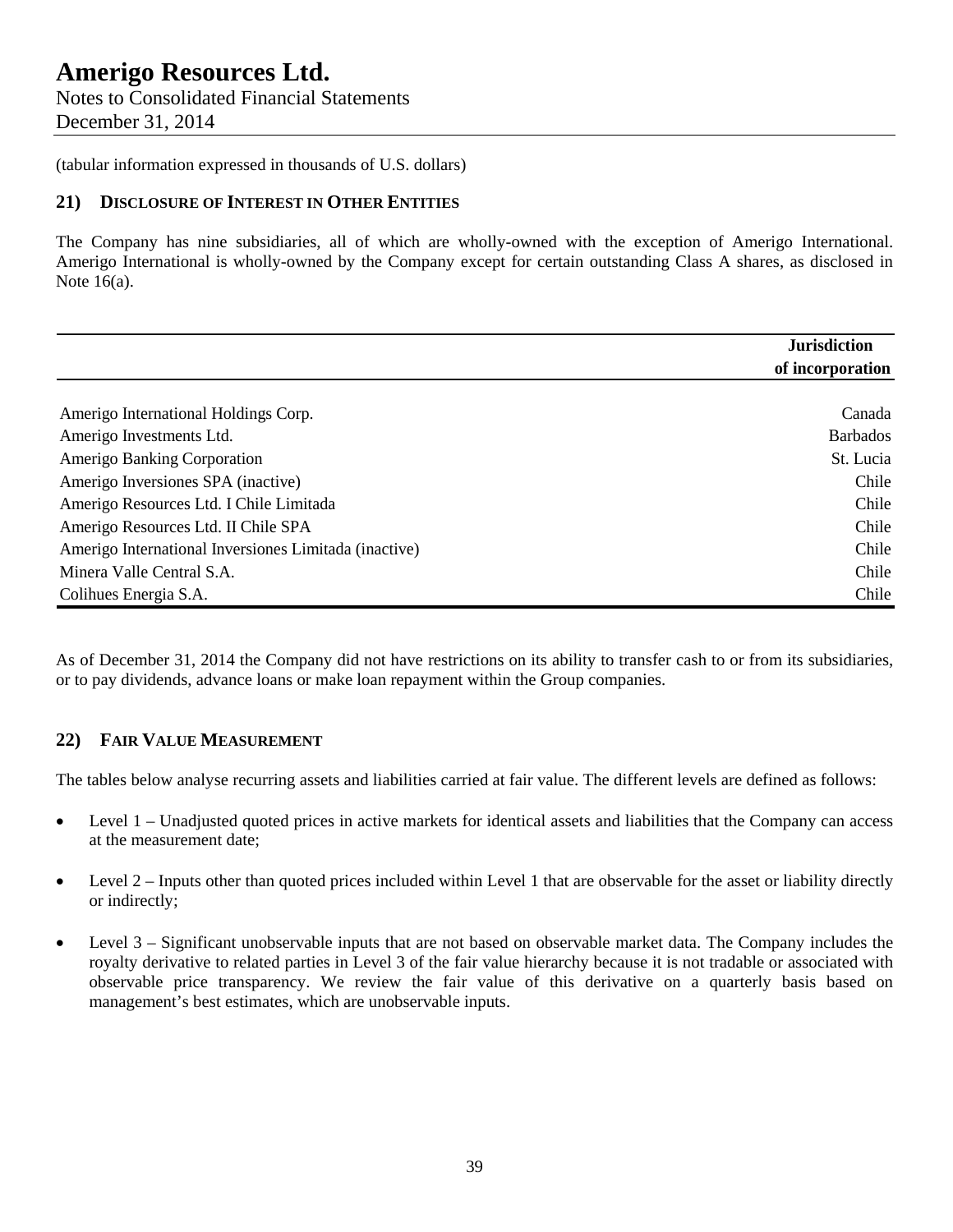Notes to Consolidated Financial Statements December 31, 2014

(tabular information expressed in thousands of U.S. dollars)

|                                       | Level 1 | Level 2                  | Level 3   | <b>Total</b> |
|---------------------------------------|---------|--------------------------|-----------|--------------|
|                                       |         |                          | \$        | \$           |
| December 31, 2014                     |         |                          |           |              |
| Investments                           | 2,011   | $\overline{\phantom{0}}$ |           | 2,011        |
| Trade and other receivables           |         | 950                      |           | 950          |
| Royalty derivative to related parties |         | $\overline{\phantom{a}}$ | (10, 959) | (10, 959)    |
|                                       | 2,011   | 950                      | (10, 959) | (7,998)      |

|                                       | Level 1                  | Level 2                  | Level 3 | <b>Total</b> |
|---------------------------------------|--------------------------|--------------------------|---------|--------------|
|                                       |                          |                          | ٨D      | \$           |
| December 31, 2013                     |                          |                          |         |              |
| Investments                           | 3,207                    | $\overline{\phantom{a}}$ |         | 3,207        |
| Trade and other receivables           | $\overline{\phantom{a}}$ | 1,088                    |         | 1,088        |
| Royalty derivative to related parties | $\overline{\phantom{a}}$ | $\overline{\phantom{a}}$ | (4,828) | (4,828)      |
|                                       | 3,207                    | 1,088                    | (4,828) | (533)        |

The Company's policy is to recognize transfers out of Level 3 as of the date of the event or change in the circumstances that caused the transfer.

The following table reconciles the starting to the ending balances for Level 3 fair value measurements:

|                                   | <b>Royalty derivative</b> |
|-----------------------------------|---------------------------|
|                                   | to related parties        |
| <b>Balance at January 1, 2014</b> | 4,828                     |
| Paid                              | (621)                     |
| Credited to earnings              | 6,752                     |
| Balance at December 31, 2014      | 10,959                    |

The valuation technique used in the determination of fair values within Level 2 of the hierarchy, and the key unobservable inputs used in the valuation model are the following: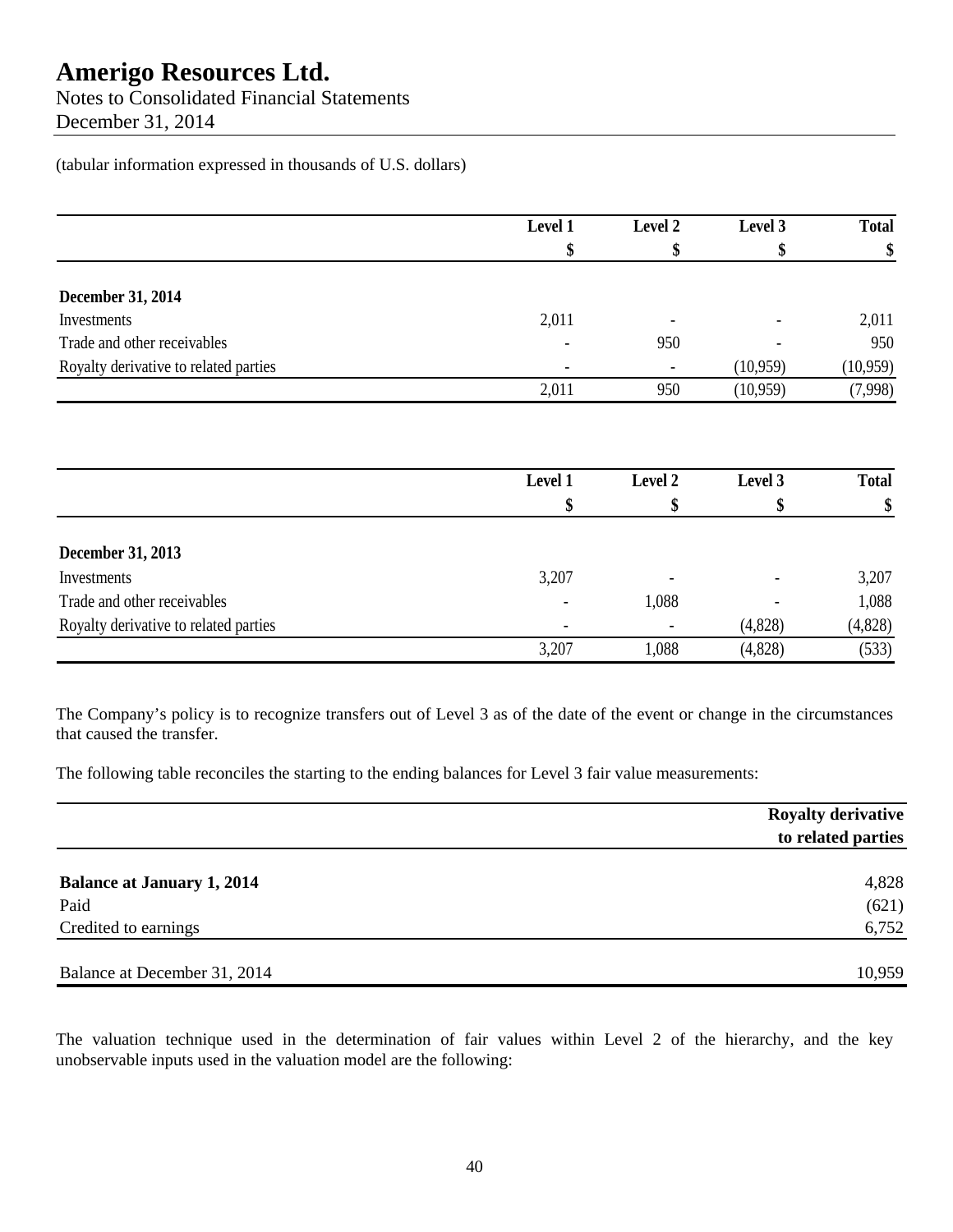(tabular information expressed in thousands of U.S. dollars)

*Valuation approach:* The Group's copper and molybdenum trade receivables are embedded derivatives in circumstances when the value of these receivables changes as underlying commodity market prices vary. The fair values of these receivables are adjusted each reporting period by reference to forward market prices and changes in fair value are recorded as a component of revenue. At December 31, 2014, only molybdenum trade receivables were considered embedded derivatives.

*Key observable inputs:* Average Platt's molybdenum dealer oxide molybdenum price for the month when sales are made.

*Inter-relationship between key unobservable inputs and fair value measurement:* The estimated fair value increases as molybdenum prices increase.

The calculation of the fair value of trade and other receivables is performed by MVC's Finance Manager, on a monthly basis.

The valuation technique used in the determination of fair values within Level 3 of the hierarchy, and the key unobservable inputs used in the valuation model are the following:

*Valuation approach:* The fair value is calculated by applying the discounted cash flow approach. The valuation model considers the present value of the net cash flows expected to be paid as royalties to related parties (Note 16(a)).

*Key unobservable inputs:* Estimated copper equivalent production to 2037, assumed copper and molybdenum prices and discount rate.

*Inter-relationship between key unobservable inputs and fair value measurement:* The estimated fair value increases the lower the discount rate, the higher the estimated production and the higher the copper equivalent for molybdenum production calculated from the relationship of molybdenum to copper prices.

*Valuation processes:* The Company's finance department is responsible for performing the valuation of fair value measurements included in the financial statements, including Level 3 fair values. The valuation processes and results for recurring measurements are reviewed and approved by the Chief Financial Officer (CFO) at least once every quarter, in line with the Company's quarterly reporting dates. The valuation processes and results for non-recurring measurements are reviewed and approved by the CFO in the quarter in which the measurement occurs. All Level 3 valuation results are discussed with the Audit Committee as part of its quarterly review of the Company's financial statements.

Key unobservable inputs correspond to:

- Estimated copper equivalent production as provided by MVC's mining plan. Based on the estimates as at December 31, 2014, a 1% increase (decrease) in estimated copper equivalent production would have resulted in an increase or decrease of approximately \$109,000 in the royalty derivative to related parties.
- Assumed copper and molybdenum prices for the calculation of copper equivalent from molybdenum production, as provided by consensus long-term copper and molybdenum price market data. The copper prices used in the December 30, 2014 estimate are provided in Note  $4(g)$ , and the molybdenum prices were \$11.60/lb in 2015 and \$15/lb thereafter
- Discount rate calculated using a discount rate adjustment technique with a yield curve with rates starting at 7.09% in 2015 with gradual increases up to 9.40% in 2037. A 1% increase (decrease) in the rates used in the estimate would have resulted in an increase or decrease of approximately \$69,000 in the royalty derivative to related parties.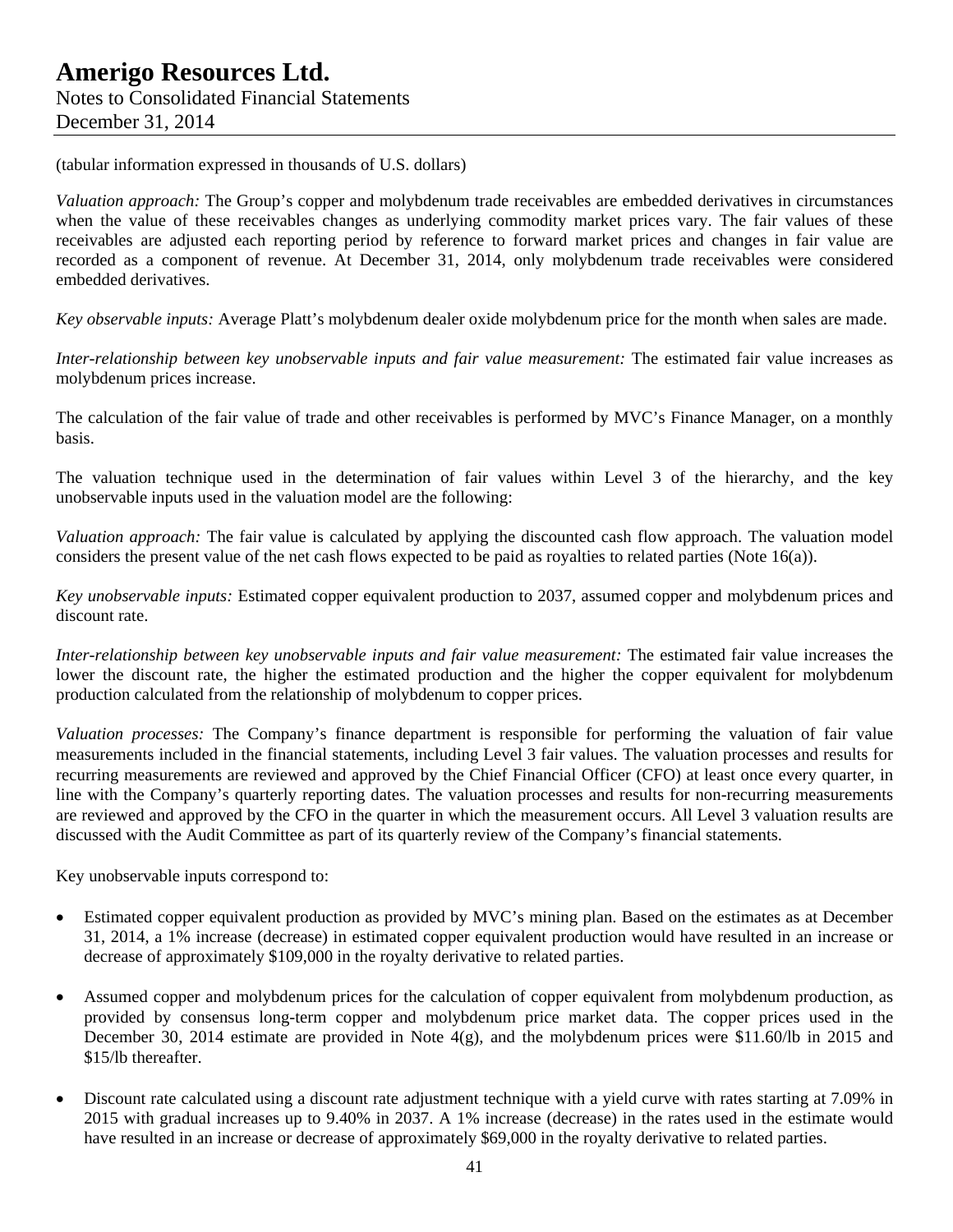Notes to Consolidated Financial Statements December 31, 2014

(tabular information expressed in thousands of U.S. dollars)

#### **23) FINANCIAL AND CAPITAL RISK MANAGEMENT**

#### **Financial Risk Management**

The Group's activities expose it to a variety of financial risks, which include foreign exchange risk, interest rate risk, commodity price risk, credit risk and liquidity risk.

#### *Liquidity Risk*

Liquidity risk is the risk that the Group will not be able to meet its financial obligations as they fall due. The Group manages liquidity risk through close controls on cash requirements and regular updates to short-term cash flow projections, by maintaining strong banking relationships in Chile where MVC has historically obtained short-term debt facilities to meet working capital requirements and by raising additional capital for investment or operations as required from time to time.

The Group's liabilities fall due as indicated in the following tables:

|                               |              | Less than 1 | <b>Between 1</b> | <b>Between 2</b>         | Over 5 |
|-------------------------------|--------------|-------------|------------------|--------------------------|--------|
| <b>At December 31, 2014</b>   | <b>Total</b> | vear        | and 2 years      | and 5 years              | years  |
| Trade and other payables      | 17,882       | 17,882      |                  | $\overline{\phantom{a}}$ |        |
| El Teniente royalties payable | 16,920       | 16,920      |                  | $\overline{\phantom{0}}$ |        |
| Royalty derivative            | 10,959       | 913         | 1,273            | 2,888                    | 5,885  |
| Severance provisions          | 1,341        |             |                  |                          | 1,341  |
|                               | 47,102       | 35,715      | 1,273            | 2,888                    | 7,226  |

|                               |        | Less than 1              | <b>Between 1</b> | <b>Between 2</b>         | Over 5 |
|-------------------------------|--------|--------------------------|------------------|--------------------------|--------|
| <b>At December 31, 2013</b>   | Total  | vear                     | and 2 years      | and 5 years              | years  |
| Trade and other payables      | 20,493 | 20,493                   |                  | $\overline{\phantom{0}}$ |        |
| El Teniente royalties payable | 13,142 | 13,142                   |                  | $\overline{\phantom{0}}$ |        |
| Royalty derivative            | 4,879  | 746                      | 729              | 2,128                    | 1,276  |
| Severance provisions          | 3,611  | $\overline{\phantom{0}}$ |                  | $\overline{\phantom{a}}$ | 3,611  |
|                               | 42,125 | 34,381                   | 729              | 2,128                    | 4,887  |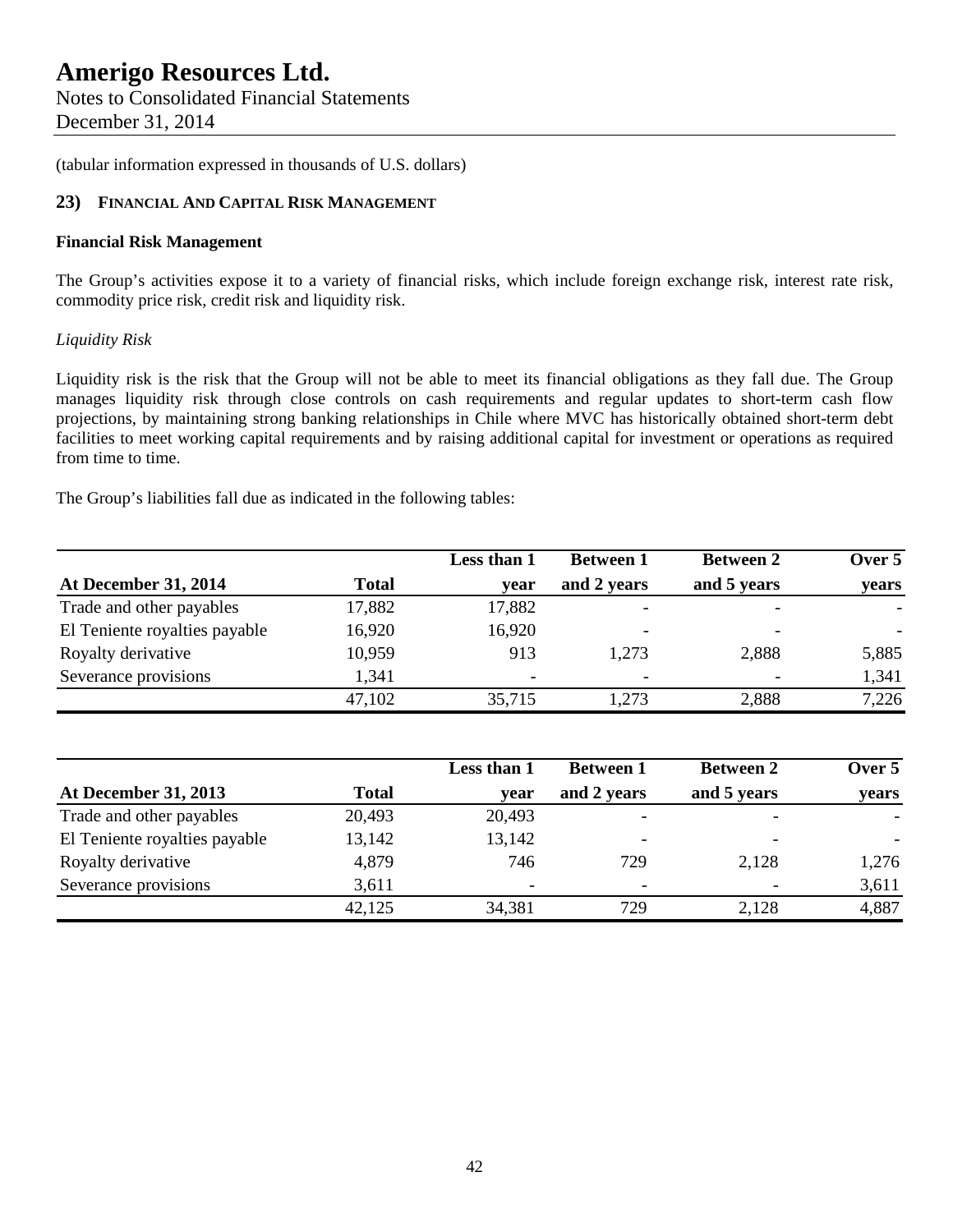Notes to Consolidated Financial Statements December 31, 2014

(tabular information expressed in thousands of U.S. dollars)

#### *Foreign Exchange Risk*

The Group faces foreign exchange risk exposures arising from transactions denominated in foreign currencies. The Group's main foreign exchange risks arise with respect to the Canadian dollar and the Chilean Peso. The Company has elected not to actively manage this exposure at this time. Notwithstanding, the Company continuously monitors this exposure to determine if any mitigation strategies become necessary. Based on the balances as at December 31, 2014, a 1% increase (decrease) in the Chilean Peso/U.S. dollar or the Canadian dollar/U.S. dollar exchange rates on that day would have resulted in an increase or decrease of approximately \$1,500 and \$46,300 in loss and comprehensive loss, respectively.

#### *Interest Rate Risk*

Included in the results of operations of the Company are interest income on U.S. dollar, Canadian dollar and Chilean peso cash and cash equivalents. The Company's interest rate risk mainly arises from the interest rate impact on its cash and cash equivalents. The interest rate risk is minimal. The Group receives interest on cash and cash equivalents based on market interest rates. As at December 31, 2014, with other variables unchanged, a 1% change in Prime rates would have had a marginal impact on net earnings and no effect on other comprehensive income.

#### *Commodity Price Risk*

MVC faces commodity price risk arising from changes to the market prices for copper and molybdenum from the time of delivery of concentrates to the time of final price settlement. This risk is mitigated given the quotational periods in place for copper and molybdenum sales in 2014 which were "M-1" and "M+3", respectively.

The following represents the effect of financial instruments on after-tax net earnings from a 10% increase to commodity prices:

|            | 2014<br>\$/lb | 2013<br>\$/lb | 2014<br>₼<br>٨D                  | 2013<br>\$ |
|------------|---------------|---------------|----------------------------------|------------|
| Molybdenum | 8.96          | 9.68          | $\mathsf{I} \mathsf{D}^*$<br>1/1 | 87         |

#### *Credit Risk*

Financial instruments that potentially subject the Group to credit risk consist of cash and cash equivalents and amounts receivable. The Group has an investment policy which requires that cash and cash equivalents can only be deposited in investments with certain minimum credit ratings. Cash and cash equivalents are maintained with financial institutions in Canada and Chile and are redeemable on demand. The carrying amount of financial assets recorded in the financial statements, net of any allowances for losses, represents the Group's maximum exposure to credit risk. In 2014, MVC sold its copper and molybdenum concentrates to two customers and does not consider it has any significant credit risk exposure on its accounts receivable.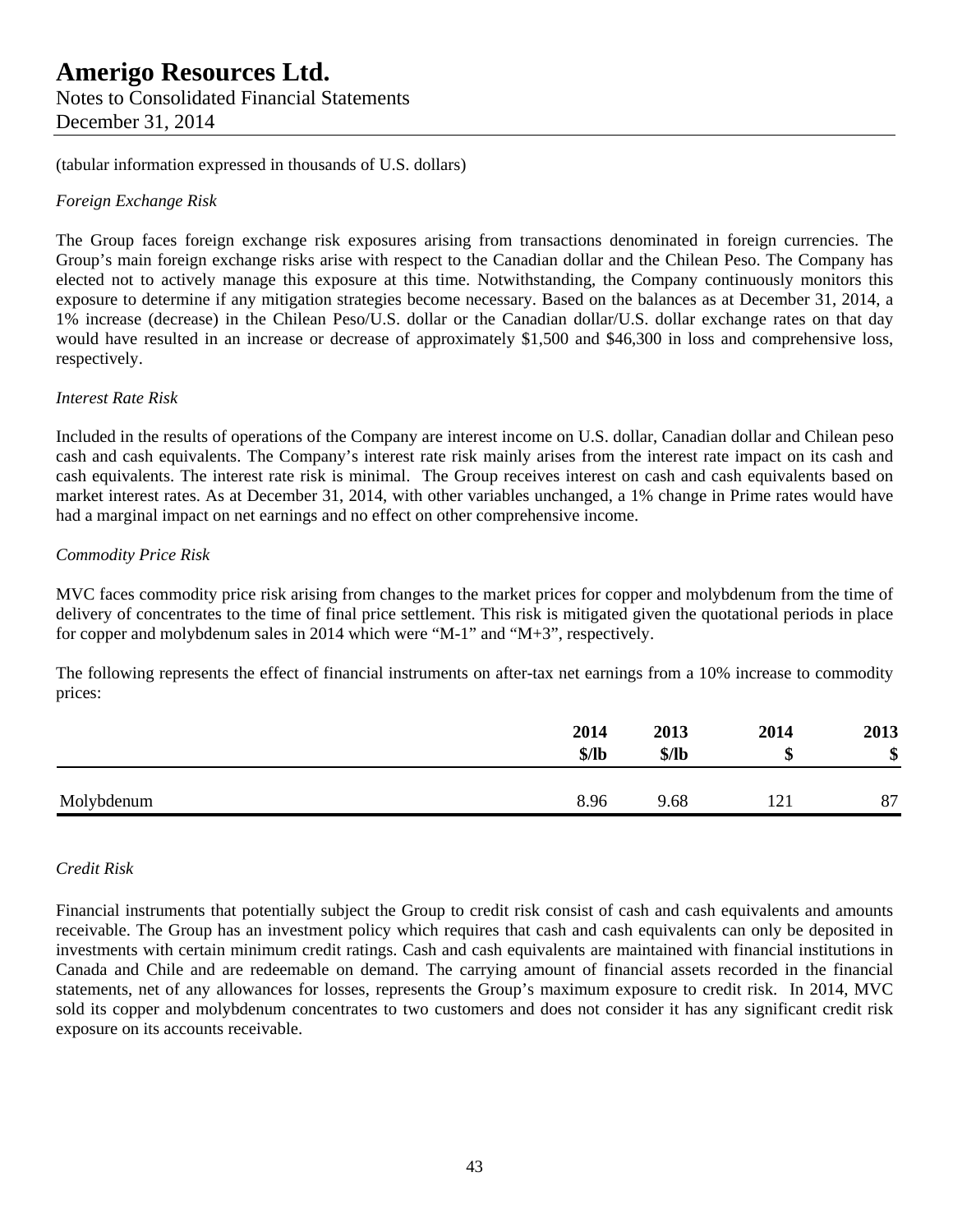Notes to Consolidated Financial Statements December 31, 2014

(tabular information expressed in thousands of U.S. dollars)

#### **Capital Risk Management**

The Company considers that its capital consists of the items included in shareholders' equity, borrowings when applicable, net of cash and cash equivalents, and investments. The Company manages the capital structure and makes adjustments in light of changes in economic conditions and the risk characteristics of the Company's assets.

The Company's capital management objectives are intended to safeguard the Company's ability to support its normal operating requirements on an ongoing basis as well as continue with the Company's expansion through the Cauquenes Project.

To effectively manage its capital requirements, the Company has in place a planning and budgeting process to help determine the funds required to ensure the Company has the appropriate liquidity to meet its operating and expansion objectives. The Company's objectives when managing capital are to safeguard its ability to continue as a going concern, to provide an adequate return on investment to its shareholders and to maintain a flexible capital structure which optimizes the cost of capital at acceptable risk.

#### **24) SUPPLEMENTARY CASH FLOW INFORMATION**

|                                                                      | 2014  | 2013    |
|----------------------------------------------------------------------|-------|---------|
|                                                                      | \$    | \$      |
| (a) Interest and taxes paid                                          |       |         |
| Interest paid                                                        | 80    | 193     |
| Income taxes paid                                                    | 2,259 | 2,408   |
| (b) Other                                                            |       |         |
| Decrease in accounts payable related to the acquisition of plant and | 1,504 | (3,073) |
| equipment                                                            |       |         |
| Cash paid during the year for royalty dividends to related parties   | 621   | 731     |